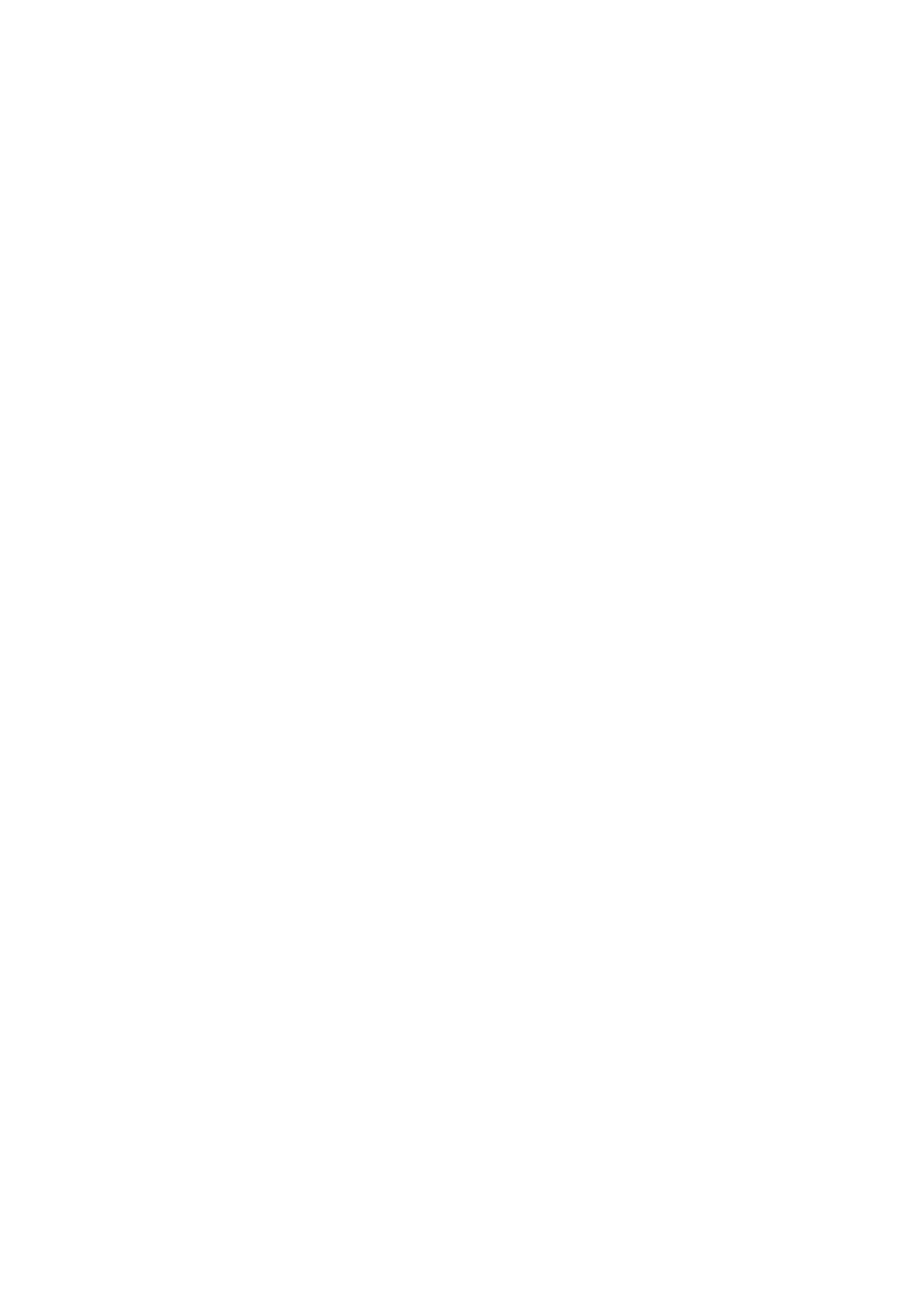

Framework Convention on Climate Change

United Nations FCCC/ARR/2012/CAN

Distr.: General 24 May 2013

English only

**Report of the individual review of the annual submission of Canada submitted in 2012\***

<sup>\*</sup> In the symbol for this document, 2012 refers to the year in which the inventory was submitted, and not to the year of publication.



-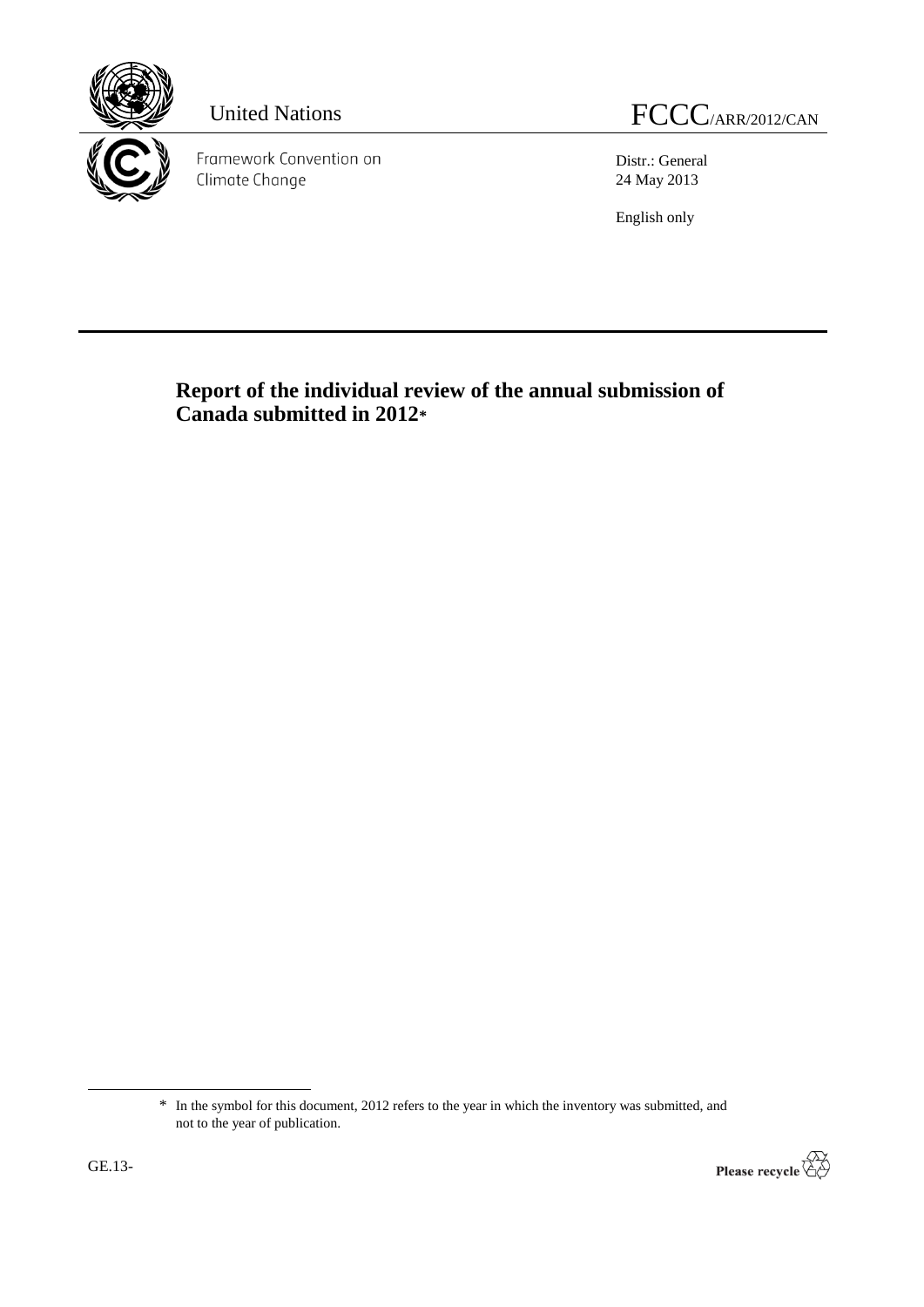## Contents

|         |                                                                        | Paragraphs  | Page |
|---------|------------------------------------------------------------------------|-------------|------|
| I.      |                                                                        | $1 - 5$     | 3    |
| $\Pi$ . |                                                                        | $6 - 119$   | 9    |
|         | Α.                                                                     | $6 - 45$    | 9    |
|         | <b>B.</b>                                                              | $46 - 67$   | 15   |
|         | C.                                                                     | $68 - 79$   | 20   |
|         | D.                                                                     | $80 - 85$   | 23   |
|         | Е.                                                                     | 86–94       | 24   |
|         | $F_{\rm c}$                                                            | $95 - 101$  | 26   |
|         | Supplementary information required under Article 7, paragraph 1,<br>G. | $102 - 119$ | 27   |
| III.    |                                                                        | $120 - 131$ | 31   |
|         | A.                                                                     | $120 - 130$ | 31   |
|         | <b>B.</b>                                                              | 131         | 32   |
| IV.     |                                                                        | 132         | 36   |
| Annexes |                                                                        |             |      |
| I.      |                                                                        |             | 37   |
| II.     |                                                                        |             | 39   |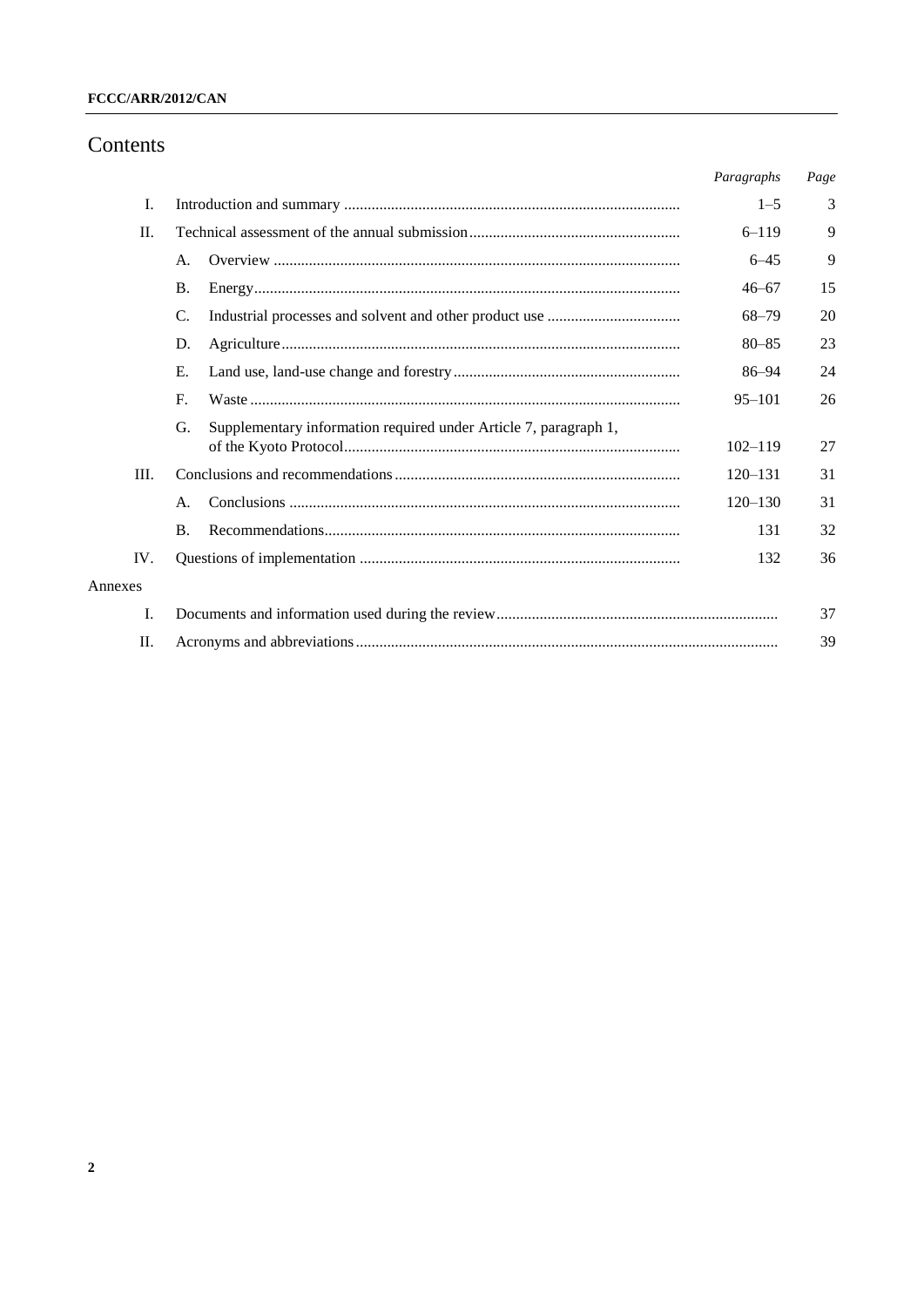## **I. Introduction and summary**

1. This report covers the centralized review of the 2012 annual submission of Canada, coordinated by the UNFCCC secretariat, in accordance with decision 22/CMP.1. The review took place from 10 to 15 September 2012 in Bonn, Germany, and was conducted by the following team of nominated experts from the UNFCCC roster of experts: generalist – Mr. Justin Goodwin (United Kingdom of Great Britain and Northern Ireland) and Ms. Suvi Monni (Finland); energy – Mr. Ali Can (Turkey), Ms. Rianne Dröge (Netherlands) and Mr. Peter Seizov (Bulgaria); industrial processes – Mr. Cheon-Hee Bang (Republic of Korea) and Mr. Mauro Meirelles de Oliveira Santos (Brazil); agriculture – Mr. Sorin Deaconu (Romania) and Mr. Mahmoud Medany (Egypt); land use, land-use change and forestry (LULUCF) – Mr. Kevin Black (Ireland), Mr. Erik Karltun (Sweden) and Mr. Atsushi Sato (Japan); and waste – Ms. Juliana Boateng (Ghana) and Mr. Qingxian Gao (China). Mr. Meirelles de Oliveira Santos and Mr. Goodwin were the lead reviewers. The review was coordinated by Mr. Matthew Dudley (UNFCCC secretariat).

2. In accordance with the "Guidelines for review under Article 8 of the Kyoto Protocol" (decision 22/CMP.1), a draft version of this report was communicated to the Government of Canada, which provided comments that were considered and incorporated, as appropriate, into this final version of the report.

3. In 2010, the main greenhouse gas (GHG) in Canada was carbon dioxide  $(CO<sub>2</sub>)$ , accounting for 78.8 per cent of total GHG emissions<sup>1</sup> expressed in carbon dioxide equivalent (CO<sub>2</sub> eq), followed by methane (CH<sub>4</sub>) (13.1 per cent) and nitrous oxide (N<sub>2</sub>O) (6.8 per cent). Hydrofluorocarbons (HFCs), perfluorocarbons (PFCs) and sulphur hexafluoride  $(SF_6)$  collectively accounted for 1.3 per cent of the overall GHG emissions in the country. The energy sector accounted for 81.2 per cent of total GHG emissions, followed by agriculture (8.0 per cent), industrial processes (7.5 per cent), waste (3.2 per cent) and solvent and other product use (0.03 per cent). Total GHG emissions amounted to 691,718.21 Gg  $CO_2$  eq and increased by 17.4 per cent between the base year<sup>2</sup> and 2010.

4. Tables 1 and 2 show GHG emissions from Annex A sources, emissions and removals from the LULUCF sector under the Convention and emissions and removals from activities under Article 3, paragraph 3, and, if any, Article 3, paragraph 4, of the Kyoto Protocol (KP-LULUCF), by gas and by sector and activity, respectively. In table 1,  $CO<sub>2</sub>$ , CH<sub>4</sub> and N<sub>2</sub>O emissions included in the rows under Annex A sources do not include emissions and removals from the LULUCF sector.

5. Tables 3–5 provide information on the most important emissions and removals and accounting parameters that will be included in the compilation and accounting database.

1

<sup>&</sup>lt;sup>1</sup> In this report, the term "total GHG emissions" refers to the aggregated national GHG emissions expressed in terms of  $CO<sub>2</sub>$  eq excluding LULUCF, unless otherwise specified.

<sup>&</sup>lt;sup>2</sup> "Base year" refers to the base year under the Kyoto Protocol, which is 1990 for all gases. The base year emissions include emissions from Annex A sources only.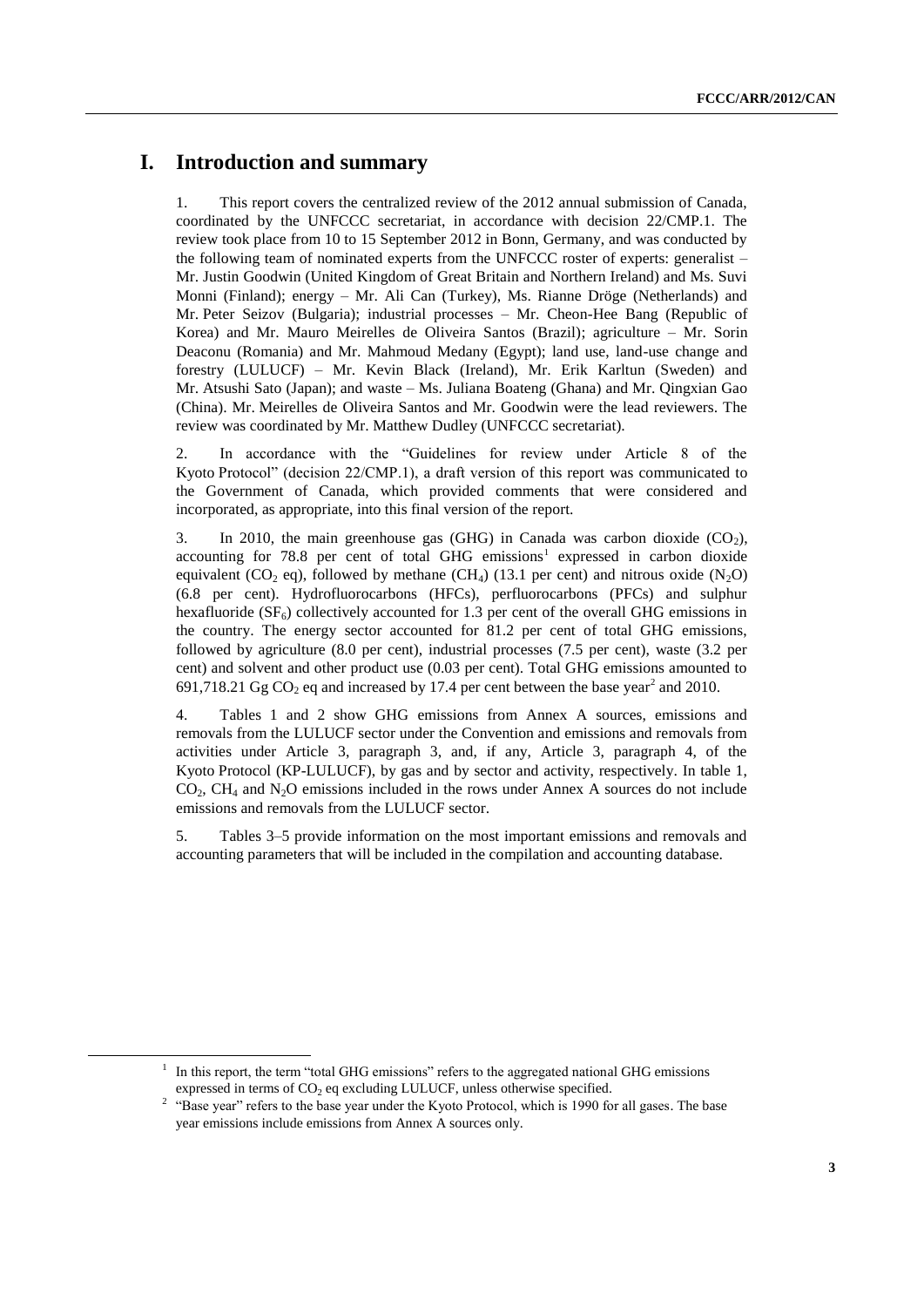#### **4** Table 1

**Greenhouse gas emissions from Annex A sources and emissions/removals from activities under Article 3, paragraphs 3 and 4, of the Kyoto Protocol, by gas, base year to 2010***<sup>a</sup>*

|           |                          |                   |                        |               |              | Gg CO <sub>2</sub> eq |               |               |             |             | Change                  |
|-----------|--------------------------|-------------------|------------------------|---------------|--------------|-----------------------|---------------|---------------|-------------|-------------|-------------------------|
|           |                          | Greenhouse<br>gas | Base year <sup>a</sup> | 1990          | 1995         | 2000                  | 2005          | 2008          | 2009        | 2010        | Base year<br>$-2010(%)$ |
|           |                          | CO <sub>2</sub>   | 457 376.80             | 457 376.80    | 490 478.15   | 563 807.38            | 580 257.11    | 575 611.53    | 542 348.11  | 544 877.91  | 19.1                    |
| sources   |                          | CH <sub>4</sub>   | 71 976.44              | 71 976.44     | 85 893.41    | 94 806.09             | 99 031.93     | 94 730.20     | 91 632.82   | 90 553.15   | 25.8                    |
|           |                          | $N_2O$            | 49 242.22              | 49 242.22     | 53 863.18    | 48 697.12             | 50 406.28     | 51 779.80     | 47 170.90   | 47 141.01   | $-4.3$                  |
| ≺         |                          | <b>HFCs</b>       | 767.25                 | 767.25        | 479.41       | 2 9 3 6 .12           | 5 2 9 6.47    | 5 5 5 0 . 6 5 | 6 30 6.34   | 7 072.55    | 821.8                   |
| Annex.    |                          | <b>PFCs</b>       | 6 5 3 8 . 8 3          | 6 5 3 8 . 8 3 | 5489.59      | 4 3 1 1 .08           | 3 3 1 7 . 2 6 | 2 2 5 2 . 3 2 | 2 171.97    | 1 607.52    | $-75.4$                 |
|           |                          | SF <sub>6</sub>   | 3 3 9 2 . 2 0          | 3 3 9 2.20    | 2 3 9 5 .5 6 | 3 0 5 1 .8 6          | 1 492.14      | 683.95        | 393.06      | 466.06      | $-86.3$                 |
|           |                          | CO <sub>2</sub>   |                        |               |              |                       |               | 13 432.79     | 13 535.70   | 13 596.78   |                         |
|           | Article<br>$3.3^b$       | CH <sub>4</sub>   |                        |               |              |                       |               | 224.10        | 225.82      | 232.22      |                         |
|           |                          | $N_2O$            |                        |               |              |                       |               | 137.87        | 140.45      | 142.85      |                         |
| KP-LULUCF |                          | CO <sub>2</sub>   | 3 721.13               |               |              |                       |               | $-11712.01$   | $-12405.89$ | $-13077.10$ | $-451.4$                |
|           | Article<br>3.4 $\degree$ | CH <sub>4</sub>   | IE, NO                 |               |              |                       |               | IE, NO        | IE, NO      | IE, NO      | <b>NA</b>               |
|           |                          | $N_2O$            | 11.10                  |               |              |                       |               | 0.70          | 0.37        | 0.38        | $-96.6$                 |

*Abbreviations*: IE = included elsewhere, KP-LULUCF = land use, land-use change and forestry emissions and removals from activities under Article 3, paragraphs 3 and 4, of the Kyoto Protocol,  $NA = not$  applicable,  $NO = not$  occurring.

<sup>a</sup> "Base year" for Annex A sources refers to the base year under the Kyoto Protocol, which is 1990 for all gases. The "base year" for activities under Article 3, paragraphs 3 and 4, of the Kyoto Protocol is 1990.

Activities under Article 3, paragraph 3, of the Kyoto Protocol, namely afforestation and reforestation, and deforestation. Only the inventory years of the commitment period must be reported.

 $c<sub>c</sub>$  Elected activities under Article 3, paragraph 4, of the Kyoto Protocol, including forest management, cropland management, grazing land management and revegetation. For cropland management, grazing land management and revegetation, the base year and the inventory years of the commitment period must be reported.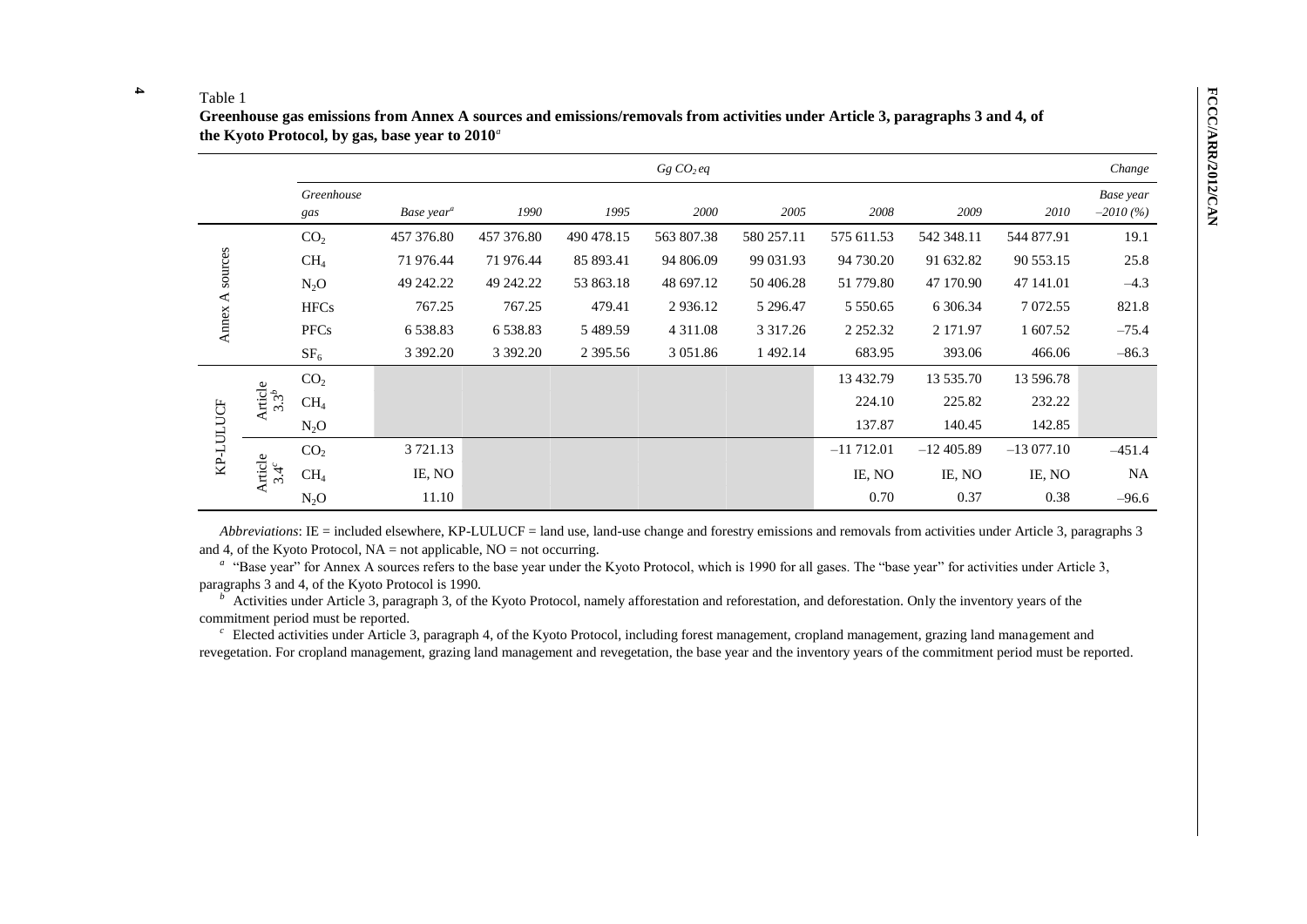|           |         | $Gg CO_2eq$                        |                        |             |            | Change       |            |             |             |             |                         |
|-----------|---------|------------------------------------|------------------------|-------------|------------|--------------|------------|-------------|-------------|-------------|-------------------------|
|           |         | Sector                             | Base year <sup>a</sup> | 1990        | 1995       | 2000         | 2005       | 2008        | 2009        | 2010        | Base year<br>$-2010(%)$ |
|           |         | Energy                             | 467 233.41             | 467 233.41  | 508 132.83 | 588 612.13   | 599 349.24 | 591 022.00  | 560 254.82  | 561 660.06  | 20.2                    |
|           |         | Industrial processes               | 55 978.49              | 55 978.49   | 57 472.54  | 52 054.26    | 59 721.11  | 58 465.57   | 51 093.86   | 51 807.17   | $-7.5$                  |
| Annex $A$ |         | Solvent and other product<br>use   | 178.71                 | 178.71      | 212.58     | 449.60       | 378.00     | 341.62      | 260.49      | 241.97      | 35.4                    |
|           |         | Agriculture                        | 46 698.73              | 46 698.73   | 52 557.14  | 55 495.28    | 57 972.74  | 58 455.26   | 56 028.15   | 55 533.37   | 18.9                    |
|           |         | Waste                              | 19 204.39              | 19 204.39   | 20 224.21  | 20 998.39    | 22 380.09  | 22 324.00   | 22 385.88   | 22 475.64   | 17.0                    |
|           |         | <b>LULUCF</b>                      | <b>NA</b>              | $-67485.56$ | 185 970.84 | $-62$ 107.82 | 53 535.12  | $-16937.69$ | $-12086.88$ | 71 963.80   | <b>NA</b>               |
|           |         | <b>Total (with LULUCF)</b>         | <b>NA</b>              | 521 808.18  | 824 570.15 | 655 501.85   | 793 336.30 | 713 670.76  | 677 936.32  | 763 682.01  | <b>NA</b>               |
|           |         | <b>Total (without LULUCF)</b>      | 589 293.74             | 589 293.74  | 638 599.30 | 717 609.66   | 739 801.18 | 730 608.45  | 690 023.19  | 691 718.21  | 17.4                    |
|           |         | Other $^b$                         | <b>NA</b>              | <b>NA</b>   | <b>NA</b>  | <b>NA</b>    | <b>NA</b>  | <b>NA</b>   | <b>NA</b>   | <b>NA</b>   | <b>NA</b>               |
|           | $3.3^c$ | Afforestation and<br>reforestation |                        |             |            |              |            | $-737.97$   | $-796.66$   | $-856.13$   |                         |
|           | Article | Deforestation                      |                        |             |            |              |            | 14 532.73   | 14 698.64   | 14 827.98   |                         |
|           |         | Total $(3.3)$                      |                        |             |            |              |            | 13 794.76   | 13 901.98   | 13 971.85   |                         |
|           |         | Forest management                  |                        |             |            |              |            | <b>NA</b>   | NA          | NA          |                         |
| KP-LULUCF |         | Cropland management                | 3 7 3 2.2 2            |             |            |              |            | $-11711.31$ | $-12405.51$ | $-13076.72$ | $-450.4$                |
|           | Article | Grazing land management            | <b>NA</b>              |             |            |              |            | <b>NA</b>   | <b>NA</b>   | <b>NA</b>   | NA                      |
|           |         | Revegetation                       | <b>NA</b>              |             |            |              |            | <b>NA</b>   | NA          | <b>NA</b>   | NA                      |
|           |         | <b>Total (3.4)</b>                 | 3732.22                |             |            |              |            | $-11711.31$ | $-12405.51$ | $-13076.72$ | <b>NA</b>               |

Table 2 **Greenhouse gas emissions by sector and activity, base year***<sup>a</sup>***to 2010**

*Abbreviations*: KP-LULUCF = land use, land-use change and forestry emissions and removals from activities under Article 3, paragraphs 3 and 4, of the Kyoto Protocol, LULUCF = land use, land-use change and forestry,  $NA = not$  applicable.

<sup>a</sup> "Base year" for Annex A sources refers to the base year under the Kyoto Protocol, which is 1990 for all gases. The "base year" for activities under Article 3, paragraphs 3 and 4, of the Kyoto Protocol is 1990.

 $\overrightarrow{b}$  Emissions/removals reported in the sector other (sector 7) are not included in Annex A to the Kyoto Protocol and are therefore not included in national totals.

 $c<sup>c</sup>$  Activities under Article 3, paragraph 3, of the Kyoto Protocol, namely afforestation and reforestation, and deforestation. Only the inventory years of the commitment period must be reported.

<sup>*d*</sup> Elected activities under Article 3, paragraph 4, of the Kyoto Protocol, including forest management, cropland management, grazing land management and revegetation. For cropland management, grazing land management and revegetation, the base year and the inventory years of the commitment period must be reported.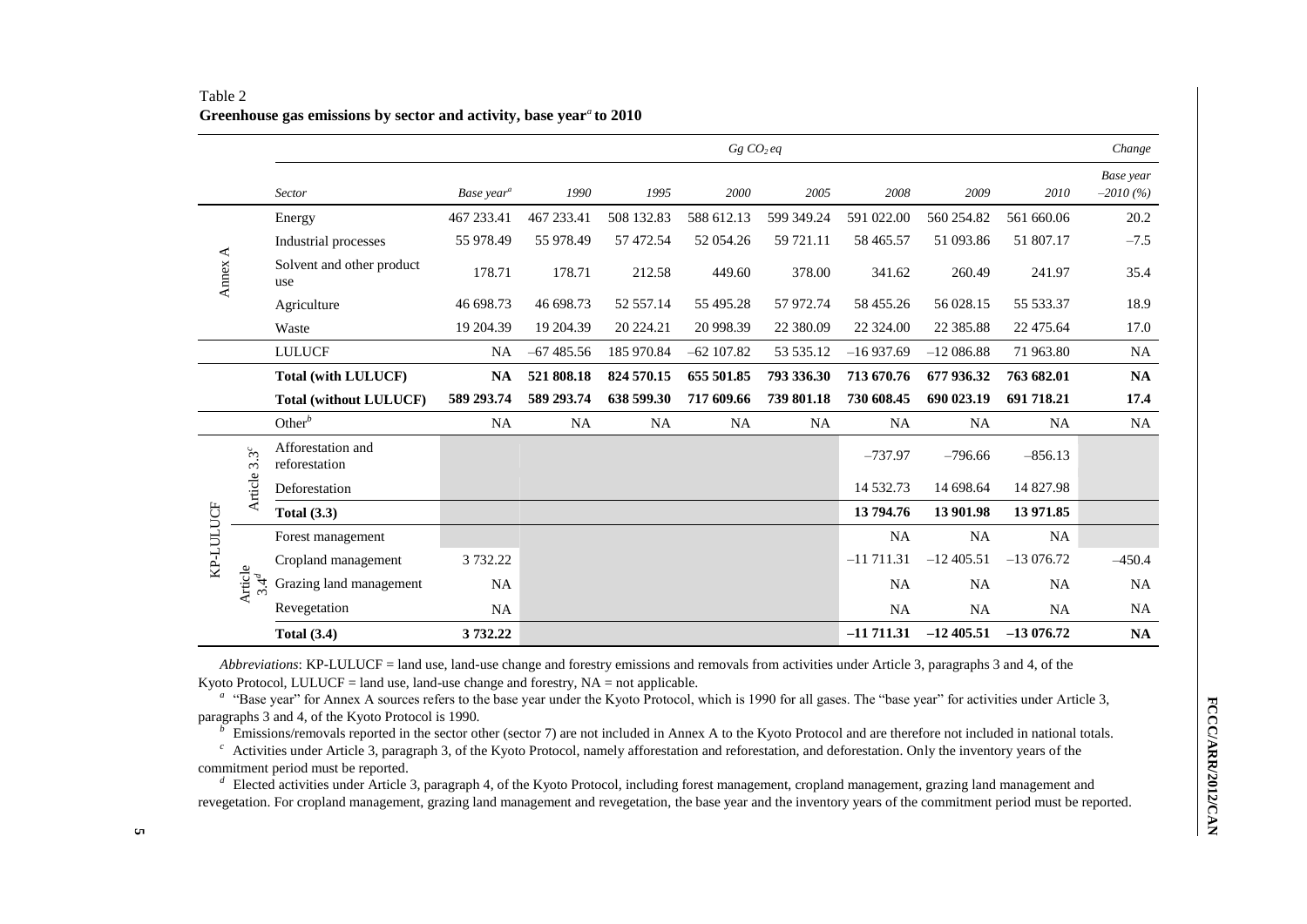#### Table 3

## **Information to be included in the compilation and accounting database in t CO<sup>2</sup> eq for the year 2010, including the commitment period reserve**

|                                                                                                                    | As reported   | Revised estimates | Adjustment <sup>a</sup> | $Final^b$           |
|--------------------------------------------------------------------------------------------------------------------|---------------|-------------------|-------------------------|---------------------|
| <b>Commitment period reserve</b>                                                                                   | 2 512 613 494 |                   |                         | 2 5 1 2 6 1 3 4 9 4 |
| Annex A emissions for current inventory year                                                                       |               |                   |                         |                     |
| CO <sub>2</sub>                                                                                                    | 544 877 912   |                   |                         | 544 877 912         |
| CH <sub>4</sub>                                                                                                    | 90 550 372    | 90 553 152        |                         | 90 553 152          |
| $N_2O$                                                                                                             | 47 135 625    | 47 141 012        |                         | 47 141 012          |
| <b>HFCs</b>                                                                                                        | 7 072 550     |                   |                         | 7 072 550           |
| <b>PFCs</b>                                                                                                        | 1 607 523     |                   |                         | 1 607 523           |
| SF <sub>6</sub>                                                                                                    | 466 062       |                   |                         | 466 062             |
| <b>Total Annex A sources</b>                                                                                       | 691 710 043   | 691 718 210       |                         | 691 718 210         |
| Activities under Article 3, paragraph 3, for<br>current inventory year                                             |               |                   |                         |                     |
| 3.3 Afforestation and reforestation on non-<br>harvested land for current year of commitment<br>period as reported | $-856132$     |                   |                         | $-856132$           |
| 3.3 Afforestation and reforestation on<br>harvested land for current year of commitment<br>period as reported      | <b>NA</b>     |                   |                         | <b>NA</b>           |
| 3.3 Deforestation for current year of<br>commitment period as reported                                             | 14 827 983    |                   |                         | 14 827 983          |
| Activities under Article 3, paragraph 4, for<br>current inventory year <sup>c</sup>                                |               |                   |                         |                     |
| 3.4 Forest management for current year of<br>commitment period                                                     |               |                   |                         |                     |
| 3.4 Cropland management for current year of<br>commitment period                                                   | $-13076721$   |                   |                         | $-13076721$         |
| 3.4 Cropland management for base year                                                                              | 3 732 221     |                   |                         | 3 732 221           |
| 3.4 Grazing land management for current year<br>of commitment period                                               |               |                   |                         |                     |
| 3.4 Grazing land management for base year                                                                          |               |                   |                         |                     |
| 3.4 Revegetation for current year of<br>commitment period                                                          |               |                   |                         |                     |
| 3.4 Revegetation in base year                                                                                      |               |                   |                         |                     |

*Abbreviation*: NA = not applicable.

<sup>a</sup> "Adjustment" is relevant only for Parties for which the expert review team has calculated one or more adjustment(s).

*b* "Final" includes revised estimates, if any, and/or adjustments, if any.

<sup>c</sup> Activities under Article 3, paragraph 4, are relevant only for Parties that elected one or more such activities.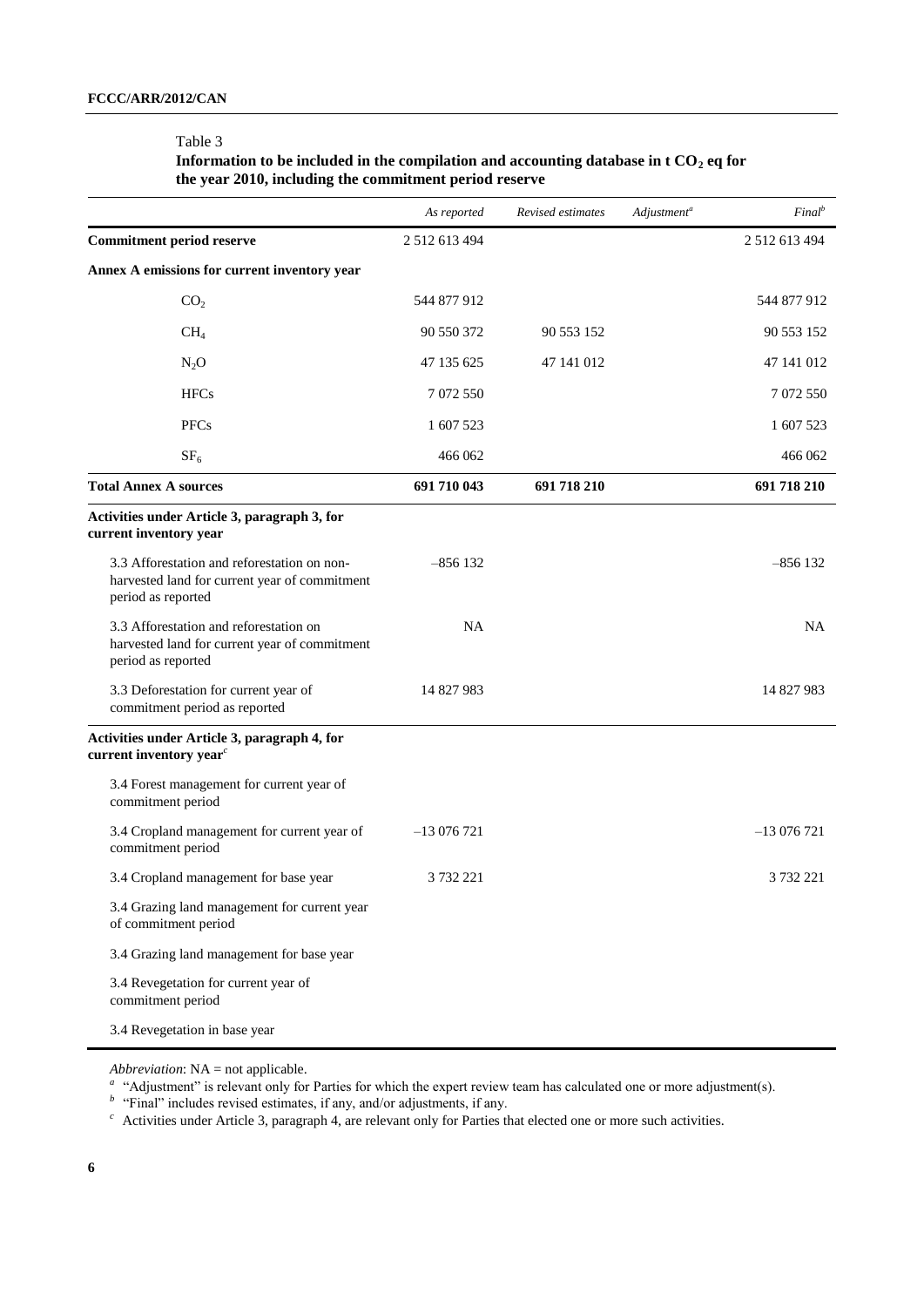|                                                                                   | As reported   | Revised estimates | Adjustment <sup>a</sup> | $Final^b$   |
|-----------------------------------------------------------------------------------|---------------|-------------------|-------------------------|-------------|
| <b>Annex A emissions for 2009</b>                                                 |               |                   |                         |             |
| CO <sub>2</sub>                                                                   | 542 348 107   |                   |                         | 542 348 107 |
| CH <sub>4</sub>                                                                   | 91 630 041    | 91 632 821        |                         | 91 632 821  |
| $N_2O$                                                                            | 47 165 513    | 47 170 900        |                         | 47 170 900  |
| <b>HFCs</b>                                                                       | 6 306 342     |                   |                         | 6 30 6 342  |
| <b>PFCs</b>                                                                       | 2 171 966     |                   |                         | 2 171 966   |
| SF <sub>6</sub>                                                                   | 393 058       |                   |                         | 393 058     |
| <b>Total Annex A sources</b>                                                      | 690 015 027   | 690 023 195       |                         | 690 023 195 |
| Activities under Article 3, paragraph 3, for 2009                                 |               |                   |                         |             |
| 3.3 Afforestation and reforestation on non-harvested<br>land for 2009 as reported | $-796659$     |                   |                         | $-796659$   |
| 3.3 Afforestation and reforestation on harvested land<br>for 2009 as reported     | <b>NA</b>     |                   |                         | NA          |
| 3.3 Deforestation for 2009 as reported                                            | 14 698 636    |                   |                         | 14 698 636  |
| Activities under Article 3, paragraph 4, for 2009 <sup>c</sup>                    |               |                   |                         |             |
| 3.4 Forest management for 2009                                                    |               |                   |                         |             |
| 3.4 Cropland management for 2009                                                  | $-12$ 405 512 |                   |                         | $-12405512$ |
| 3.4 Cropland management for base year                                             | 3 732 221     |                   |                         | 3 732 221   |
| 3.4 Grazing land management for 2009                                              |               |                   |                         |             |
| 3.4 Grazing land management for base year                                         |               |                   |                         |             |
| 3.4 Revegetation for 2009                                                         |               |                   |                         |             |
| 3.4 Revegetation in base year                                                     |               |                   |                         |             |

Table 4 **Information to be included in the compilation and accounting database in t CO<sup>2</sup> eq for the year 2009**

*Abbreviation*: NA = not applicable.

<sup>a</sup> "Adjustment" is relevant only for Parties for which the expert review team has calculated one or more adjustment(s).

*<sup>b</sup>*"Final" includes revised estimates, if any, and/or adjustments, if any.

<sup>c</sup> Activities under Article 3, paragraph 4, are relevant only for Parties that elected one or more such activities.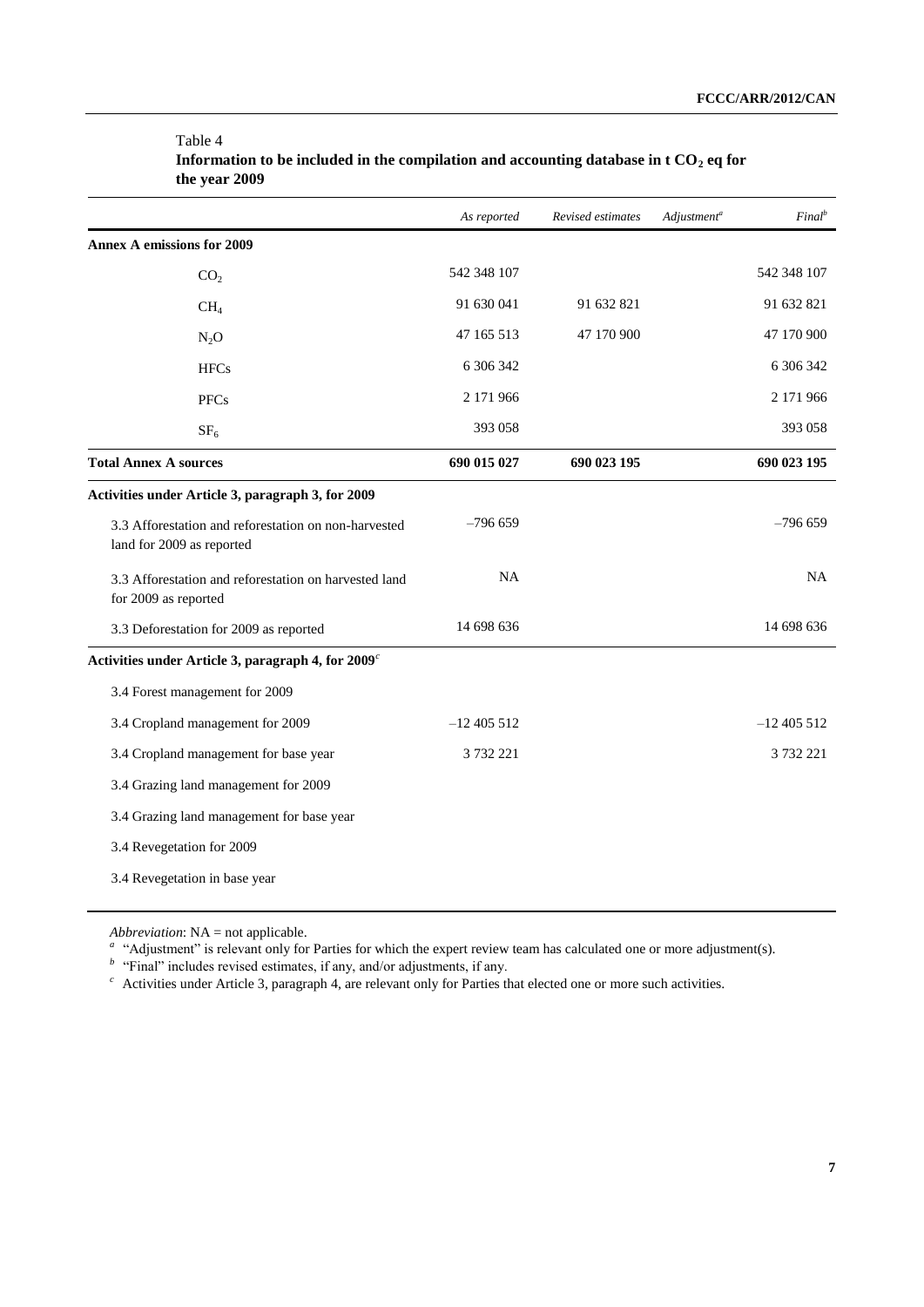|                                                                                    | As reported   | Revised estimates | Adjustment <sup>a</sup> | Final <sup>b</sup> |
|------------------------------------------------------------------------------------|---------------|-------------------|-------------------------|--------------------|
| <b>Annex A emissions for 2008</b>                                                  |               |                   |                         |                    |
| CO <sub>2</sub>                                                                    | 575 611 529   |                   |                         | 575 611 529        |
| CH <sub>4</sub>                                                                    | 94 726 864    | 94 730 204        |                         | 94 730 204         |
| $N_2O$                                                                             | 51 773 330    | 51 779 801        |                         | 51 779 801         |
| <b>HFCs</b>                                                                        | 5 550 652     |                   |                         | 5 550 652          |
| <b>PFCs</b>                                                                        | 2 2 5 2 3 1 9 |                   |                         | 2 2 5 2 3 1 9      |
| SF <sub>6</sub>                                                                    | 683 946       |                   |                         | 683 946            |
| <b>Total Annex A sources</b>                                                       | 730 598 641   | 730 608 451       |                         | 730 608 451        |
| Activities under Article 3, paragraph 3, for 2008                                  |               |                   |                         |                    |
| 3.3 Afforestation and reforestation on non-<br>harvested land for 2008 as reported | $-737966$     |                   |                         | $-737966$          |
| 3.3 Afforestation and reforestation on harvested<br>land for 2008 as reported      | <b>NA</b>     |                   |                         | <b>NA</b>          |
| 3.3 Deforestation for 2008 as reported                                             | 14 532 728    |                   |                         | 14 532 728         |
| Activities under Article 3, paragraph 4, for 2008 <sup>c</sup>                     |               |                   |                         |                    |
| 3.4 Forest management for 2008                                                     |               |                   |                         |                    |
| 3.4 Cropland management for 2008                                                   | $-11711313$   |                   |                         | $-11711313$        |
| 3.4 Cropland management for base year                                              | 3 732 221     |                   |                         | 3 732 221          |
| 3.4 Grazing land management for 2008                                               |               |                   |                         |                    |
| 3.4 Grazing land management for base year                                          |               |                   |                         |                    |
| 3.4 Revegetation for 2008                                                          |               |                   |                         |                    |
| 3.4 Revegetation in base year                                                      |               |                   |                         |                    |

## Table 5

| Information to be included in the compilation and accounting database in t CO <sub>2</sub> eq for |  |
|---------------------------------------------------------------------------------------------------|--|
| the year 2008                                                                                     |  |

*Abbreviation*: NA = not applicable.

<sup>a</sup> "Adjustment" is relevant only for Parties for which the expert review team has calculated one or more adjustment(s).

*<sup>b</sup>*"Final" includes revised estimates, if any, and/or adjustments, if any.

 $c<sup>c</sup>$  Activities under Article 3, paragraph 4, are relevant only for Parties that elected one or more such activities.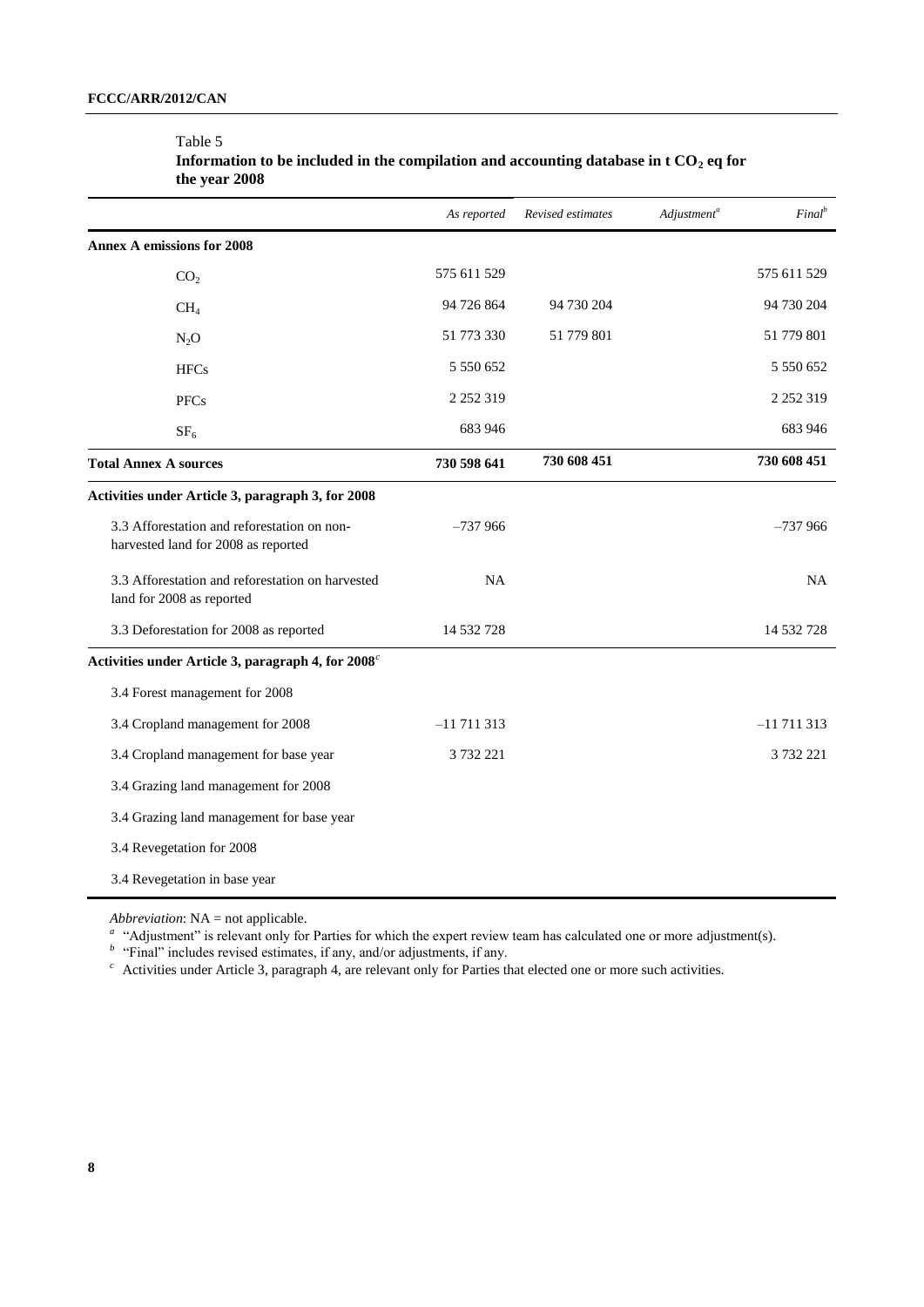## **II. Technical assessment of the annual submission**

## **A. Overview**

## **1. Annual submission and other sources of information**

6. The 2012 annual inventory submission was submitted on 11 April 2012; it contains a complete set of common reporting format (CRF) tables for the period 1990–2010 and a national inventory report (NIR). Canada also submitted information required under Article 7, paragraph 1, of the Kyoto Protocol, including information on: activities under Article 3, paragraphs 3 and 4, of the Kyoto Protocol, accounting of Kyoto Protocol units, changes in the national system and in the national registry, and the minimization of adverse impacts in accordance with Article 3, paragraph 14, of the Kyoto Protocol. The standard electronic format (SEF) tables were submitted on 11 April 2012. The annual submission was submitted in accordance with decision 15/CMP.1.

7. Canada officially submitted revised emission estimates on 19 October 2012 in response to the list of potential problems and further questions raised by the expert review team (ERT) during the review week, including information on KP-LULUCF. It submitted revised estimates for  $CH<sub>4</sub>$  and N<sub>2</sub>O emissions for the category other (manufacturing industries and construction) – cement other fuels. The figures contained in this report are those submitted by the Party on 19 October 2012.

8. The ERT also used the previous years' submissions during the review. In addition, the ERT used the standard independent assessment report (SIAR), parts I and II, to review information on the accounting of Kyoto Protocol units (including the SEF tables and their comparison report) and on the national registry.<sup>3</sup>

9. During the review, Canada provided the ERT with additional information. The documents concerned are not part of the annual submission but are in many cases referenced in the NIR. The full list of materials used during the review is provided in annex I to this report.

## Completeness of inventory

1

10. The inventory covers all mandatory<sup>4</sup> source and sink categories for the period 1990–2010 and is complete in terms of geographical coverage. In response to the list of potential problems and further questions raised by the ERT during the review week, Canada submitted revised estimates of  $CH_4$  and  $N_2O$  emissions for the category other (manufacturing industries and construction) – cement other fuels which was previously reported as not estimated ("NE").

The SIAR, parts I and II, is prepared by an independent assessor in line with decision 16/CP.10 (paras. 5(a), and 6(c) and (k)), under the auspices of the international transaction log (ITL) administrator using procedures agreed in the Registry System Administrators Forum. Part I is a completeness check of the submitted information relating to the accounting of Kyoto Protocol units (including the SEF tables and their comparison report) and to national registries. Part II contains a substantive assessment of the submitted information and identifies any potential problem regarding information on the accounting of Kyoto Protocol units and the national registry.

<sup>4</sup> Mandatory source and sink categories under the Kyoto Protocol are all source and sink categories for which the Intergovernmental Panel on Climate Change (IPCC) *Revised 1996 IPCC Guidelines for National Greenhouse Gas Inventories*, the IPCC *Good Practice Guidance and Uncertainty Management in National Greenhouse Gas Inventories* and the IPCC *Good Practice Guidance for Land Use, Land-Use Change and Forestry* provide methodologies and/or emission factors to estimate GHG emissions.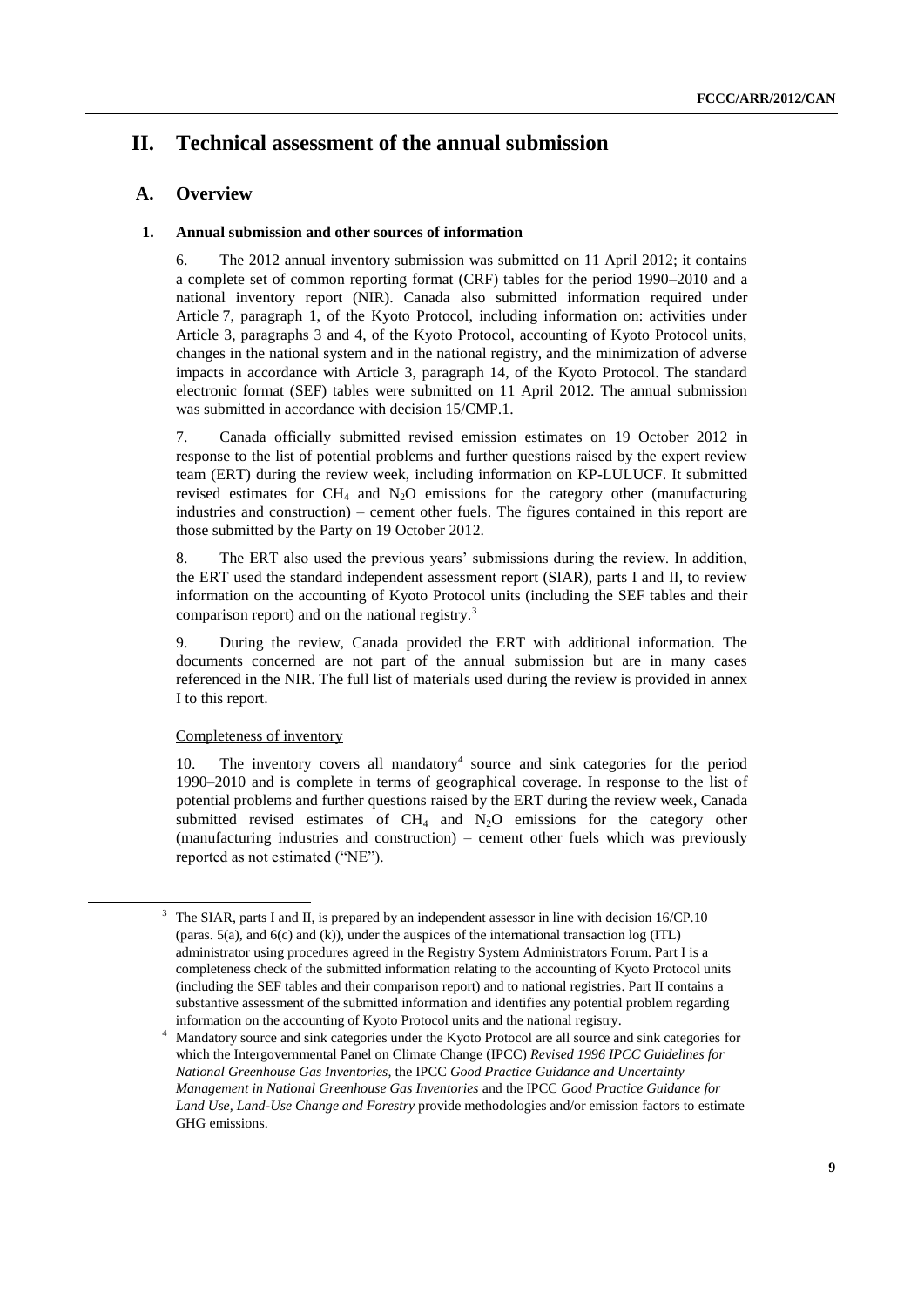11. CH<sup>4</sup> emissions from industrial, domestic and commercial wastewater sludge are reported by the Party as "NE"; however, in response to a question from the ERT during the review, Canada provided information indicating that such emissions should be reported as not occurring ("NO"), which the ERT agreed with. Further, information on land area and all carbon pools for wetlands and settlements converted to cropland, grassland remaining grassland, grassland and cropland converted to wetlands, and land converted to grassland are reported by Canada as "NE". The ERT recommends that Canada improve on its reporting of carbon pools for these subcategories.

## **2. A description of the institutional arrangements for inventory preparation, including the legal and procedural arrangements for inventory planning, preparation and management**

### **Overview**

12. The ERT concluded that the national system continued to perform its required functions.

13. The Party reported in the NIR that there had been no changes to the national system since its previous annual submission.

#### Inventory planning

14. The NIR described the national system for the preparation of the inventory. The Pollutant Inventories and Reporting Division of Environment Canada has overall responsibility for the national inventory, on the basis of the Canadian Environmental Protection Act. The responsibilities of the Division are: inventory planning and prioritization; GHG emission estimation and analysis; NIR preparation; quality assurance/quality control (QA/QC) and verification; and archiving. Environment Canada also collaborates with provincial and territorial governments.

15. Other organizations are also involved in the preparation of the inventory as data providers. Statistics Canada provides activity data (AD) for the inventory, such as the energy balance, information on mining and electricity, data on urea and ammonia production and data on crop production and agricultural management practices.

16. Agriculture and Agri-Food Canada and the Canadian Forest Service of Natural Resources Canada are responsible for the development of key components of the LULUCF inventory, on the basis of a formal governance mechanism. In addition, Natural Resources Canada provides AD on mineral production, ethanol consumption and wood residues, as well as energy-related expertise and analysis. Transport Canada and Natural Resources Canada provide data on road vehicle fuel efficiency.

17. In accordance with a bilateral agreement with the Aluminum Association of Canada, estimates of  $CO<sub>2</sub>$ , PFC and  $SF<sub>6</sub>$  emissions are provided annually to Environment Canada.

18. Canada has a QA/QC plan (see para. 31 below) and procedures for the official consideration and approval of the inventory in place.

19. The ERT considers that Canada's legal, procedural and institutional arrangements are in line with the general and specific functions of national systems defined in the annex to decision 19/CMP.1.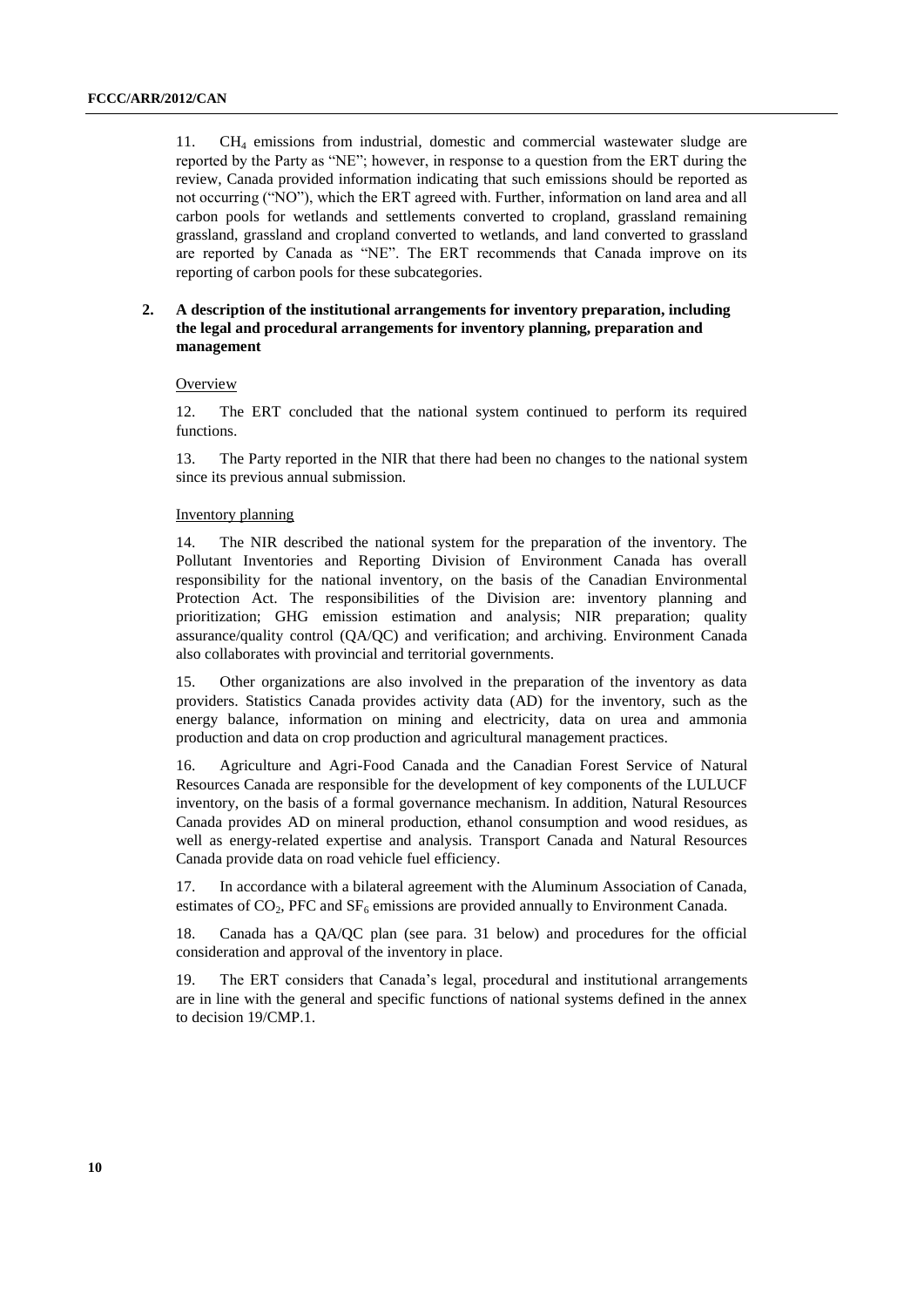## Inventory preparation

## *Key categories*

20. Canada has reported a tier 1 key category analysis, both level and trend assessment, as part of its 2012 annual submission. The ERT noted that, in the NIR, Canada reported the results of the 2009 key category analysis instead of the results for 2010. In response to a question from the ERT, Canada provided the key category analysis tables for 2010. The ERT recommends that Canada enhance its QC procedures in order to avoid such errors in the future.

21. The key category analysis performed by the Party and that performed by the secretariat<sup>5</sup> produced similar results. However, Canada's analysis did not identify  $N_2O$ emissions from adipic acid production, reported as not applicable ("NA") for 2010, as a key category according to the trend analysis. Canada has included the LULUCF sector in its key category analysis, which was performed in accordance with the Intergovernmental Panel on Climate Change (IPCC) *Good Practice Guidance and Uncertainty Management in National Greenhouse Gas Inventories* (hereinafter referred to as the IPCC good practice guidance) and the IPCC *Good Practice Guidance for Land Use, Land-Use Change and Forestry* (hereinafter referred to as the IPCC good practice guidance for LULUCF). The ERT encourages Canada to progress to a tier 2 key category analysis, in line with the longer-term vision for improvements explained by Canada in annex 7 to its NIR.

22. In CRF table 7 Canada lists both the key and non-key categories and indicates which categories are identified as key. The ERT encourages Canada to include only the key categories in that table.

23. Canada has identified key categories for activities under Article 3, paragraphs 3 and 4, of the Kyoto Protocol, for both 1990 and 2010, and has reported them in the KP-LULUCF CRF tables but not in the NIR. The ERT recommends that Canada report the KP-LULUCF key categories in the NIR of its next annual submission.

## *Uncertainties*

1

24. Canada has estimated uncertainties using the tier 1 level and trend assessment for the entire inventory and using a tier 2 method for specific categories. Canada has included the LULUCF sector in the uncertainty analysis but has not reported trend uncertainties including LULUCF. In response to a question raised by the ERT during the review, Canada explained that trend uncertainties including LULUCF are not reported due to the high annual variability in the emissions and removals from the LULUCF sector, which is primarily driven by natural factors. The Party explained that it will consider reporting trend uncertainties including LULUCF in the future. The ERT reiterates the recommendation contained in the previous review report that Canada report the results of its trend uncertainty analysis including LULUCF in its next annual submission.

25. The uncertainty of the emission level in 2010 is 3.9 per cent excluding LULUCF (the same as for 2009, as reported in the 2011 annual submission) and 6.1 per cent including LULUCF (compared with 7.1 per cent for 2009). The trend uncertainty excluding LULUCF is 0.7 per cent for 2010 compared with 0.7 per cent for 2009.

<sup>&</sup>lt;sup>5</sup> The secretariat identified, for each Party, the categories that are key categories in terms of their absolute level of emissions, applying the tier 1 level assessment as described in the IPCC *Good Practice Guidance for Land Use, Land-Use Change and Forestry*. Key categories according to the tier 1 trend assessment were also identified for Parties that provided a full set of CRF tables for the base year or period. Where the Party performed a key category analysis, the key categories presented in this report follow the Party's analysis. However, they are presented at the level of aggregation corresponding to a tier 1 key category assessment conducted by the secretariat.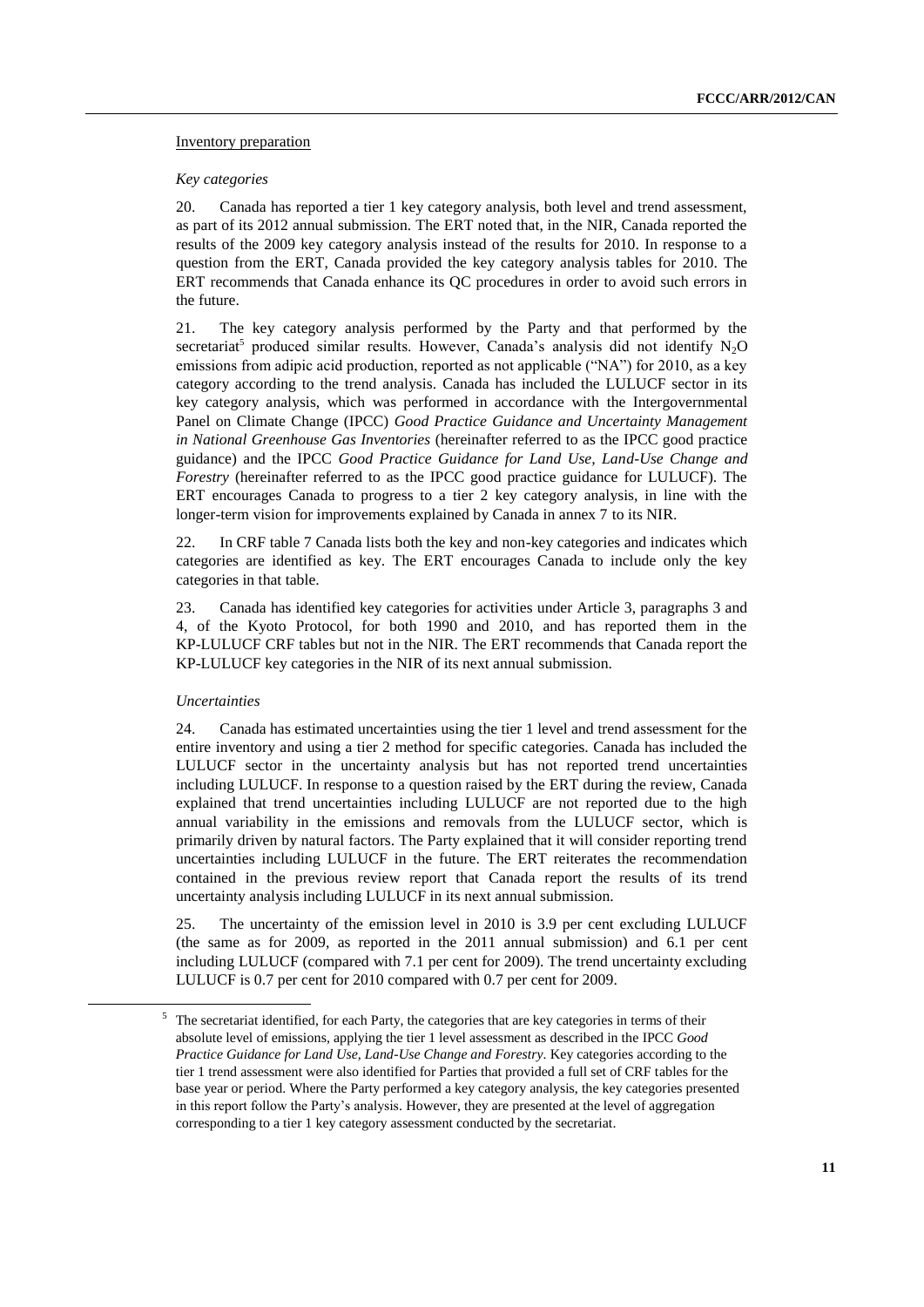26. The ERT noted that not all rows were shown in NIR table A7–1, "Uncertainty Assessment Level and Trend without LULUCF". In response to a question from the ERT, Canada sent the complete table. The ERT noted that Canada had reported some of the uncertainties for AD as zero. In response to a further question from the ERT, Canada explained that for categories for which Monte Carlo uncertainty analysis was applied (e.g. road transportation) the combined uncertainty was presented in the emission factor (EF) uncertainty column and the AD uncertainty was reported as zero. In addition, some transcription errors were identified by the Party. The ERT recommends that Canada correct the identified errors in its next annual submission and improve QC procedures in order to avoid such errors in the future.

27. According to the NIR, the tier 2 uncertainty analysis developed by Canada is no longer representative as it is based on superseded methodologies used to develop the 2001 GHG inventory. Canada explains in the NIR that in the longer term it plans to improve the uncertainty analysis and use the earlier Monte Carlo simulation data and methods as the basis for the analysis. In addition, Canada reports in the NIR on its plans to improve uncertainty estimates incrementally over several years, for example by reviewing and updating the assumptions used. Canada also reports in the NIR on its plans to carry out additional expert elicitation, for example in relation to the energy sector, to improve uncertainty estimates. The ERT welcomes these plans and encourages Canada to report in its next NIR on the progress in the implementation of these specific planned improvements to its uncertainty analysis.

#### *Recalculations and time-series consistency*

28. Recalculations have been performed and reported in accordance with the IPCC good practice guidance. Canada reported in the NIR that recalculations were undertaken in response to recommendations contained in the previous review report, the findings of an internal review and quality measures as well as to take into account new AD and EFs.

29. The ERT noted that recalculations reported by the Party of the time series 1990 to 2009 have been undertaken to: correct errors (in the categories fuel combustion, petroleum refining and mining; manufacture of solid fuels and other energy industries; enteric fermentation; manure management; and agricultural soils); use new AD (for road transportation and wetlands); take into account improvements in methodologies, EFs and parameters (concerning civil aviation; fugitive emissions from fuels; coal mining and handling; ammonia production; aluminium production; waste incineration; and other (industrial processes)); and improve the completeness of the GHG inventory (with regard to petroleum refining; limestone and dolomite use; soda ash use; solid waste disposal on land; and waste incineration). The major changes, and the magnitude of the impact, include a 0.3, 0.4 and 0.3 per cent decrease in the estimated total GHG emissions in the base year, 2008 and 2009, respectively. With regard to the emission estimates for 2009, the impact of the significant recalculations includes:

(a) A 0.4 per cent decrease in the estimate of  $CO<sub>2</sub>$  emissions from road transportation;

(b) A 0.3 per cent decrease in the estimate of  $CO<sub>2</sub>$  emissions from other sectors;

(c) A 0.3 per cent decrease in the estimate of  $CO<sub>2</sub>$  emissions from oil and natural gas;

(d) A 0.2 per cent decrease in the estimate of  $CO<sub>2</sub>$  emissions from chemical industry;

(e) A 0.8 per cent decrease in the estimate of  $CO<sub>2</sub>$  emissions from the category other (industrial processes).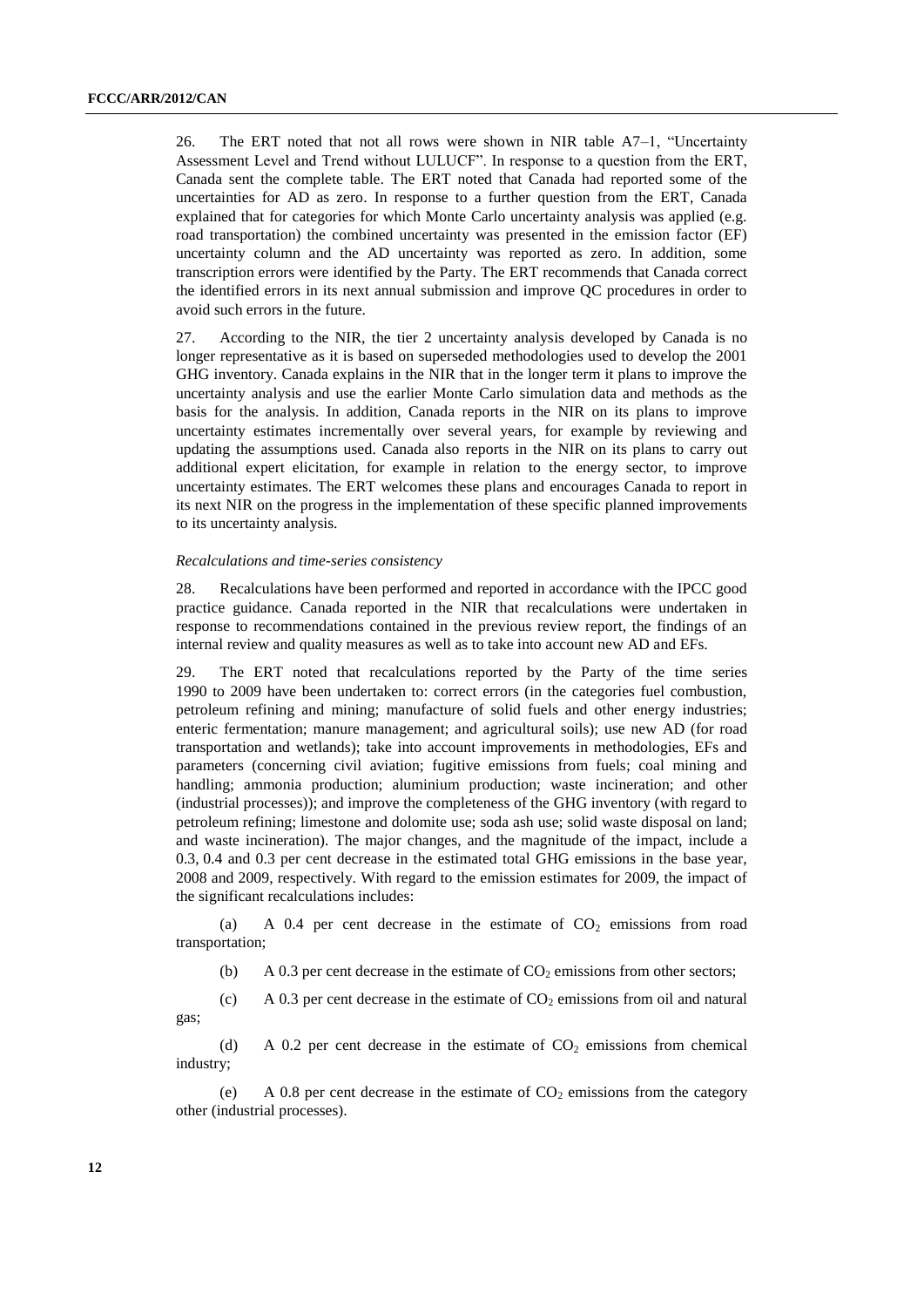30. The rationale for the recalculations is provided in the NIR and in CRF table 8(b), except for explanations for recalculations performed in relation to relevant KP-LULUCF activities

#### *Verification and quality assurance/quality control approaches*

31. Canada provides information on the QA/QC plan and procedures in annex 6 to the NIR. QA/QC procedures are implemented throughout the inventory process, from initial data collection through development of emission and removal estimates to inventory publication.

32. The QC procedures follow the IPCC good practice guidance and include systematic tier 1 checks, which are performed annually, at least for the key categories. The tier 2 QC procedures involve a variety of approaches, such as tracing inputs to their root sources and assessing the applicability of methods, EFs and AD. In the NIR Canada provides examples of the issues identified during the QC process, such as the need to revise the historical AD for fuel combustion and the  $CO<sub>2</sub>$  EFs for coal, which resulted in a recalculation of the relevant estimates.

33. QA procedures are carried out annually in relation to selected data and methods and consist of review activities undertaken by independent experts. The experts involved represent industry, academia and government.

34. Verification of emissions data is carried out, for example, by comparing the inventory estimates with data obtained from Canada's facility-level Greenhouse Gas Emissions Reporting Program.

35. The ERT noted that there are some inconsistencies in the information reported in different CRF tables, such as the explanations for notation keys used provided in CRF table 9 and the actual notation keys used in the other CRF tables, as well as in the information provided in CRF table summary 3 on methods and EFs and the respective information provided in the NIR. For example, according to the NIR the method used to estimate emissions from HCFC-22 production is tier 1, whereas in CRF table summary 3 the method is reported as "NA". In addition, the ERT identified QC problems with regard to the reporting of uncertainties and key categories (see paras. 20 and 26 above). The ERT recommends that Canada further improve its QC procedures, in order to avoid such errors in its next annual submission.

36. The ERT noted that Canada does not have specific QC procedures in place for the KP-LULUCF inventory. It therefore recommends that Canada carry out QC procedures also in relation to the data that are specific to KP-LULUCF.

#### *Transparency*

37. In the previous review report it was recommended that Canada improve the transparency of its reporting for the energy, industrial processes, waste and KP-LULUCF sectors. The ERT reiterates the recommendation made in the previous review report that Canada improve the transparency of the information provided in the NIR and the CRF tables with regard to the energy sector (see para. 50 below), iron and steel plants (see para. 75 below), the methods used to estimate emissions of HFCs and PFCs (see para. 77 below), the breakdown of limestone and dolomite use (see para. 79 below) and the composition of incinerated waste (see para. 101 below) in its next annual submission.

38. The ERT notes that the structure and content of the NIR does not follow the annotated outline of the NIR. In particular, Canada has not included part II of the NIR (supplementary information required under Article 7, paragraph 1) but has included the required information in annex 11 to the NIR suggested by the secretariat. The ERT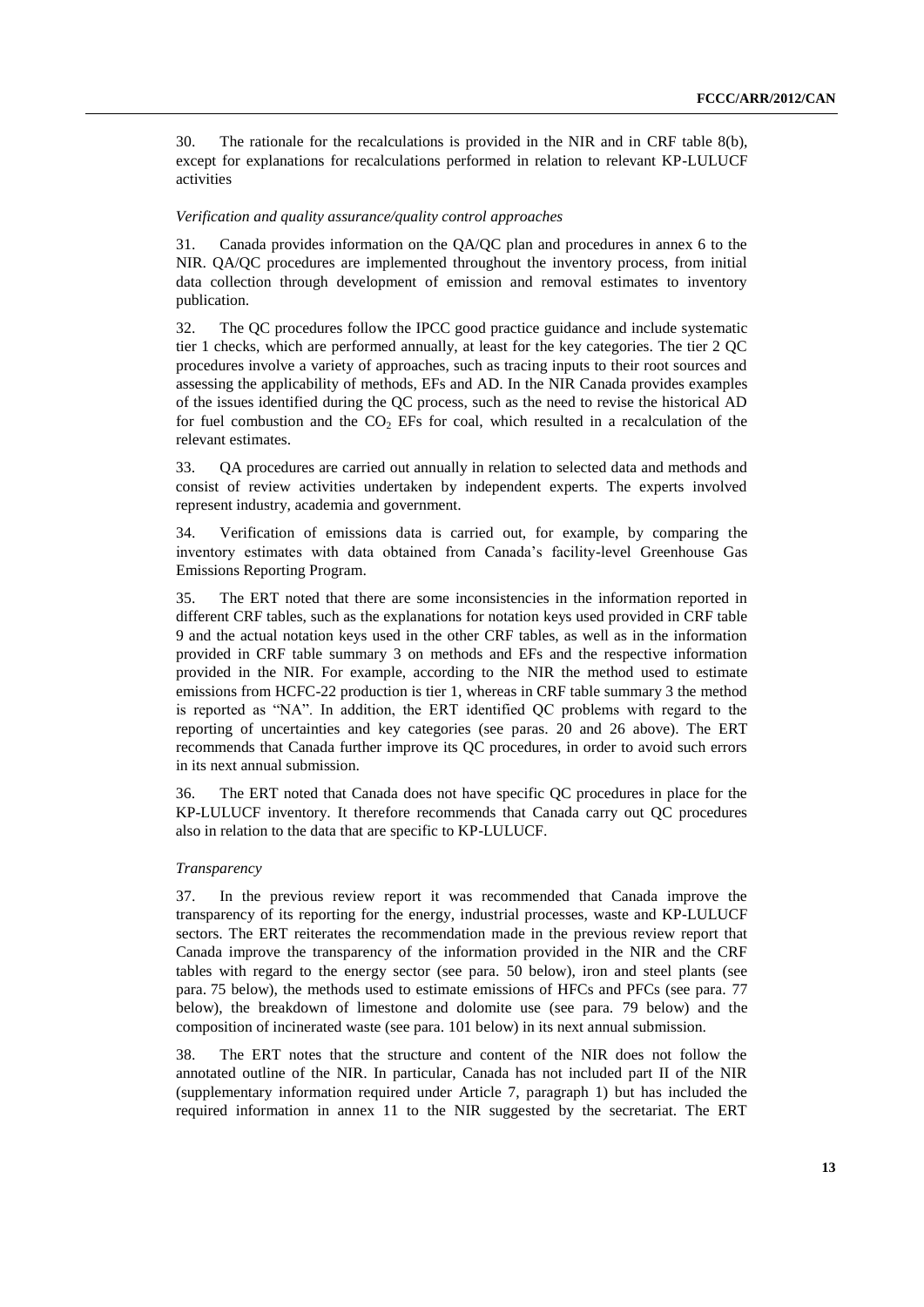encourages Canada to structure its NIR in line with the above-mentioned annotated outline, in order to improve the transparency of its next annual submission.

39. The ERT noted that the erroneous use of notation keys hinders transparency in a number of cases (see paras. 52 and 78 below). For example,  $CO<sub>2</sub>$  emissions from adipic acid production are reported as "NE" for 2010, whereas  $N_2O$  emissions are reported as "NA". In the NIR Canada explains that adipic acid production ceased in 2009. Therefore, the correct notation key would be "NO" for both  $CO<sub>2</sub>$  and N<sub>2</sub>O emissions. The ERT recommends that Canada improve the transparency of its next annual submission by ensuring that the notation keys are used correctly.

#### Inventory management

40. Canada has a centralized archiving system, which includes the archiving of disaggregated EFs and AD and documentation on how these factors and data have been generated and aggregated for the preparation of the inventory. The archived information also includes internal documentation on QA/QC procedures, external and internal reviews, and documentation on annual key categories and key category identification and planned inventory improvements. The Pollutant Inventories and Reporting Division of Environment Canada keeps the archive. During the review, the ERT was provided with the requested additional archived information.

#### **3. Follow-up to previous reviews**

41. The ERT noted a number of improvements made by Canada following recommendations made in the previous review report, including:

(a) Submitting its inventory by 15 April 2012;

(b) Improving the transparency of its annual submission (e.g. by enhancing information contained in Annex 4 to the NIR in relation to the energy sector and providing information explaining the different methods used to estimate  $N_2O$  emissions from nitric acid production in the industrial processes sector);

Improving the quality of the GHG inventory by addressing errors (e.g. correcting the mistakes in AD and EFs used to estimate fugitive emissions from oil refining, and using the same  $CO<sub>2</sub> EF$  for natural gas to estimate emissions in the energy and in the industrial processes (ammonia production) sectors) and implementing planned improvements (e.g. using information on the calcium oxide content of clinker to develop a country-specific EF to estimate  $CO<sub>2</sub>$  emissions from cement production (industrial processes), and acquiring the necessary AD for a tier 1a approach to estimate  $CO<sub>2</sub>$ emissions from ammonia production (industrial processes);

Providing revised estimates in response to the adjustment recommended in the previous review report regarding the emission estimates for wastewater handling (waste sector).

42. The ERT noted that the publication date of the 2011 annual review report (ARR) for Canada was 26 April 2012 and therefore after the official submission of the Party's 2012 annual submission. The ERT noted the following outstanding recommendations contained in the 2011 ARR, accepting that Canada has not had sufficient time to react to them but recommending that they be implemented for the Party's 2013 annual submission:

(a) To include the LULUCF sector in the trend uncertainty analysis;

(b) With regard to the energy sector GHG inventory, to improve the transparency of the inventory (see para. 50 below), its accuracy (see paras. 51 and 58 below) and reporting in relation to waste incineration with energy recovery (see para. 53 below), non-energy use of fuels in regards to apparent fuel consumption (see para. 55 below) and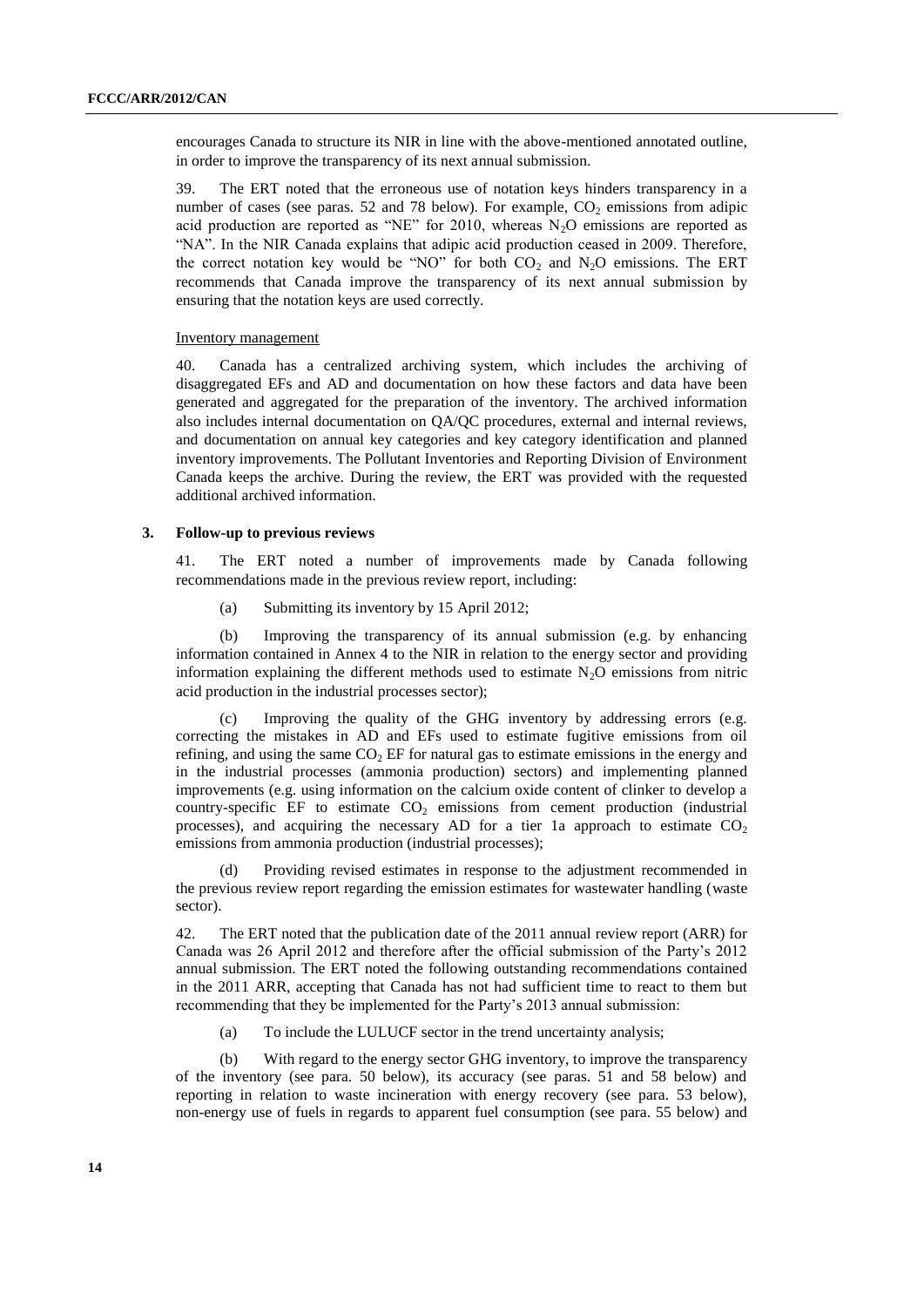emission estimates for fuel categories in line with the *Revised 1996 IPCC Guidelines for National Greenhouse Gas Inventories* (hereinafter referred to as the Revised 1996 IPCC Guidelines) (see para. 49 below);

(c) With regard to the industrial processes sector, to improve the transparency of the inventory (see paras. 72, 73, 75, 78 and 79 below) and its accuracy (see para. 76 below);

(d) To include information in the NIR on its choice not to revert managed grassland to unmanaged land because of scientific uncertainty as to what determines the reversion of managed land to unmanaged (LULUCF sector);

To provide an estimate of emissions and removals from grassland remaining grassland (LULUCF sector);

(f) Regarding cropland remaining cropland (LULUCF sector), to use reconstruction methods for the AD prior to 1970 that are not more demanding than the current assumption of "no changes in management practices", an assumption that leads to an ever increasing amount of "residual emissions", as acknowledged by Canada in its NIR;

(g) To provide evidence that the estimation method used for the LULUCF category land converted to wetlands provides unbiased estimates regarding the decay of submerged biomass, or to revert to a tier 1 approach for the category land converted to wetlands, or to use a longer conversion period than 10 years for the category land converted to wetlands; and

(h) To provide a clear explanation in the NIR of the separation of non- $CO<sub>2</sub>$ emissions from harvest residue burning after deforestation from emissions from crop residue burning, and to include "emissions/removals from Article 3.4 activities that are not accounted for under activities under Article 3.3" in table A11–1 of the NIR, which is related to reporting requirements under decision 15/CMP.1.

43. The ERT noted that, in accordance with decision 15/CMP.1, annex, paragraph 4, each Party included in Annex I to the Convention shall describe in its annual inventory any steps taken to improve estimates in areas that were previously adjusted. In the previous review report an adjustment was applied in the category wastewater handling. However, in its 2012 annual submission Canada did not provide information in its NIR on steps undertaken to improve the estimate of  $N_2O$  emissions from human sewage in line with the above-mentioned requirement. In response to a question raised by the ERT with regard to that requirement, Canada explained that the estimation methodology was modified as a result of the adjustment and that this information will be included in its next annual submission (see para. 100 below).

## **4. Areas for further improvement identified by the expert review team**

44. During the review, the ERT identified several issues for improvement. These are listed in table 6 below.

45. Recommended improvements relating to specific categories are presented in the relevant sector chapters of this report and in table 6 below.

## **B. Energy**

#### **1. Sector overview**

46. The energy sector is the main sector in the GHG inventory of Canada. In 2010, emissions from the energy sector amounted to 561,660.06 Gg  $CO<sub>2</sub>$  eq, or 81.2 per cent of total GHG emissions. Since 1990, emissions have increased by 20.2 per cent. The key drivers for the rise in emissions are road transportation and the fossil fuel industry. Within the sector, 34.7 per cent of the emissions were from transport, followed by 27.5 per cent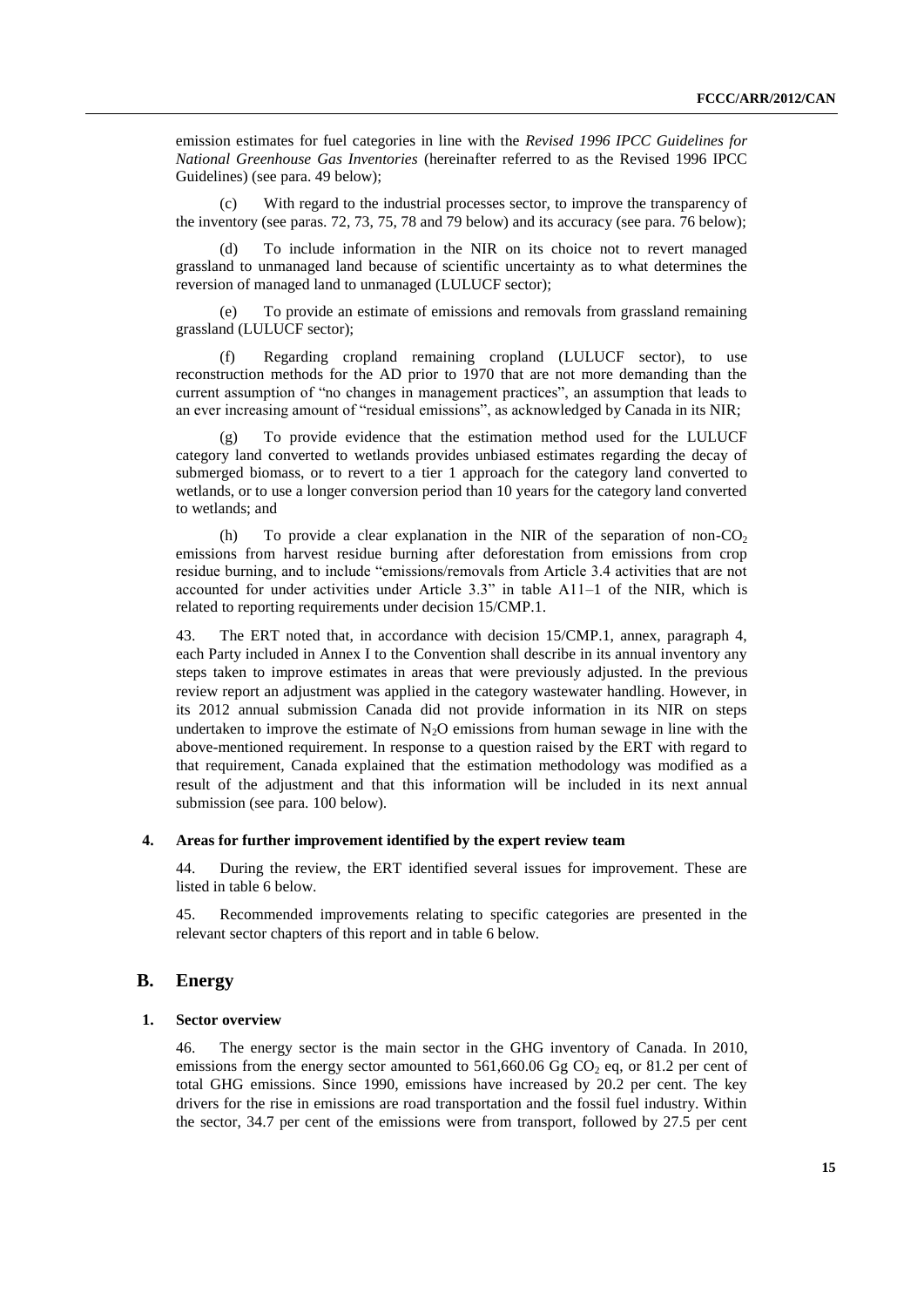from energy industries, 14.4 per cent from manufacturing industries and construction, 12.9 per cent from other sectors, 10.3 per cent from oil and natural gas and 0.2 per cent from solid fuels. The remaining 0.01 per cent were emissions from the category other (fuel combustion).

47. The Party has reported recalculations for the energy sector, which have resulted from changes in AD and EFs and the need to rectify identified errors. The impact of these recalculations on the energy sector is decreases in the estimated emissions of 0.3 per cent for 1990, 1.1 per cent for 2008 and 1.1 per cent for 2009. Canada has recalculated the AD and emissions for all combustion categories on the basis of an improved allocation of the energy statistics for the years 2003–2009. The reallocation had no effect on the estimate of the total fuel consumed but had a large effect on the estimated fuel consumption of some of the categories (e.g. a decrease of 136.45 PJ (37.7 per cent)) in gaseous fuel use in the category other (manufacturing industries and construction). The other main recalculations took place in the following categories:

- (a)  $CO<sub>2</sub>$  emissions from oil and natural gas;
- (b)  $CO<sub>2</sub>$ , CH<sub>4</sub> and N<sub>2</sub>O emissions from road transportation;
- (c)  $CO_2$ , CH<sub>4</sub> and N<sub>2</sub>O emissions from petroleum refining.

48. The ERT observed that  $CH_4$  and  $N<sub>2</sub>O$  emissions from the combustion of waste tyres in cement kilns were not reported in the 2012 annual submission. In response to the list of potential problems and further questions raised by the ERT during the review week, Canada submitted estimates of these emissions for all years of the time series (see para. 67 below). For 2010, this has resulted in a 4.1 and 0.6 per cent increase in the estimated  $CH_4$  and  $N<sub>2</sub>O$ emissions, respectively, or a combined increase in the estimated emissions of 8.17 Gg  $CO<sub>2</sub>$  eq in this category.

49. Canada's categorization of fuels is based on the physical state of the fuel, as identified in the previous review report. Such a categorization is not in line with the Revised 1996 IPCC Guidelines. In response to a question raised by the ERT during the review, Canada indicated that it plans to implement the recommendation made in the previous review report and allocate fuel types in accordance with the Revised 1996 IPCC Guidelines. The ERT commends the Party for addressing this long-standing issue and recommends that it implement the planned improvement for its 2013 annual submission.

50. The ERT noted that most of the transparency issues raised in the previous review report have not been addressed in the Party's 2012 annual submission (e.g. the issues set out in paras. 32 (general), 44 (energy statistics), 45 (imported natural gas), 48 (flaring AD), 51 (coal production data), 55 (oil production data), 59 (biomass AD), 61 (iron and steel industry and coke production) and 62 (carbon content of coke) of the 2011 ARR). The Party informed the ERT that a number of the recommendations have not yet been able to be implemented and, for some of the recommendations, implementation times are difficult to predict (as a result of prioritization and the time needed for research). The ERT reiterates the above-listed recommendations made in the 2011 ARR, with a view to the improvement of the transparency of the NIR in relation to these issues.

51. Canada provided the ERT with the same response with regard to the observation that the accuracy issues raised in the previous review report have not been addressed in the 2012 annual submission (e.g. the issues set out in paras. 40 (coke in CRF table 1.A(d)), 46 (EF of imported natural gas) and 54 (units used in CRF tables) of the 2011 ARR). The ERT also reiterates the recommendations made in the 2011 ARR with regard to improving the accuracy of the annual submission.

52. Where a specific fuel is not used in a category, Canada uses the notation key "NA" to report this. The ERT recommends that the Party use "NO" instead.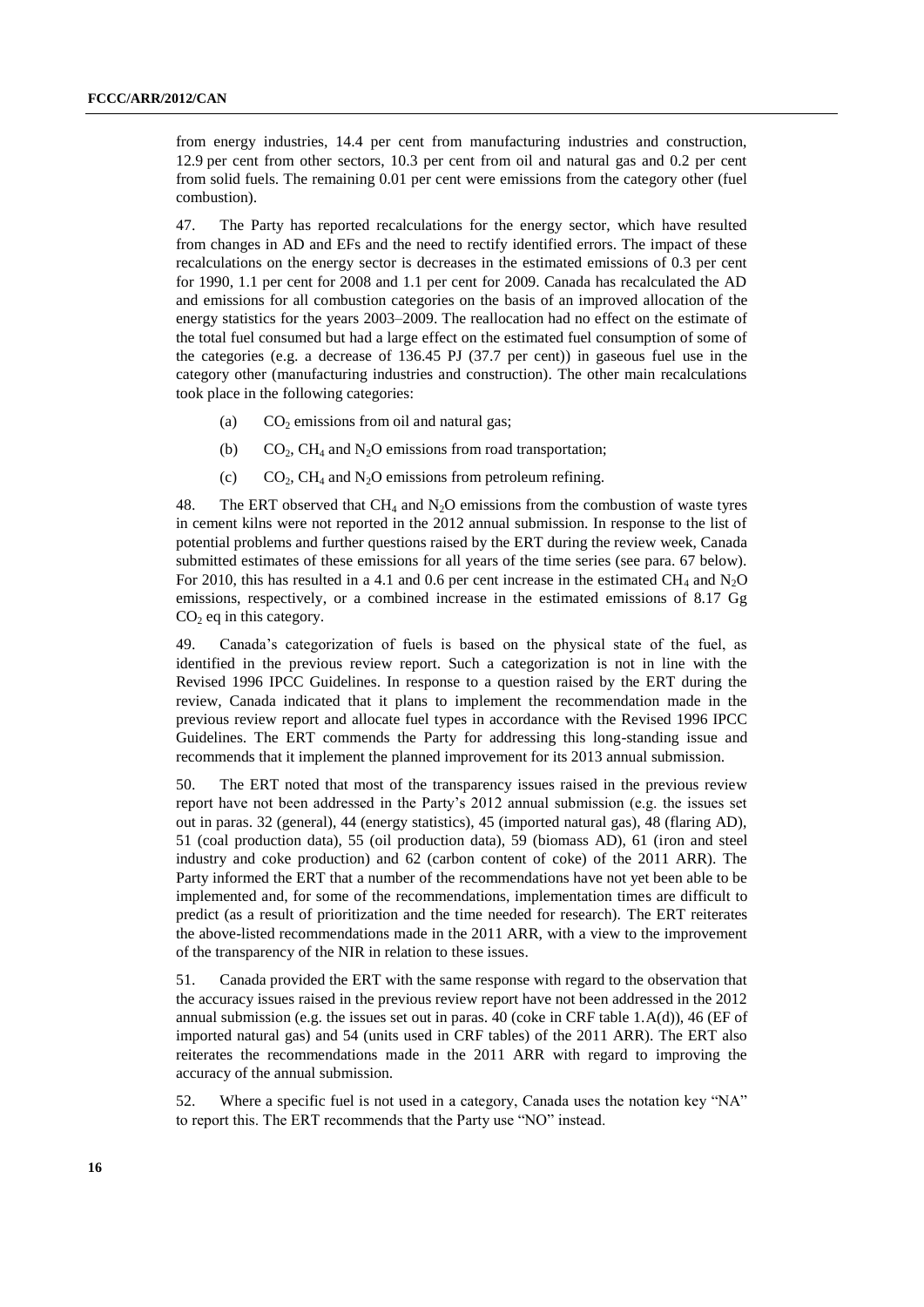53. Canada informed the ERT during the previous review that it planned to correct the allocation of waste incineration with energy recovery to the energy industries category. Such an improvement has not yet been implemented. The Party informed the present ERT that a waste incineration survey is currently under way for the years 2010 and 2011. The incorporation of the resultant data, as well as data from previous surveys, and the subsequent reallocation of the relevant estimated emissions to the energy sector will be reviewed by the Party for completeness and accuracy before incorporation in its future annual submissions. The ERT appreciates this planned improvement, which is in line with the IPCC good practice guidance, and recommends that the Party implement the improvement as soon as possible in a future annual submission.

#### **2. Reference and sectoral approaches**

#### Comparison of the reference approach with the sectoral approach and international statistics

54. Canada has reported a comparison of the emission estimates calculated using the sectoral and reference approaches. The comparison is presented in CRF table 1.A(c) and in annex 4 to the NIR and shows a difference in the estimated fuel consumption, with the estimate calculated using the reference approach being higher than that calculated using the sectoral approach by 2.5 per cent for 1990 and 0.2 per cent for 2010. Furthermore, the comparison shows a difference in the estimated  $CO<sub>2</sub>$  emissions, with the estimate calculated using the reference approach being lower than that calculated using the sectoral approach by 0.1 per cent for 1990 and 0.5 per cent for 2010.

55. The ERT identified that "apparent fuel consumption" and "apparent fuel consumption (excluding non-energy use and feedstocks)" reported in CRF table 1.A(c) were equal for solid fuels and gaseous fuels. The Party indicated that the non-energy use of gaseous and solid fuels is already excluded from the apparent fuel consumption in the column "apparent fuel consumption" and is therefore also excluded from the "apparent fuel consumption (excluding non-energy use and feedstocks)". The comparison of the reference and sectoral approaches is not changed by this. However, excluding the non-energy use of fuels from the apparent fuel consumption is not in line with the Revised 1996 IPCC Guidelines. The ERT recommends that the Party, in its next annual submission, include the non-energy use of fuels in the apparent fuel consumption and exclude it from the "apparent fuel consumption (excluding non-energy use and feedstocks)".

56. The reported apparent fuel consumption is lower than that reported to the International Energy Agency (IEA) for all years of the inventory time series by 13–22 per cent. The growth rate over the period 1990–2010 of the total apparent fuel consumption is 19.6 per cent according to the CRF tables but 20 per cent according to IEA data. During the review, the Party explained that the National Inventory Group (at Environment Canada) is engaged in discussions with the agencies reporting to IEA, with a view to trying to reconcile any differences in data. The ERT encourages Canada to continue its efforts to reconcile the differences between the data reported to IEA and those reported in the CRF tables and to report thereon in its next annual submission.

#### *International bunker fuels*

57. The calculation of the amount of fuel used for international aviation bunkers is based on the location of the origin and destination airports. This is in line with the IPCC good practice guidance. The difference in total jet kerosene and aviation gasoline use between the data reported to IEA and those reported in the CRF tables is  $-1.1$  per cent. The difference in jet kerosene use for civil aviation is +97.8 per cent and the difference in jet kerosene use for aviation bunkers is –66.2 per cent. Canada attributed these differences to different methodologies being used: in the CRF tables the split between domestic and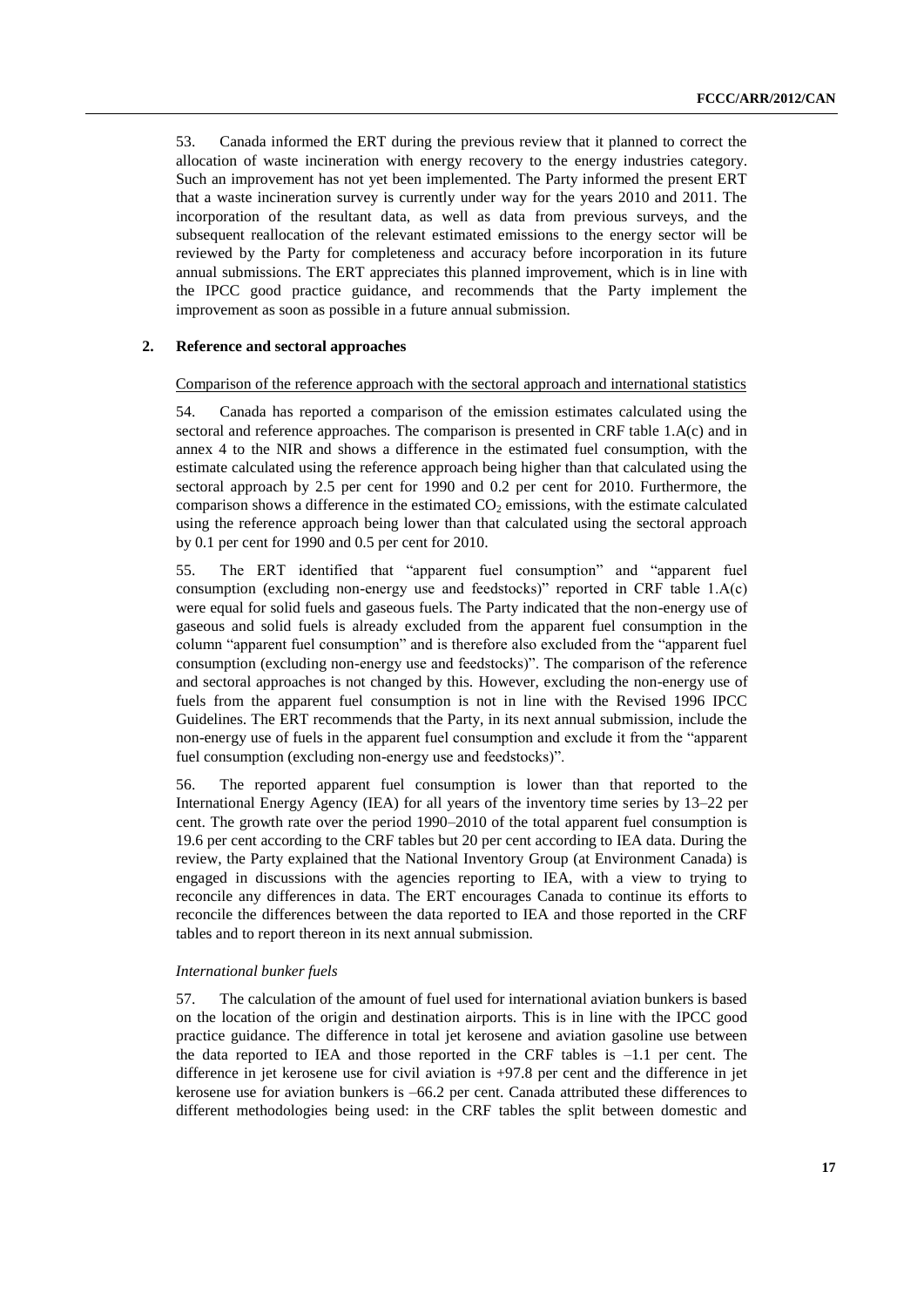international use of jet kerosene is based on the location of the origin and destination airports, while the IEA data are based on the amount of fuel sold to domestic and international carriers. The ERT recommends that Canada clarify this issue in its next NIR in order to improve transparency.

58. The calculation of the amount of fuel used for international marine bunkers is based on data on fuel sold to foreign marine vessels, which may result in an underestimate of the fuel used for international marine bunkers because it may not fully include foreign trips made by Canadian vessels, in accordance with the criteria for defining international and domestic marine transport presented in chapter 2, table 2.8, of the IPCC good practice guidance. In response to a question raised by the ERT during the review, Canada indicated that the Marine Emission Inventory Tool (MEIT) has been built to estimate emissions from shipping. It informed the ERT that the model's primary purpose is to estimate point source emissions from ships in use within the boundaries of Canadian waters and that it may offer a little additional capacity to help split the fuel sold in Canada into that used for domestic or international shipping purposes; thus, MEIT has not been used for the inventory. Canada indicated that the current method will need to be used for now since other improvements have priority. The ERT reiterates the recommendation made in the previous review reports that Canada make further efforts to allocate fuel to domestic and international navigation separately in accordance with the IPCC good practice guidance.

#### *Feedstocks and non-energy use of fuels*

59. In the sectoral approach, the non-energy use of fuels is accounted for under the industrial processes sector, which is in line with the Revised 1996 IPCC Guidelines. The ERT noted that the amount of associated  $CO<sub>2</sub>$  emissions allocated to the category other (industrial processes) in CRF table 1.A(d) is not equal to the emissions reported in the category other (industrial processes) in CRF table 2(I). In response to a question raised by the ERT during the review, Canada clarified that emissions from the non-energy use of petroleum coke are allocated to the category aluminium production (instead of to the category other (industrial processes) as CRF table 1.A(d) states). Canada also provided an explanation for the remaining differences of 925 Gg between the values in CRF table 1.A(d) and table 2(I).A-G, which are due to anode consumption in the electric arc furnaces in the iron and steel production and to some peripheral non-energy fuel types (e.g., diesel oil and heavy fuel oil). The ERT recommends that the Party change the emission allocation reported in CRF table 1.A(d) for petroleum coke to aluminium production and that it provide an explanation for the differences between the values in CRF table 1.A(d) and table 2(I).A-G in the NIR.

60. During the review, Canada informed the ERT that the carbon stored in non-energy use of fuels for naphtha was incorrectly entered in CRF table 1.A(d). The ERT recommends that the Party correct this error in its next annual submission and implement additional QA/QC procedures to prevent this type of error from occurring in the future.

### **3. Key categories**

Stationary combustion: gaseous, liquid and solid fuels  $-$  CO<sub>2</sub>, CH<sub>4</sub> and N<sub>2</sub>O<sup>6</sup>

61. The ERT noted that the energy conversion factors reported in NIR table A4–2 and in the Canadian energy statistics differ by a factor of 1,000 for the fuels still gas and coke oven gas. The Party informed the ERT that the units in table A4–2 should be TJ/GL

1

 $6$  Not all emissions related to all gases under this category are key categories, particularly CH<sub>4</sub> and N<sub>2</sub>O emissions. However, since the calculation procedures for issues related to this category are discussed as whole, the individual gases are not assessed in separate sections.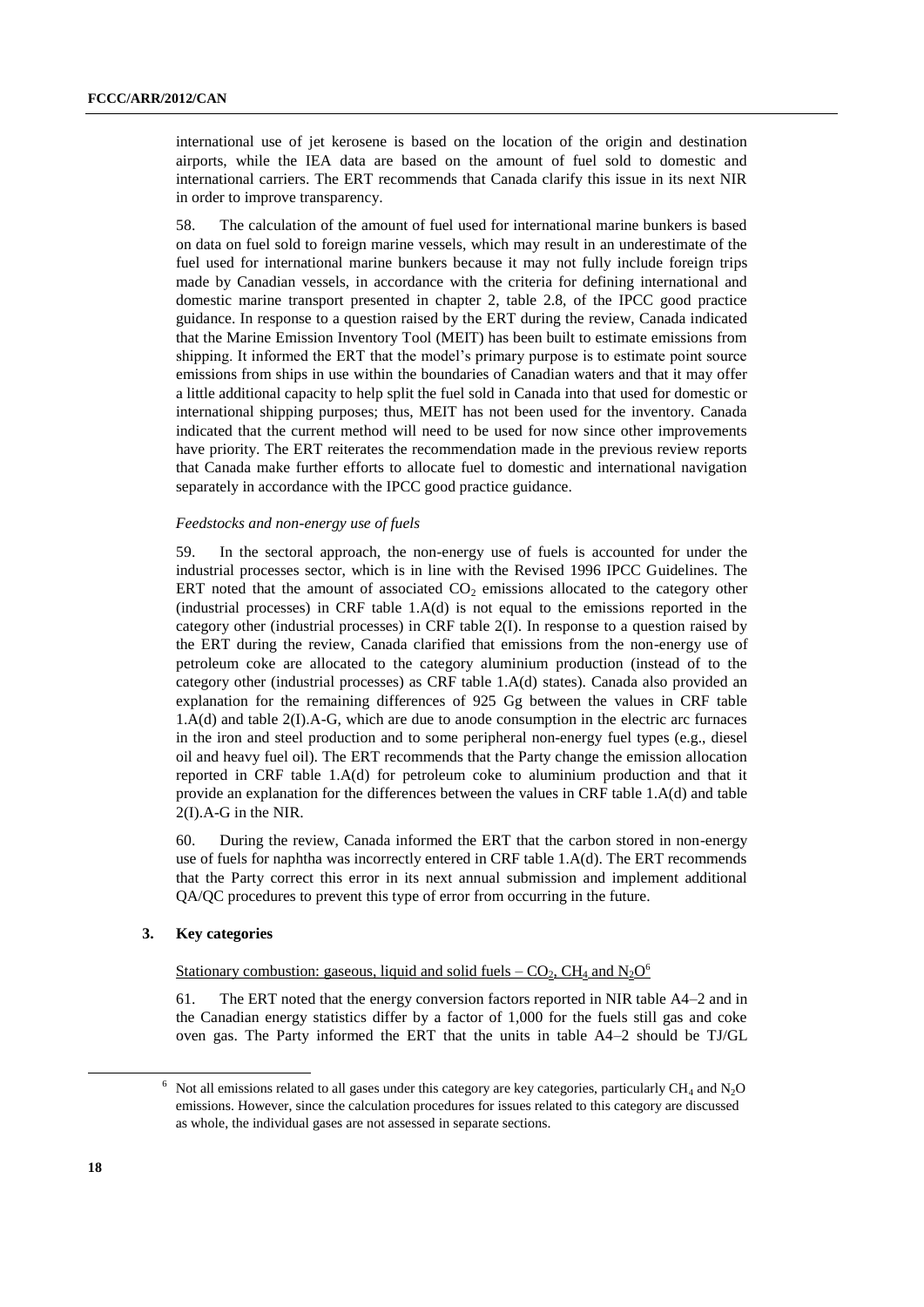(instead of TJ/ML) for those fuels. This does not affect the emission calculations since the Party uses AD in natural units for calculating the emissions. The ERT recommends that the Party correct the aforementioned units in the NIR and ensure the proper conversion of the AD by implementing additional QA/QC procedures.

62. In NIR table A2–1 the Party provides a link between the CRF categories and the Canadian energy balance<sup>7</sup>. The ERT identified that the energy use reported in the CRF tables is different from the corresponding data in the Canadian energy balance (when the guidance on AD in table A2–1 of the NIR is followed). For liquid fuels the Canadian energy balance reports about 6 per cent greater energy consumption than the data provided in the CRF tables. Canada clarified during the review that the difference is caused by the categories international bunkers and ethanol from road transportation, which are both reported in the energy statistics but not reported under fuel combustion – liquid fuels in the CRF tables. Also, Canada indicated that the preliminary version of the Canadian energy balance used for the emission calculations is subject to slight variations compared with the final version. The ERT recommends that Canada provide an explanation for the differences between the data in the energy balance and in the CRF tables in its next NIR, in order to improve transparency.

## <u>Road transportation: liquid fuels and biomass – CO<sub>2</sub>, CH<sub>4</sub> and N<sub>2</sub>O<sup>8</sup></u>

63. The Party indicated in the NIR that recalculations have been performed for road transportation due to the incorporation of updated ethanol fuel consumption data from a new biofuels study. The amounts of bioethanol are included in the energy statistics under gasoline and thus need to be extracted from those statistics. The amounts of biodiesel are not included in the energy statistics under diesel and thus need to be added to those statistics. At the request of the ERT the Party provided additional information on the AD for biofuels. The ERT recommends that the detailed information provided by Canada in response to the questions raised on the above issue also be included in the Party's next NIR.

64. Canada calculates the GHG emissions from road transportation following a tier 3 approach. The fuel consumption is calculated using both top-down and bottom-up approaches and the difference between the resulting estimates is used to allocate the fuel to road transportation and off-road transportation. Canada indicated that all fuel sold (as provided in the energy statistics) is allocated to on-road and off-road transportation. The ERT recommends that the Party show the results of the bottom-up and top-down approaches to calculating fuel consumption in the NIR and explain in the NIR that all fuel is accounted for in accordance with the IPCC good practice guidance.

## Oil and natural gas:  $CO_2$ , CH<sub>4</sub> and N<sub>2</sub>O<sup>9</sup>

1

65. The ERT noted that the energy consumption of refineries, which is used as AD in the category refining/storage, has been recalculated in the 2012 annual submission for the entire time series. During the review, the Party clarified, in response to a question raised by the ERT, that the AD for this category consist of the fuel consumption reported under petroleum refining plus the fuel consumption reported for flaring. In addition, the Party indicated that an error has been made in the AD for the category refining/storage, causing an overestimation of emissions for the entire time series. The Party intends to correct this in

<sup>7</sup> Report on Energy Supply and Demand in Canada 2010, version 3, February 2012.

<sup>8</sup> Not all emissions related to all gases under this category are key categories, particularly CH<sup>4</sup> and N2O emissions. However, since the calculation procedures for issues related to this category are discussed as whole, the individual gases are not assessed in separate sections.

 $9\%$  Not all emissions related to all gases under this category are key categories, particularly N<sub>2</sub>O emissions. However, since the calculation procedures for issues related to this category are discussed as whole, the individual gases are not assessed in separate sections.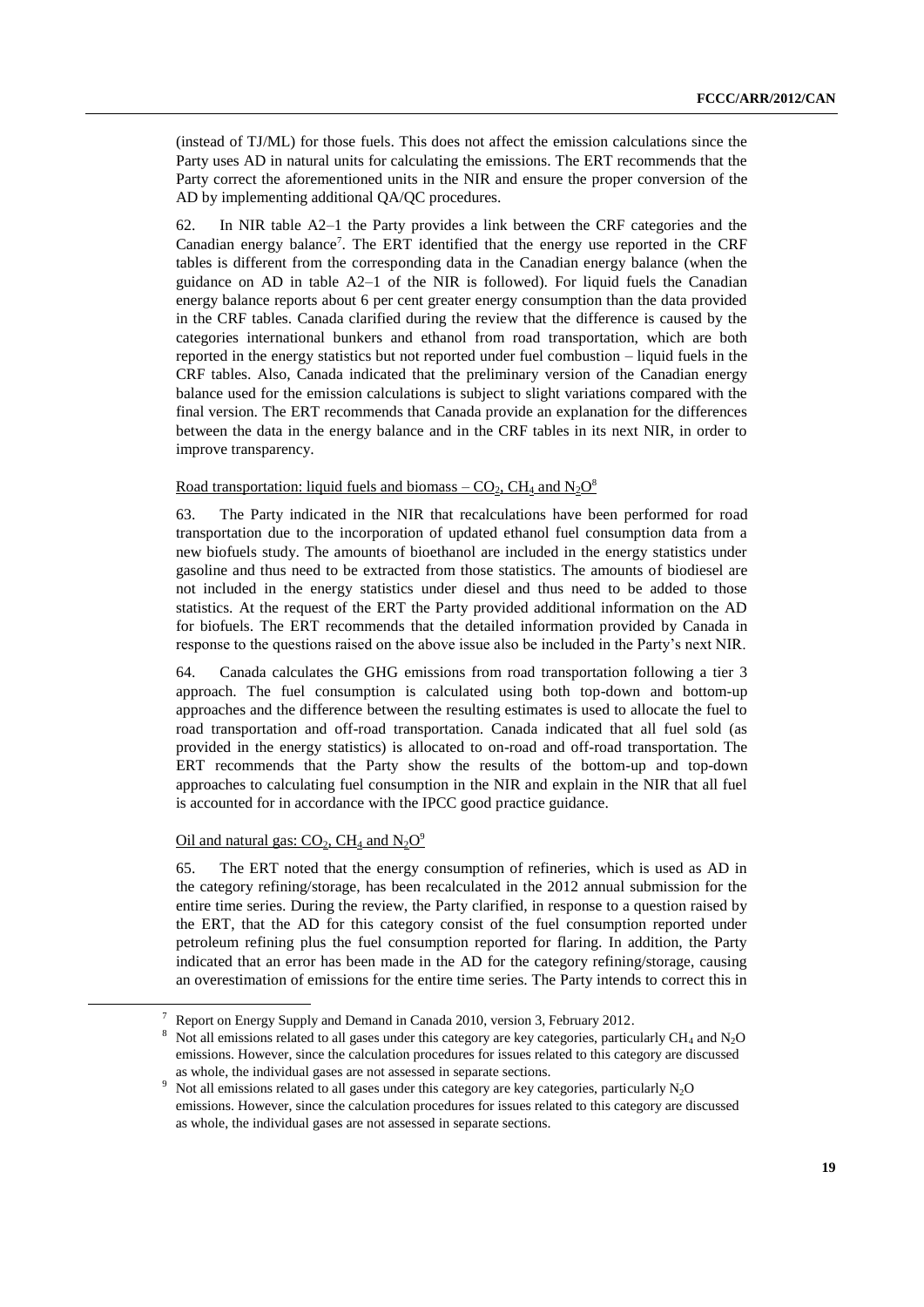its next annual submission. The ERT recommends that the Party report on the recalculation in its next annual submission.

66. Canada indicated in the NIR that it performed a recalculation of the estimated emissions from flaring (oil). For one new company the Party previously used an EF from another company (because no other data were available). Since data on the specific company are now available, the Party has recalculated the estimated emissions, resulting in a decrease in the estimate of  $CO_2$  emissions from flaring of 1,959.83 Gg (-31.1 per cent of emissions from flaring) for 2009. The Party informed the ERT that there are on-going studies that may provide improved AD and EFs the conventional upstream oil and gas industry and also coal mining EFs. The ERT commends the Party for using facility-specific EFs for flaring (oil) and recommends incorporating in subsequent annual submissions the updated EFs and AD resulting from the conclusion of these studies.

#### **4. Non-key categories**

#### Stationary combustion: other fuels –  $CH_4$  and  $N_2O$

67. In its original submission of 11 April 2012, in the category other (manufacturing industries and construction (cement)) the Party reports "NE" for  $CH_4$  and  $N_2O$  emissions from other fuels. The Party provided the explanation that no  $CH_4$  or  $N_2O$  emission estimates have been developed yet because there are no known EFs or studies available and they are likely to amount to less than 1 per cent of the  $CO<sub>2</sub>$  emissions. The Party indicated that the fuel used is "waste tyres", for which the ERT identified corresponding EFs in the Revised 1996 IPCC Guidelines (volume 3, tables 1–7 and 1–8, for the combustion of other biomass and waste in manufacturing industries and construction). The ERT listed this potential underestimate in the list of potential problems and further questions raised by the ERT during the review week and, in response, Canada submitted revised estimates that incorporated this previously missing emissions. The revised estimates were calculated using non- $CO<sub>2</sub>$  EFs (for waste tyres) from the United States Environmental Protection Agency instead of the EFs set out in tables 1–7 and 1–8 of the Revised 1996 IPCC Guidelines, since the former specifically apply to the primary component of waste burned at cement facilities. The revised estimate led to an increase of emissions from this category by 3.05 Gg  $CO_2$  eq for 1990 and 8.17 Gg  $CO_2$  eq for 2010. The ERT concluded that the revised emission estimates were prepared in line with the Revised 1996 IPCC Guidelines. The ERT noted that the revised estimate of  $CH_4$  emissions for 1991 is a copy of the estimate of CH<sup>4</sup> emissions for 1990 and recommends that Canada rectify this minor error in its next annual submission.

## **C. Industrial processes and solvent and other product use**

#### **1. Sector overview**

68. In 2010, emissions from the industrial processes sector amounted to 51,807.17 Gg  $CO<sub>2</sub>$  eq, or 7.5 per cent of total GHG emissions, and emissions from the solvent and other product use sector amounted to  $241.97$  Gg  $CO<sub>2</sub>$  eq, or 0.03 per cent of total GHG emissions. Since 1990, emissions have decreased by 7.5 per cent in the industrial processes sector and increased by 35.4 per cent in the solvent and other product use sector. The key driver for the fall in emissions in the industrial processes sector is the decrease in  $N_2O$ emissions from chemical industry. However, the emission trend includes an increase in other emissions (e.g. from consumption of halocarbons and  $SF<sub>6</sub>$ ) as well as decreasing trends in particular categories. The emission trend in the solvent and other product use sector can be explained by the increase in domestic demand for  $N_2O$  for anaesthetic or propellant purposes. Within the industrial processes sector, 29.9 per cent of the emissions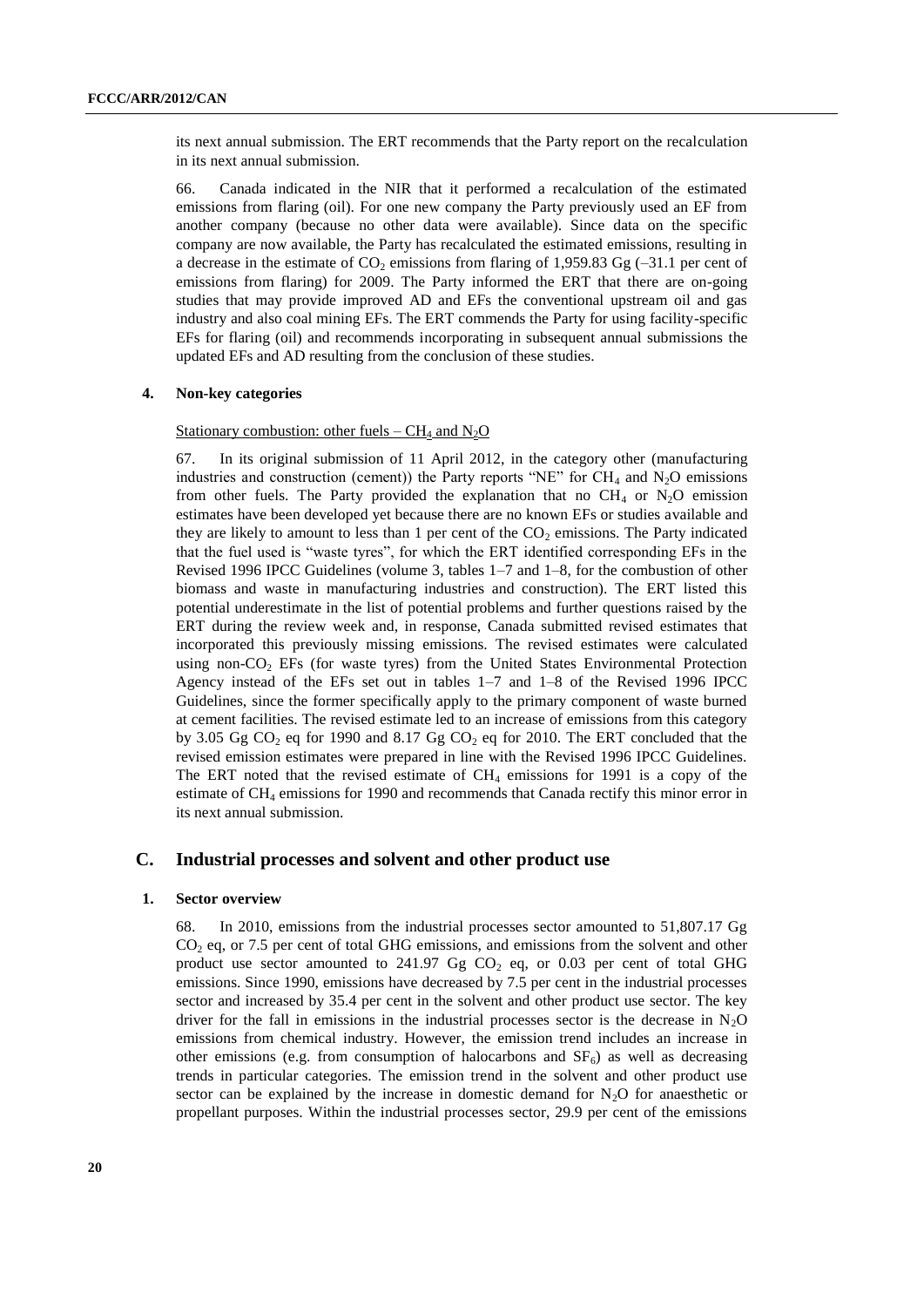were from metal production, followed by 28.2 per cent from the category other, 15.4 per cent from mineral products and 12.5 per cent from chemical industry. The remaining 14.1 per cent were from consumption of halocarbons and  $SF<sub>6</sub>$ .

69. The Party has reported recalculations performed for the industrial processes sector between its 2011 and 2012 annual submissions, which were undertaken to address recommendations made in the previous review report and following changes in EFs. The impact of these recalculations on the industrial processes sector is an increase in the estimated emissions of 9.5 per cent for 2009. The main recalculations took place in the following categories:

- (a)  $CO<sub>2</sub>$  emissions from limestone and dolomite use;
- (b)  $CO<sub>2</sub>$  emissions from soda ash use;
- (c)  $CO<sub>2</sub>$  emissions from ammonia production.

70. The inventories for the industrial processes and solvent and other product use sectors are generally complete. However, Canada states in the NIR that  $CO<sub>2</sub>$  emissions from asphalt roofing, road paving with asphalt and adipic acid production,  $CH<sub>4</sub>$  emissions from ammonia production and metal production, and  $N<sub>2</sub>O$  emissions from ammonia production, PFC aerosols/metered dose inhalers and electrical equipment are not estimated, and are likely not to be occurring, but are all reported as "NE" in the CRF tables. The ERT encourages Canada to explore means of estimating emissions for which there are no methodologies available in the Revised 1996 IPCC Guidelines and the IPCC good practice guidance using country-specific or alternative methodologies.

## **2. Key categories**

## Cement production  $-CO<sub>2</sub>$

71. Canada has estimated  $CO<sub>2</sub>$  emissions from cement production using a tier 2 approach in accordance with the IPCC good practice guidance, using the default EF from the Revised 1996 IPCC Guidelines (0.5071 kt  $CO_2/kt$  clinker produced) and a default cement kiln dust correction factor of 1.02. In the previous review report it was noted that Canada planned to develop a country-specific EF based on the calcium oxide content of clinker; however, the development of that EF has yet to be realized. During the review, Canada explained that the country's cement industry is currently engaged in regulatory consultations with the Government and that priorities for improvements will be established accordingly. Nevertheless, the ERT reiterates the recommendation made in the previous review report that Canada pursue this improvement and report thereon in its next annual submission.

#### <u>Lime</u> production –  $CO<sub>2</sub>$

72. The ERT found that Canada corrected the estimate of total national lime production by using the proportion of hydrated lime production to total lime production and the water content in the hydrated lime, but it is not clear whether the AD presented in the CRF tables are the corrected or the original values. Canada clarified that the correction was taken into account when calculating the emission estimates but not when reporting the AD in the CRF tables. The previous review report states that Canada provided time-series AD for the production of high-calcium and dolomitic lime during the review week, and it was subsequently recommended that Canada include this information in its 2012 NIR, as well as information explaining the large decline in the share of dolomitic lime during the periods 1999–2000 and 2008–2009. In response to a question raised by the ERT during the review, Canada indicated that it would consider incorporating in its next NIR the above-mentioned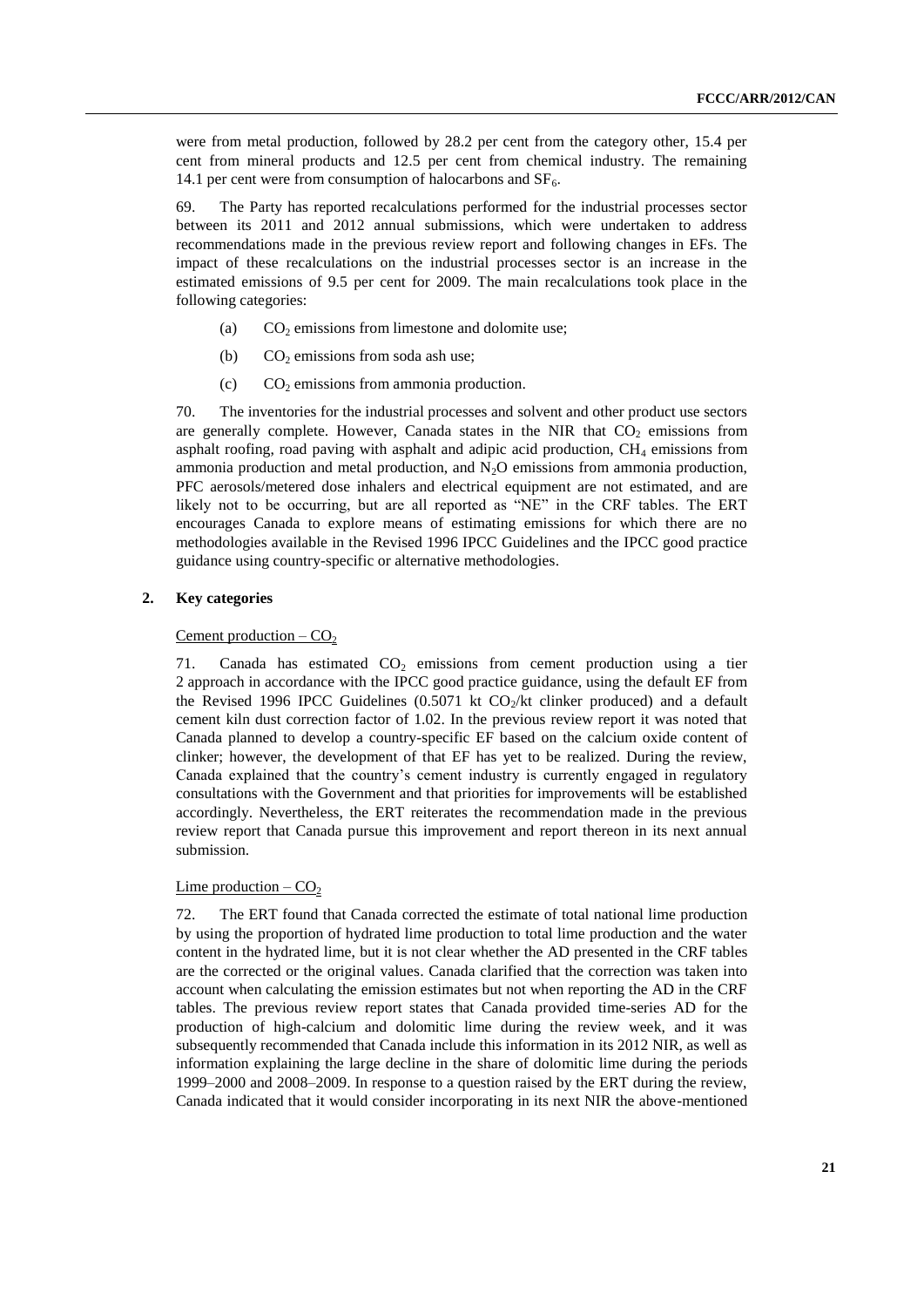information. The present ERT reiterates the recommendation that the information be provided in its next annual submission.

## Iron and steel production  $-CO<sub>2</sub>$

73. Canada states in the NIR that the reductant used to produce crude iron from iron ore is 100 per cent metallurgical coke. From this statement the ERT assumes that no other reductant is used. The ERT noted that the NIR states that GHG emissions associated with the use of reductants other than metallurgical coke are reported under other (industrial processes) and in the appropriate industrial category under the energy sector. In response to a question raised by the ERT during the review, it was found that Canada has, at times and using much lower quantities than the metallurgical coke, used reductants other than coal. Further, and in response to a question raised by the ERT during the review, Canada explained that  $CO<sub>2</sub>$  emissions associated with the use of other reductants have been allocated to the other and undifferentiated production category and to the iron and steel category under the energy sector. The ERT recommends that the Party increase transparency with regard to the use of metallurgical coke and other reductants for iron and steel production in the industrial processes and energy sectors in its next annual submission.

74. In response to a question raised by the ERT during the review, it was found that data on total pig iron production are confidential for the years 2008–2010; however, in the CRF tables only the data for 2009 are marked confidential. Canada explained that data on pig iron production are confidential only for the year 2009. The ERT recommends that the Party revise this misinformation when reporting in its next annual submission and that Canada enhance its QC procedures to prevent this type of error from occurring in the future.

75. In response to a question raised by the ERT during the review, Canada stated that it would implement a recommendation made in the previous review report and will improve the transparency of its reporting relating to the technologies used by its four major integrated iron and steel plants in the country, as reflected in the IPCC tier 2 method. The ERT reiterates the above-mentioned recommendation.

#### Consumption of halocarbons and  $SF_6 - HFCs$

76. In the previous review report the previous ERT recommended that Canada increase the accuracy of its reporting of HFC emissions from consumption of halocarbons and  $SF<sub>6</sub>$ by developing country-specific EFs. In response to a question from the current ERT, Canada stated that, in 2012, it would undertake a study to determine country-specific HFC EFs. Further, Canada indicated that the results of that study would be likely to be incorporated in its 2014 annual submission. The ERT recommends that Canada report in its next annual submission on the progress made on the study.

77. The NIR provides explanations of EFs and underlying assumptions used to develop emission estimates for HFCs (1996–2009) and PFCs (1995–2009). The ERT found that it was not clear whether the same method had been used to estimate HFC and PFC emissions for 2010 as for the other years. Canada clarified during the review that the same method had been used to estimate emissions for 2010 and that the information in the NIR will be updated in its next annual submission. The ERT recommends that Canada address this transparency issue in its next annual submission.

#### Other (industrial processes) –  $CO<sub>2</sub>$

78. Emissions reported in the category other (industrial processes) are from the non-energy use of fossil fuels (e.g. the use of natural gas liquids, feedstocks in the chemical industry and lubricants) that are not accounted for elsewhere under the industrial processes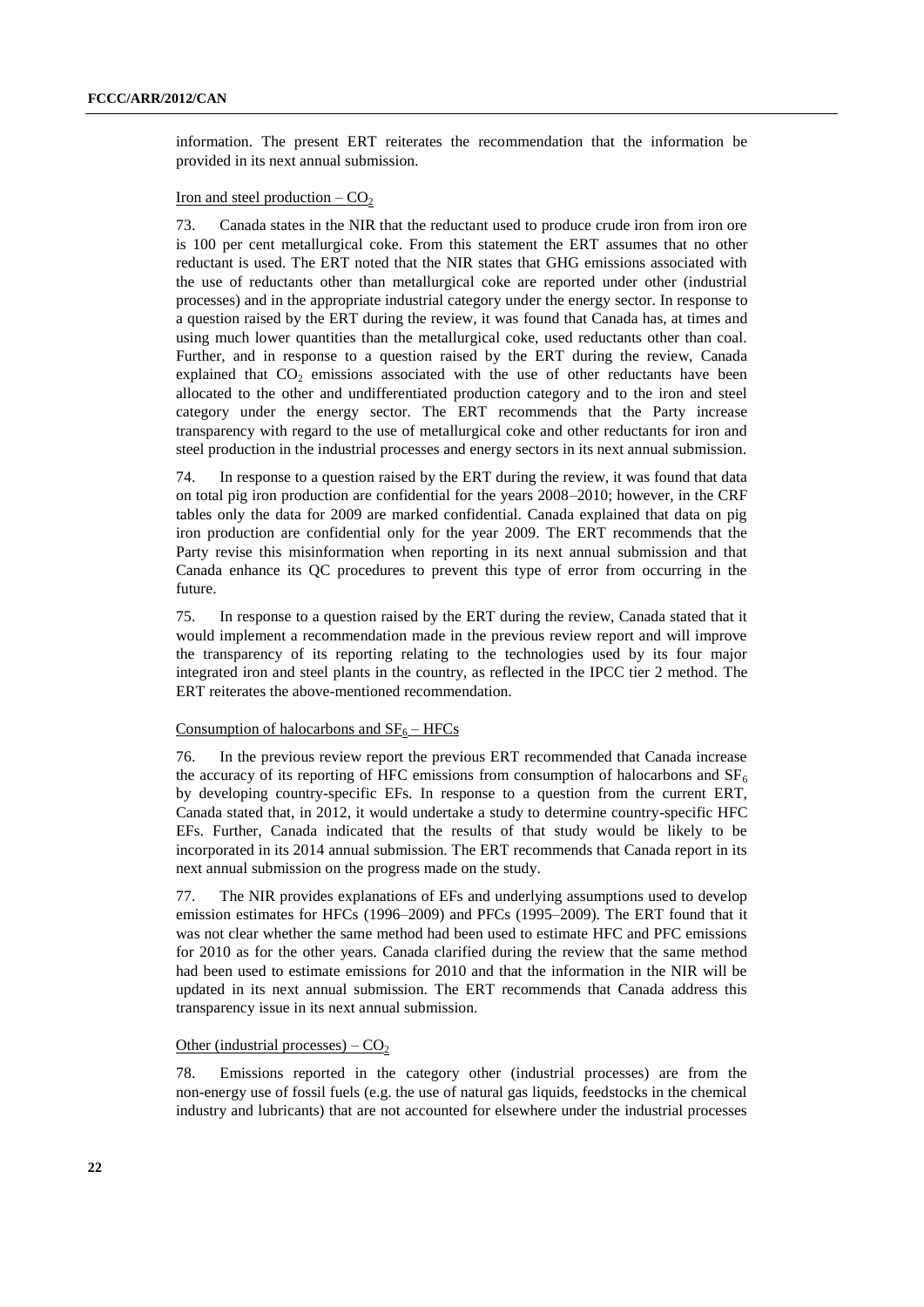sector. Canada reports numerous activities under the category (other (non–specified)) in CRF table 2(I).A-G, but AD are reported as "NA".  $CO<sub>2</sub>$  emissions in this category are reported as aggregate amounts; however, the ERT noted that activities such as carbide production can be reported separately. In response to a question from the ERT on this matter, Canada indicated that it plans to introduce the  $CO<sub>2</sub>$  estimation methodology for carbide and other feedstock uses of hydrocarbons in production processes in its 2015 annual submission. The ERT recommends that Canada follow up on this planned improvement and report on the progress made in its next annual submission.

#### **3. Non-key categories**

#### Limestone and dolomite use  $-$  CO<sub>2</sub>

79. Canada has not reported in its NIR a breakdown of limestone and dolomite use. The NIR states that for iron and steel production a 70/30 split is assumed between limestone and dolomite. However, information on the split when limestone and dolomite are used for other activities is not provided. The ERT reiterates the recommendation made in the previous review report that Canada include such information in its next annual submission.

### **D. Agriculture**

#### **1. Sector overview**

80. In 2010, emissions from the agriculture sector amounted to 55,533.37 Gg  $CO<sub>2</sub>$  eq, or 8.0 per cent of total GHG emissions. Since 1990, emissions have increased by 18.9 per cent. The key drivers for the rise in emissions are the increases in the beef cattle and swine populations and in the amount of nitrogen-synthetic fertilizer applied to agricultural soils. Within the sector, 54.6 per cent of the emissions were from agricultural soils, followed by 33.6 per cent from enteric fermentation. Manure management accounted for 11.7 per cent. The remaining 0.1 per cent was from field burning of agricultural residues.

81. The Party has made recalculations for the agriculture sector between its 2011 and 2012 annual submissions in order to rectify identified errors. The impact of these recalculations on the agriculture sector is an increase in the estimated emissions of 0.3 per cent for 2009. The main recalculations took place in the following categories:

- (a) CH<sup>4</sup> emissions from enteric fermentation;
- (b)  $CH_4$  and N<sub>2</sub>O emissions from manure management;
- (c) N2O emissions from agricultural soils, both direct and indirect emissions.

82. The inventory for the agriculture sector is complete with respect to the coverage of activities, gases and years, is transparent and accurate, and emissions have been estimated in line with the IPCC good practice guidance. Uncertainties, recalculations, QA/QC procedures and planned improvements have been described in the NIR at the subsectoral level. The emission estimates are consistent across the time series. The sources of AD and EFs, the methodological issues and the emissions trends have been clearly explained in the NIR. The ERT commends Canada for the high-quality inventory.

83. During the review week and in response to the list of potential problems and further questions raised by the ERT, Canada confirmed that mules and asses are not raised for commercial purposes in the country and reported the associated livestock and emissions data as "NO". Canada provided confirmation from the Food and Agriculture Organization of the United Nations (FAO) that the data on mules and asses in the FAO database were erroneous, and that data on mules and asses have not been compiled in Canada due to the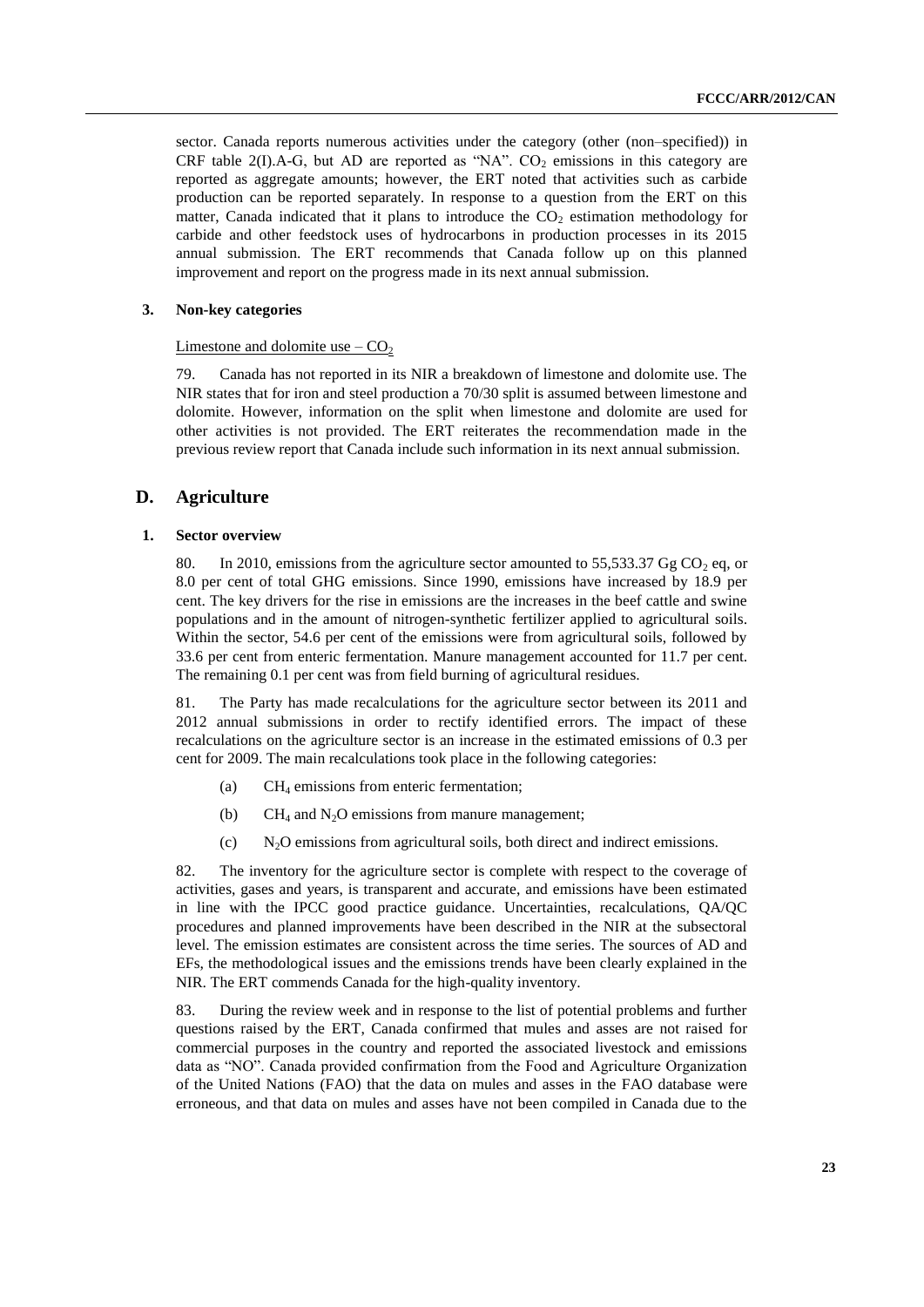insignificance of population numbers in the context of the Canadian agricultural livestock industry.

## **2. Key categories**

## Enteric fermentation  $-$  CH<sub>4</sub>

84. Canada uses both tier 1 and tier 2 methods to estimate emissions from enteric fermentation: a tier 2 method with country-specific EFs is used to estimate emissions from dairy and non-dairy cattle, while a tier 1 method with default EFs is used for estimating emissions from the remaining livestock types. AD are provided by Statistics Canada (Canadian official statistics). The approach implemented is in line with the IPCC good practice guidance.

85. The ERT commends the Party for implementing a recommendation made in the previous review report in relation to developing a time series for digestible energy that accounts for changes in the digestibility of feed rations associated with cattle.

## **E. Land use, land-use change and forestry**

#### **1. Sector overview**

86. In 2010, net emissions from the LULUCF sector amounted to 71,963.80 Gg  $CO<sub>2</sub>$  eq. Since 1990, net removals have decreased by 206.6 per cent (from  $-67,485.56$  Gg CO<sub>2</sub> eq). Forest land, the largest subcategory, changed from a net sink of  $-93,097.51$  Gg CO<sub>2</sub> eq in 1990 to a net source of 68,120.34 Gg CO<sub>2</sub> eq in 2010. This is due to the combined effect of large emissions from forest fires in 2010 and the cumulative impact of severe insect infestations over the last decade. Cropland, the next largest subcategory, changed from a net source of emissions in 1990 (11,333.95 Gg CO<sub>2</sub> eq) to a net sink in 2010 ( $-7,400.77$  Gg  $CO<sub>2</sub>$  eq). The key drivers for these changes are an increase in the areas converted from forest land to cropland and a change in land management practices, particularly increased summer fallow and no-tillage cropping systems. Within the sector,  $68,120.3$  Gg CO<sub>2</sub> eq were from forest land, followed by 8,844.4 Gg  $CO<sub>2</sub>$  eq from settlements and 2,399.2 Gg  $CO<sub>2</sub>$  eq from wetlands, while cropland accounted for removals of 7,400.2 Gg  $CO<sub>2</sub>$  eq.

87. There are significant fluctuations in the LULUCF emission/removal profile due to the occurrence and severity of fires and insect infestations on forest land. As a result, the LULUCF sector is a net sink for only 12 years of the 21-year time series.

88. The Party has made recalculations for the LULUCF sector between its 2011 and 2012 annual submissions following changes in AD related to peat harvesting statistics for the entire time series in an effort to improve the accuracy of the inventory estimates. There were also small changes to the harvest and insect damage activity data for forest land, based on most recent statistics. The combined impact of these recalculations on the LULUCF sector is an increase in the estimated removals of less than 0.1 per cent for the base year, 2008 and 2009. The most significant recalculation took place in the wetlands category, where information on peat harvesting and areas of peatland used for peat extraction changed, resulting in a 0.5 per cent increase in the estimated emissions from wetlands in 2009.

89. Canada uses tier 2 and tier 3 approaches to estimate emission removals from the LULUCF sector. For the spatial representation of land areas, Canada uses the Monitoring Accounting and Reporting System (MARS) to ensure a consistent representation of areas over the time series, on the basis of approach 2 from the IPCC good practice guidance for LULUCF. MARS uses remote sensing and some additional non-geospatial agricultural census data for cropland. When comparing the Party's 2011 and 2012 annual submissions,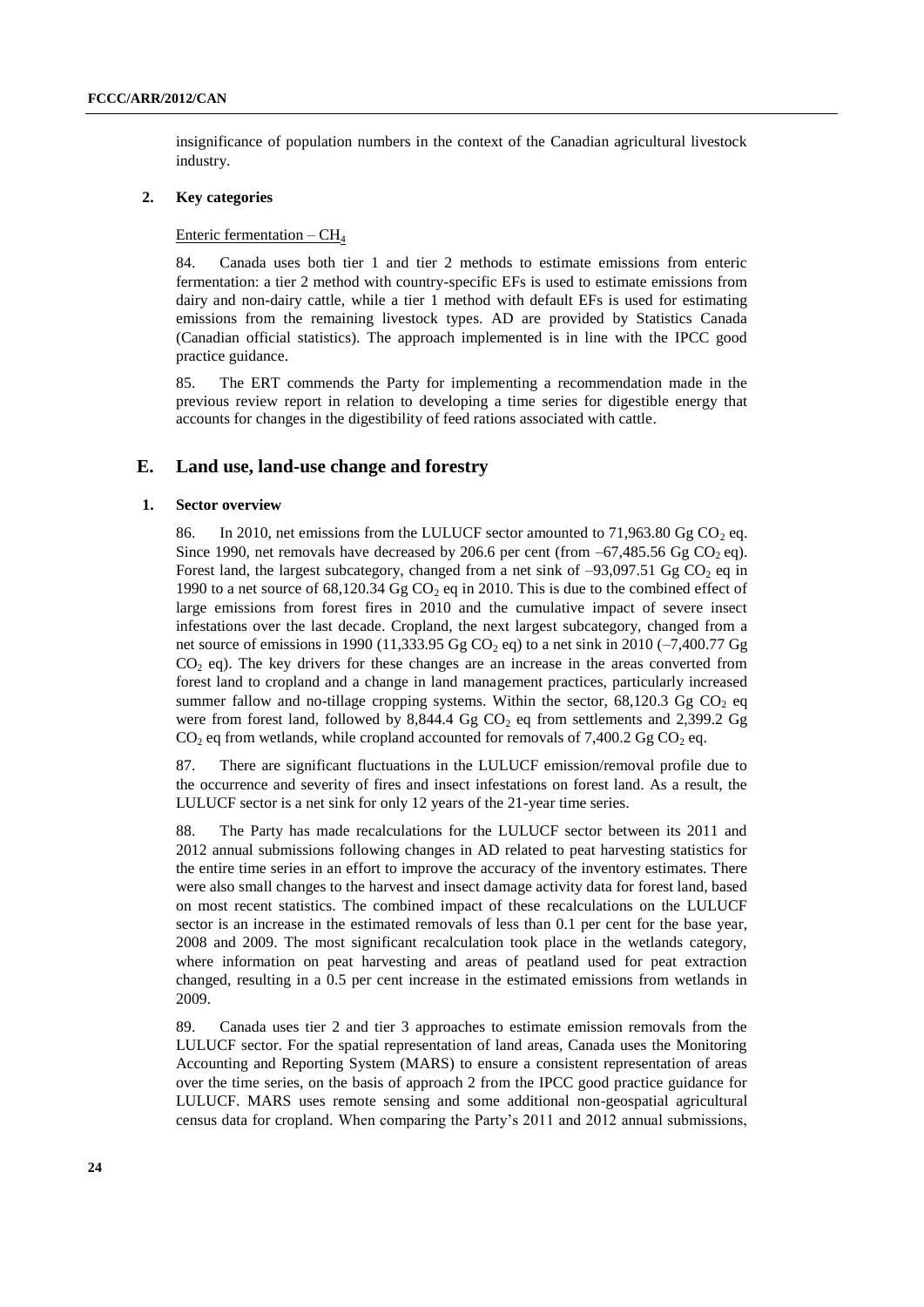the ERT noted some very small changes in the areas reported for cropland and forest land over the time series. Canada indicated that these small differences are due to rounding errors when AD are aggregated from the soil polygon and reporting zone to the national level, and recognized that additional QA/QC is required to ensure consistent area representations across the time series and different annual submissions. The ERT noted that tier 1 and tier 2 QC procedures are in place for all LULUCF subcategories and that QA is carried out by different state agencies. The ERT welcomes the Party's acknowledgement of the need for the further improvement of the QA/QC system and recommends that such improvements be documented in the next annual submission.

90. The reporting of all pools across different subcategories is generally complete; however, the ERT reiterates the recommendation made in the previous review report for the mandatory reporting of pools and areas reported as "NE" in some LULUCF subcategories for which default estimation methods are available in the IPCC good practice guidance for LULUCF, including land converted to grassland and grassland remaining grassland. The ERT noted that Canada has indicated that AD are not available for the estimation of carbon stock changes in some categories, including grassland remaining grassland, grassland converted to wetlands, and land converted to grassland, and that methods are being developed to address the lack of complete reporting across all LULUCF subcategories. In cases where no country-specific data are available, tier 1 default approaches should be used, where possible, in accordance with the IPCC good practice guidance for LULUCF. The ERT recommends that Canada improve its reporting of the pools in the above-mentioned subcategories currently reported as "NE".

## **2. Key categories**

1

## Land converted to cropland  $-$  CO<sub>2</sub>

91. In the previous review report the issue of "residual soil emissions" associated with land-use change prior to 1970 was raised. Based on examples from the CENTURY model provided in the NIR, it is evident that the time required for soil carbon stocks to reach a steady state after land-use transitions could be significantly longer than 50 years in some cases. The ERT recognizes that Canada bases its estimates on AD covering a 40-year period from 1970 to 2010 for estimates of "residual soil emissions". Canada is encouraged to continue using higher-tier methodologies when possible and to ensure that every effort is made to estimate all potential changes in carbon pools, particularly for historical emissions from deforested soils, which should be reported under cropland remaining cropland.

92. Biomass carbon stock changes for grassland converted to cropland are reported as "NO". The land-use definition used classifies grassland as including only unimproved grassland, while cropland includes improved pastures and arable crops. Canada assumes that this classification framework – the method for estimating carbon stock changes in these categories – results in biomass carbon stock changes being negligible following land-use transition from grassland to cropland. However, the Party neither provided empirical data nor cited publications supporting the assumption that the steady state biomass carbon stock in unimproved grassland is different from that in improved pastures or arable crops. Based on the literature, $10$  it is evident that unimproved grassland could include tall grasses and woody biomass, which may be likely to represent a larger biomass pool at a steady state when compared with improved pastures and cropland. The IPCC good practice guidance for LULUCF outlines requirements for the estimation of biomass carbon stock changes following land-use transitions to cropland. The ERT recommends that Canada either

<sup>10</sup> Shorthouse JD. 2010. Ecoregions with Grasslands in British Columbia, the Yukon, and Southern Ontario. *In*: JD Shorthouse and KD Floote (eds.). *Athropods of Canadian Grasslands (Volume 1): Ecology and Interactions in Grassland Habitats*. Biological Survey of Canada. pp.83–103.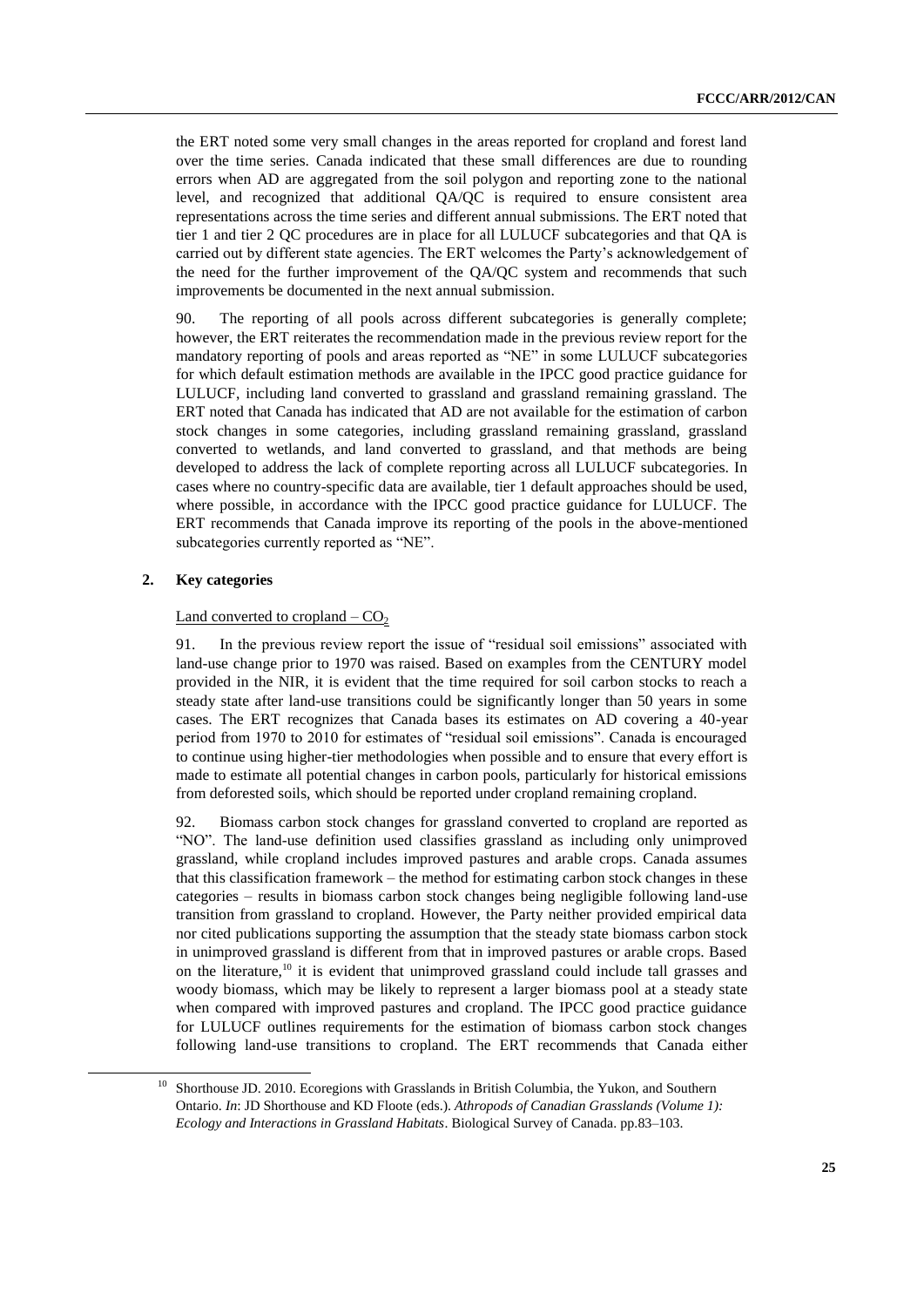include an assessment of biomass carbon stock changes associated with grassland conversion to cropland using default biomass values, or provide some data supporting the assumption that these stock changes are negligible.

#### **3. Non-key categories**

### Land converted to forest land  $-$  CO<sub>2</sub>, CH<sub>4</sub> and N<sub>2</sub>O

93. Canada provides detailed uncertainty analysis for most LULUCF subcategories, except land converted to forest land. Canada indicated in the NIR and to the ERT that it is due to resource limitations that uncertainty analysis for this category has not been undertaken and that there are plans to complete such uncertainty analysis in the future, although no formal target has been set. The ERT encourages Canada to perform an uncertainty analysis for all LULUCF subcategories and to provide details of this analysis in future annual submissions. The ERT also recommends that Canada indicate in its next annual submission its plan and time frame for estimating and reporting uncertainties for all LULUCF subcategories.

### Biomass burning –  $CO<sub>2</sub>$ , CH<sub>4</sub> and N<sub>2</sub>O

94. In the previous review report the development of methods and the collection of AD for reporting biomass burning on grassland was encouraged, on the basis of indications in the NIR that this biomass burning on grassland does occur in Canada, albeit rarely. During the review, Canada indicated that a study to provide the AD required for reporting biomass burning on grassland has recently been carried out, but implementation of a new methodology is ongoing and can only be implemented after the next annual submission. The ERT welcomes this improvement and recommends that corresponding estimates be included in the Party's next annual submission.

## **F. Waste**

### **1. Sector overview**

95. In 2010, emissions from the waste sector amounted to 22,475.64 Gg  $CO<sub>2</sub>$  eq, or 3.2 per cent of total GHG emissions. Since 1990, emissions have increased by 17.0 per cent. The key drivers for the rise in emissions are the increases in emissions from solid waste disposal on land and wastewater handling. Within the sector, 91.0 per cent of the emissions were from solid waste disposal on land, followed by 6.0 per cent from wastewater handling and 3.1 per cent from waste incineration.

96. Canada has made recalculations for the waste sector between its 2011 and 2012 annual submissions in response to the 2011 annual review report and following changes in AD and calculation parameters. The impact of these recalculations on the waste sector is a decrease in the estimated emission of 1.0 per cent for 2009, a negligible increase in the estimated emissions for 2008 and an increase in the estimated emissions of 2.1 per cent for the base year (1990). The main recalculations took place in the following categories:

- (a)  $CH_4$  emissions from solid waste disposal on land;
- (b)  $CO_2$ , CH<sub>4</sub> and N<sub>2</sub>O emissions from waste incineration.

### **2. Key categories**

### Solid waste disposal on land  $-$  CH<sub>4</sub>

97. The ERT noted the use of a constant waste composition for each province in the period 1990–2009. The ERT reiterates a recommendation made in the previous review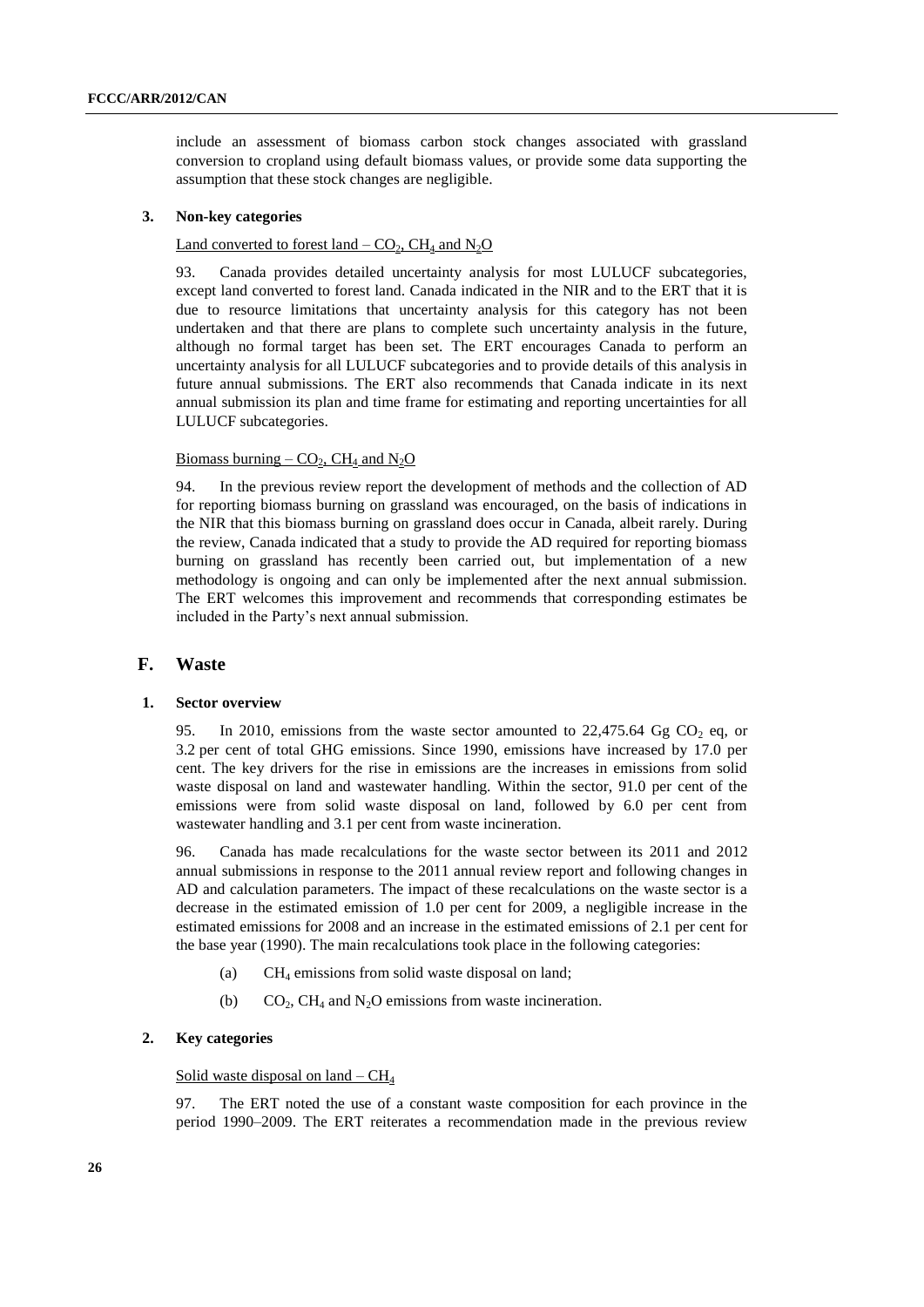report that Canada update its waste composition data and associated degradable organic carbon values, with a view to improving the accuracy of the relevant emission estimates.

## **3. Non-key categories**

#### Wastewater handling –  $CH_4$  and  $N_2O$

98. Emissions from domestic and commercial wastewater were calculated using a country-specific method and country-specific EFs, but transparent information on the treatment techniques and estimation methodologies is not provided in the NIR. The ERT recommends that Canada provide further description of the country-specific method and explain how it is in line with the Revised 1996 IPCC Guidelines in its next annual submission.

99.  $CH<sub>4</sub>$  emissions from industrial wastewater sludge and domestic and commercial wastewater sludge were reported as "NE" in CRF table 6.B due to the lack of AD. During the review, in response to a question raised by the ERT regarding this apparent underestimation, Canada said that its industrial facilities with wastewater treatment systems treat the sludge anaerobically and flare and/or utilize the  $CH<sub>4</sub>$  (combustion efficiency near 100 per cent); therefore, the emissions were reported as "NE". The ERT concluded that "NO" should be used instead of "NE" and recommends that Canada update the relevant information accordingly in the CRF tables of its next annual submission.

100. Canada has calculated  $N_2O$  emissions from human sewage using an IPCC default method. In response to adjustments applied by the previous ERT in relation to wastewater handling, Canada has used country-specific protein consumption values to calculate emissions, with the protein consumption factor based on annual food statistics data. The values for 2008 and 2009 were almost equal to those used in the adjustment applied in 2011 (37.73 and 37.51 kg/person, respectively, while in the adjustment these figures were 37.70 and 37.50 kg/person). Recalculations were made for 1990 to 2009 and the result of the recalculation for 2009 shows an increase in the estimated emissions of 47.2 per cent (316.08 kt  $CO<sub>2</sub>$  eq). The recalculation was performed in line with the adjustment applied by the previous ERT. The ERT encourages Canada to revise the description of this subcategory in its next annual submission.

Waste incineration –  $CO_2$ , CH<sub>4</sub> and N<sub>2</sub>O

101. Canada reported emissions from municipal solid waste, hazardous waste and sewage sludge incineration. The ERT recommends that Canada provide greater detail on the composition of incinerated municipal solid waste and include such information in its next annual submission.

## **G. Supplementary information required under Article 7, paragraph 1, of the Kyoto Protocol**

#### **1. Information on activities under Article 3, paragraphs 3 and 4, of the Kyoto Protocol**

## **Overview**

102. Canada has provided estimates of emissions and removals from activities under Article 3, paragraph 3, of the Kyoto Protocol (afforestation/reforestation and deforestation) and from cropland management under Article 3, paragraph 4, of the Kyoto Protocol. The Party has elected to account for activities under the Kyoto Protocol at the end of the first commitment period. Canada uses the same methodologies, definitions and AD as used for its reporting under the Convention, but does not transparently explain inconsistencies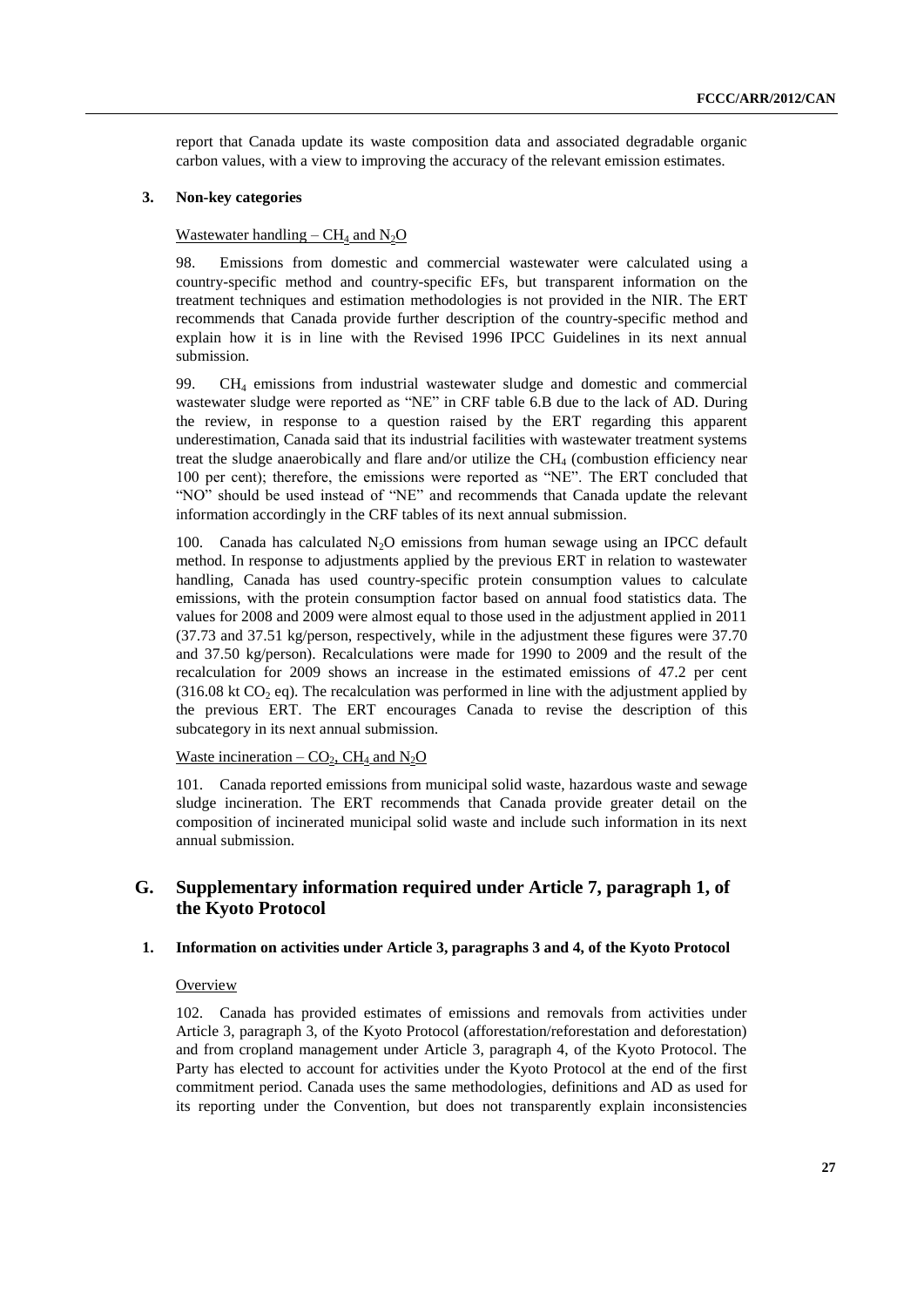between its reporting under the Convention and that under the Kyoto Protocol (see para. 103 below). The representation of land areas is generally in accordance with the requirements set out in the related paragraphs of the annex to decision 15/CMP.1 and the annex to decision 16/CMP.1, but some issues have been identified in relation to cropland management (see para. 108 below) and afforestation/reforestation (see para. 106 below). Provided that those two issues are addressed, the ERT considers that Canada has provided in the NIR all of the required supplementary information in relation to activities under Article 3, paragraphs 3 and 4, of the Kyoto Protocol.

103. In annex 11 to the NIR, Canada provides a brief description of why there are inconsistencies when comparing the areas reported in table NIR-2 (Kyoto Protocol reporting) and CRF table 5 (Convention reporting). In 2010, for example, the total area for land converted to forest land according to the reporting under the Convention was 88.31 kha, compared with 98.02 kha reported for land subject to afforestation/reforestation since 1990 under the Kyoto Protocol. There are similar inconsistencies in the area reported for cropland in CRF table 5.B when compared with the areas reported for cropland management in table NIR-2 under the Kyoto Protocol. These differences are due largely to the different temporal time scales used for the reporting under the Convention (20-year transition) compared with that used for the reporting under the Kyoto Protocol (afforestation/reforestation after 1989). However, the supplementary information provided in annex 11 to the NIR does not transparently show how areas under afforestation/reforestation and deforestation and cropland management are calculated and how these relate to the categories reported under the Convention. During the review, the Party provided detailed information outlining how the areas reported under the Kyoto Protocol relate to the reporting under the Convention, thereby addressing the transparency issue raised by the ERT. The ERT recommends that Canada include this information for the entire time series in the annex to the NIR in its next annual submission, in order to improve transparency.

104. There were no recalculations made for any KP-LULUCF categories, but there was a very small difference in the estimate of removals from cropland management for 1990 when the 2011 and 2012 annual submissions were compared (see para. 109 below).

105. Canada has not documented any information on uncertainty analysis specifically for KP-LULUCF. Although the methodologies and uncertainty estimates for forest lands are described in the LULUCF section of the NIR, estimates for KP-LULUCF are derived from separate analysis, given the difference in the time frame of the two reporting formats. The ERT recommends that Canada include information on uncertainty analysis for all KP-LULUCF activities in its next annual submission.

## Activities under Article 3, paragraph 3, of the Kyoto Protocol

#### *Afforestation and reforestation –*  $CO_2$ *,*  $CH_4$  *and*  $N_2O$

106. The remote sensing methods used as part of MARS are documented in the NIR, which provides clear information on how land subject to harvest or disturbance followed by reestablishment is distinguished from land under deforestation, as required by decision 15/CMP.1, annex, paragraph 8. However, more information was requested from Canada during the review to show that activities under Article 3, paragraph 3, of the Kyoto Protocol were directly human-induced and not a result of natural forest encroachment. The information provided during the review clearly demonstrated that the currently documented legislation and policies clearly verify that afforestation/reforestation activities in particular are a direct influence of forest management or establishment intervention and are in fact directly human-induced, in accordance with decision 15/CMP.1, annex, paragraph 8(a). The ERT recommends that the provided information on policy and legislation be included or referred to in the NIR of the Party's next annual submission.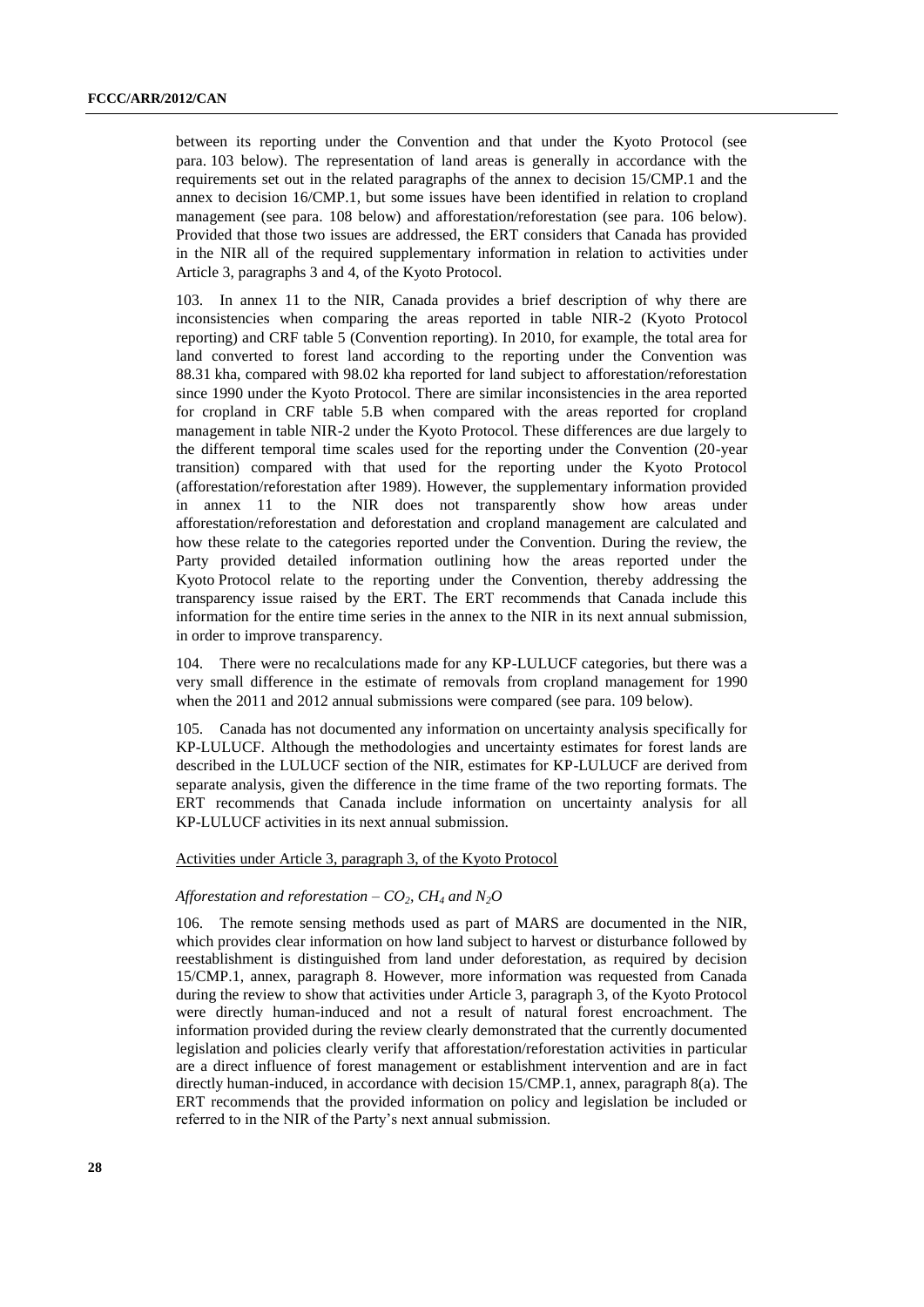## *Deforestation*  $-N_2O$  *and CH<sub>4</sub>*

107. The ERT reiterates the recommendation made in the previous review report that Canada provide a transparent explanation of how the reported non- $CO<sub>2</sub>$  emissions from harvest and crop residue burning on deforested land are clearly separated from those from crop residue burning reported under the agriculture sector and cropland management under Article 3, paragraph 4, of the Kyoto Protocol. The ERT recommends that Canada provide this information in the NIR of its next annual submission and include "emissions/removals from Article 3.4 activities that are not accounted for under activities under Article 3.3" in table A11–1 of the NIR, which is related to reporting requirements under decision 15/CMP.1.

### Activities under Article 3, paragraph 4, of the Kyoto Protocol

## *Cropland management* –  $CO_2$ *, CH<sub>4</sub> and N<sub>2</sub>O*

108. The ERT noted that the estimated total area under cropland management decreased by 216.33 kha between 2008 and 2010. Since there is no reported afforestation in these years and there are no other elected activities under Article 3, paragraph 4, of the Kyoto Protocol, Canada has not accounted for 216.33 kha under cropland management. The Party indicated that this error is due to the use of agricultural census data which only track net area change, but also indicated that there are plans to use remote sensing for wall-to-wall mapping for future annual submissions. The ERT recommends that Canada ensure that once land is accounted for under activities under Article 3, paragraphs 3 and 4, of the Kyoto Protocol, the reporting of such areas continues throughout the commitment period, as outlined in related supplementary methodological guidance provided in the IPCC good practice guidance for LULUCF and in accordance with decision 15/CMP.1, annex, paragraphs 5 and 6(d).

109. Canada has reported activities under cropland management for the base year (1990) in accordance with decision 15/CMP.1, annex, paragraph 9(b). However, the ERT noted a difference in the areas reported for the base year when the 2011 and 2012 annual submissions were compared (i.e. 48,757.51 kha reported in the 2012 annual submission compared with 48,757.42 kha in the 2011 annual submission). The Party acknowledged that the agriculture census inventory system has introduced these differences due to rounding errors. The ERT recommends that Canada correct these errors and ensure that the implemented land tracking system provides a consistent representation of areas under cropland management, in order to meet the requirements set out in decision 15/CMP.1, annex, paragraph 6(b), and decision 16/CMP.1, annex, paragraph 20.

#### **2. Information on Kyoto Protocol units**

1

#### Standard electronic format and reports from the national registry

110. Canada has reported information on its accounting of Kyoto Protocol units in the required SEF tables, as required by decisions 15/CMP.1 and 14/CMP.1. The ERT took note of the findings and recommendations included in the SIAR on the SEF tables and the SEF comparison report.<sup>11</sup> The SIAR was forwarded to the ERT prior to the review pursuant to decision 16/CP.10.

111. Information on the accounting of Kyoto units has been prepared and reported in accordance with decision 15/CMP.1, annex, chapter I.E, and reported in accordance with

<sup>&</sup>lt;sup>11</sup> The SEF comparison report is prepared by the ITL administrator and provides information on the outcome of the comparison of data contained in the Party's SEF tables with corresponding records contained in the ITL.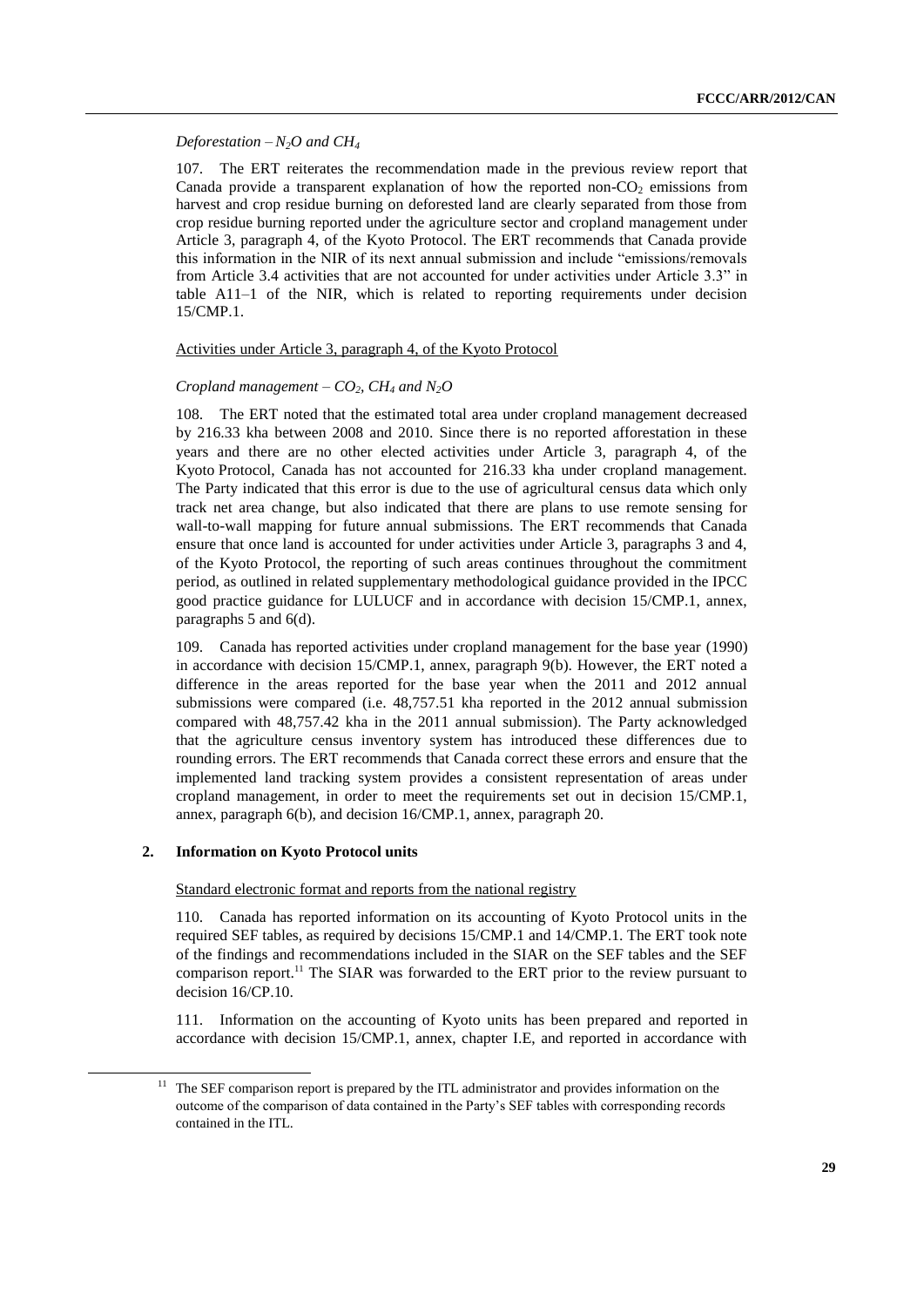decision 14/CMP.1 using the SEF tables. This information is consistent with that contained in the national registry and with the records of the ITL and the clean development mechanism registry and meets the requirements referred to in decision 22/CMP.1, annex, paragraph 88(a–j). The Party provided information in line with the requirements included in decision 15/CMP.1, annex, paragraphs 12–17. The transactions of Kyoto Protocol units initiated by the national registry are in accordance with the requirements of the annex to decision 5/CMP.1 and the annex to decision 13/CMP.1. No discrepancy has been identified by the ITL and no non-replacement has occurred. The national registry has adequate procedures in place to minimize discrepancies.

### National registry

112. The ERT took note of the SIAR and its finding that the reported information on the national registry is complete and has been submitted in accordance with the annex to decision 15/CMP.1. The ERT further noted from the SIAR and its finding that the national registry continues to perform the functions set out in the annex to decision 13/CMP.1 and the annex to decision 5/CMP.1, and continues to adhere to the technical standards for data exchange between registry systems in accordance with decisions 16/CP.10 and 12/CMP.1. The national registry also has adequate security, data safeguard and disaster recovery measures in place and its operational performance is adequate.

113. However, the SIAR identified the following problems: (a) that the Party needs to clarify the public information available on the website regarding Article 6 project information in accordance with decision 13/CMP.1, annex, paragraph 46(a–d); and (b) reiterating the recommendation made in the previous review report, that if the national registry is opened to private entity accounts Canada needs to update the security plan by including additional authentication measures. During the review, Canada informed the ERT that: (a) it will change the information publically available on the website from "No emission reduction units have been issued in 2011 on the basis of Article 6 projects" to "Canada has never issued any emission reduction units on the basis of Article 6 projects"; and (b) plans to open Canada's Kyoto Protocol national registry to private accounts have been suspended and therefore the security plan has not been updated. The ERT considers that Canada has followed the recommendations.

### Calculation of the commitment period reserve

114. Canada has reported its commitment period reserve in its 2012 annual submission. The Party reported its commitment period reserve to be  $2{,}512{,}613{,}494$  t CO<sub>2</sub> eq, based on the assigned amount and not on the most recently reviewed inventory. The ERT agrees with this figure.

#### **3. Changes to the national system**

115. Canada reported that there have been no changes to its national system since the previous annual submission. The ERT concluded that the Party's national system continues to be in accordance with the requirements of national systems outlined in decision 19/CMP.1.

## **4. Changes to the national registry**

116. Canada reported that there have been no changes to its national registry since the previous annual submission. The ERT concluded that the Party's national registry continues to perform the functions set out in the annex to decision 13/CMP.1 and the annex to decision 5/CMP.1 and continues to adhere to the technical standards for data exchange between registry systems in accordance with relevant decisions of the Conference of the Parties serving as the meeting of the Parties to the Kyoto Protocol (CMP).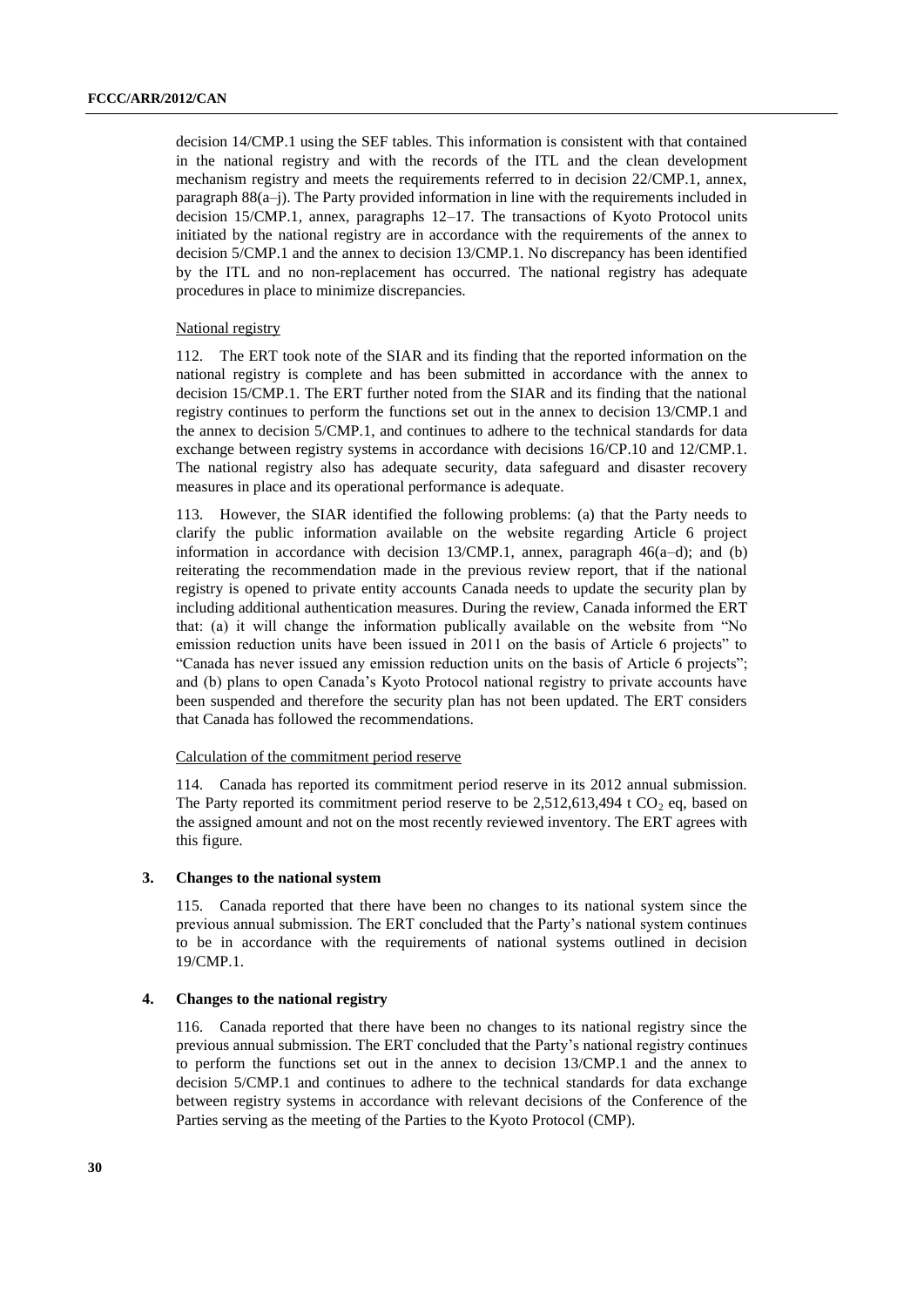## **5. Minimization of adverse impacts in accordance with Article 3, paragraph 14, of the Kyoto Protocol**

117. Canada has reported information on the minimization of adverse impacts in accordance with Article 3, paragraph 14, of the Kyoto Protocol, as requested in decision 15/CMP.1, annex, chapter I.H, paragraphs 23 and 24.

118. Canada did not report information on any changes in its reporting of the minimization of adverse impacts that have occurred since its previous annual submission in accordance with the provisions of decision 15/CMP.1, annex, chapter I.H, paragraph 25. The ERT reiterates the recommendation made in the previous review report that Canada include, in its next annual submission, information on any such changes.

119. The reported information is considered generally complete and transparent. The process to establish and implement climate change response measures in Canada includes comprehensive consultation among involved stakeholders at the international and national levels as well as an extensive public consultation with provinces on planned activities.

## **III. Conclusions and recommendations**

## **A. Conclusions**

120. Canada made its annual submission on 11 April 2012. The annual submission contains the GHG inventory (comprising CRF tables and an NIR) and supplementary information under Article 7, paragraph 1, of the Kyoto Protocol (information on: activities under Article 3, paragraphs 3 and 4, of the Kyoto Protocol, Kyoto Protocol units, changes to the national system and the national registry, and minimization of adverse impacts in accordance with Article 3, paragraph 14, of the Kyoto Protocol). This is in line with decision 15/CMP.1.

121. The ERT concludes that the inventory submission of Canada has been prepared and reported in accordance with the "Guidelines for the preparation of national communications by Parties included in Annex I to the Convention Part I: UNFCCC reporting guidelines on annual inventories". The inventory submission is complete and the Party has submitted a complete set of CRF tables for the years 1990–2010 and an NIR; these are generally complete in terms of geographical coverage, years, sectors, categories and gases. Some of the categories in the LULUCF sector, particularly all carbon pools for wetlands and settlements converted to cropland, grassland remaining grassland, grassland and cropland converted to wetlands, and land converted to grassland, were reported as "NE". The ERT recommends that the Party provide estimates for these categories in its next annual submission, in order to improve completeness.

122. The submission of information required under Article 7, paragraph 1, of the Kyoto Protocol has been prepared and reported in accordance with decision 15/CMP.1.

123. The Party's inventory is generally in line with the Revised 1996 IPCC Guidelines, the IPCC good practice guidance and the IPCC good practice guidance for LULUCF.

124. The Party has made recalculations for the inventory between its 2011 and 2012 annual submissions in response to recommendations made in the 2011 ARR. The impact of these recalculations on the national totals is a decrease in the estimate of emissions of 0.3 per cent for 2009. For 2009, the impact of the significant recalculations includes:

(a) A 0.4 per cent decrease in the estimate of  $CO<sub>2</sub>$  emissions from road transportation;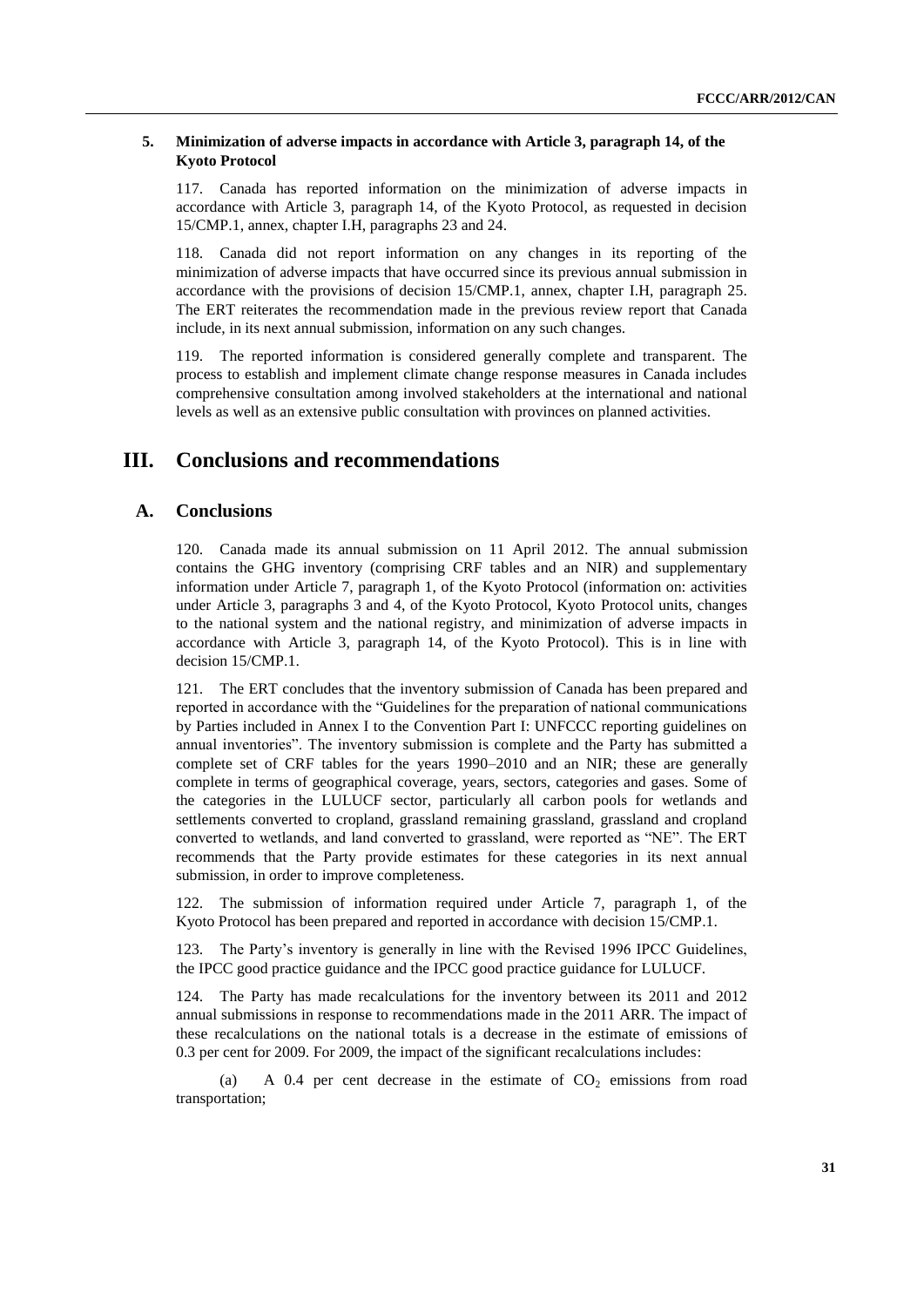gas;

- (b) A 0.3 per cent decrease in the estimate of  $CO<sub>2</sub>$  emissions from other sectors;
- (c) A 0.3 per cent decrease in the estimate of  $CO<sub>2</sub>$  emissions from oil and natural

(d) A 0.2 per cent decrease in the estimate of  $CO<sub>2</sub>$  emissions from chemical industry;

(e) A 0.8 per cent decrease in the estimate of  $CO<sub>2</sub>$  emissions from the category other (industrial processes).

125. The ERT considers that Canada has provided in the NIR most of the required supplementary information on activities under Article 3, paragraphs 3 and 4, of the Kyoto Protocol. The information supplied to the ERT during the review (e.g. explanation of the calculation of land areas, the relationship of the reporting under the Kyoto Protocol to the Convention categories, and information on policy and legislation) should be incorporated into the NIR for the next annual submission, in addition to the inclusion of information on uncertainty analysis for KP-LULUCF activities and a clear explanation of how emissions from biomass burning are separated between KP-LULUCF activities and the agriculture sector, and the assurance that the land size accounted for under Article 3, paragraphs 3 and 4, of the Kyoto Protocol continues throughout the commitment period.

126. The Party has made no recalculations for KP-LULUCF activities between its 2011 and 2012 annual submissions.

127. Canada has reported information on its accounting of Kyoto Protocol units in accordance with decision 15/CMP.1, annex, chapter I.E, and used the required reporting format tables as specified by decision 14/CMP.1.

128. The national system continues to perform its required functions as set out in the annex to decision 19/CMP.1.

129. The national registry continues to perform the functions set out in the annex to decision 13/CMP.1 and the annex to decision 5/CMP.1 and continues to adhere to the technical standards for data exchange between registry systems in accordance with relevant decisions of the CMP.

130. Canada has reported information under decision 15/CMP.1, annex, chapter I.H, "Minimization of adverse impacts in accordance with Article 3, paragraph 14", as part of its 2012 annual submission. The information is considered generally complete and transparent.

## **B. Recommendations**

131. The ERT identifies issues for improvement as listed in table 6 below.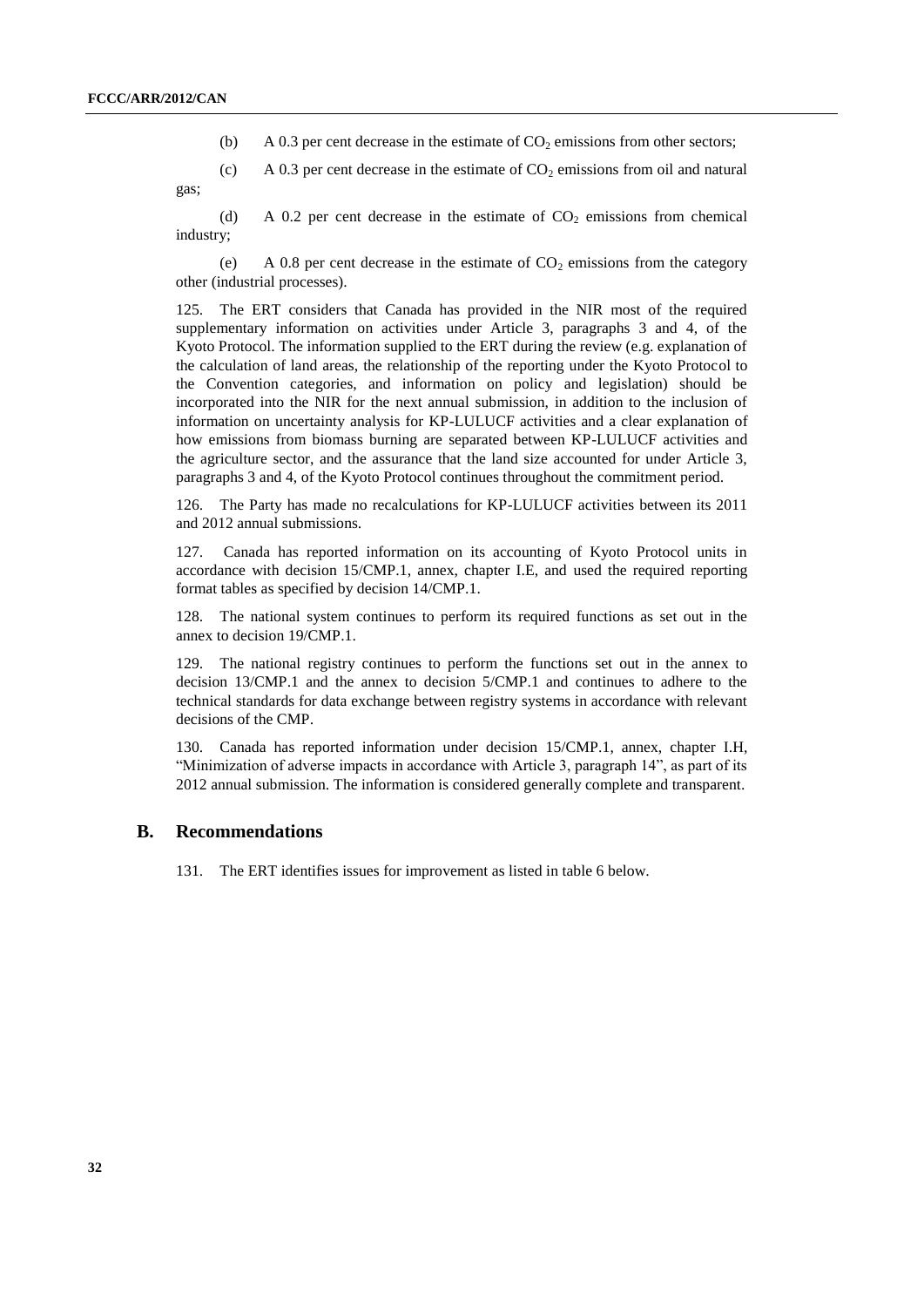| Sector   | Category                                                               | Recommendation                                                                                                                                                                                                                              | Paragraph<br>reference |
|----------|------------------------------------------------------------------------|---------------------------------------------------------------------------------------------------------------------------------------------------------------------------------------------------------------------------------------------|------------------------|
| Overview | Key categories                                                         | Include in CRF table 7 only the categories identified as key<br>categories                                                                                                                                                                  | 22                     |
|          |                                                                        | Report the KP-LULUCF key categories in the NIR of the next<br>annual submission                                                                                                                                                             | 23                     |
|          | Uncertainties                                                          | Report the results of the trend uncertainty analysis including<br>LULUCF in the next annual submission                                                                                                                                      | 24                     |
|          |                                                                        | Correct the identified errors in NIR table $A7-1$ in the next annual<br>submission                                                                                                                                                          | 26                     |
|          | Verification and<br>quality<br>assurance/quality<br>control approaches | Further improve QC procedures to avoid inconsistencies in the<br>information reported in different CRF tables and between the NIR<br>and the CRF tables in the next annual submission                                                       | 35                     |
|          |                                                                        | Apply QC procedures also to the data that are specific to<br><b>KP-LULUCF</b>                                                                                                                                                               | 36                     |
|          | Transparency                                                           | Improve the transparency of the reporting on the energy, industrial<br>processes, waste and KP-LULUCF sectors                                                                                                                               | 37                     |
|          |                                                                        | Improve the transparency of the next annual submission by<br>ensuring that notation keys are used correctly                                                                                                                                 | 39                     |
| Energy   | Overview                                                               | Implement the planned improvement on the categorization of fuels<br>in line with the Revised 1996 IPCC Guidelines for the next<br>submission                                                                                                | 49                     |
|          |                                                                        | Improve transparency in the NIR, as recommended in the 2011<br>ARR                                                                                                                                                                          | 50                     |
|          |                                                                        | Improve accuracy in the NIR, as recommended in the 2011 ARR                                                                                                                                                                                 | 51                     |
|          |                                                                        | Use the notation key for not occurring ("NO") to report where fuel<br>was not used instead of that for not applicable ("NA")                                                                                                                | 52                     |
|          |                                                                        | Correct the allocation of waste incineration with energy recovery to<br>energy industries                                                                                                                                                   | 53                     |
|          | Reference and<br>sectoral approaches                                   | Include the non-energy use of fuels in the apparent fuel<br>consumption and exclude it from the "apparent fuel consumption<br>(excluding non-energy use and feedstocks)                                                                     | 55                     |
|          | International bunker<br>fuels                                          | Clarify the difference in the allocation of jet kerosene and aviation<br>gasoline for civil aviation and international bunkers according to<br>IEA data and the data in the CRF tables in the next NIR, in order to<br>improve transparency | 57                     |
|          |                                                                        | Make further efforts to allocate the fuels consumed in navigation<br>between domestic and international utilization, in accordance with<br>the IPCC good practice guidance                                                                  | 58                     |
|          |                                                                        | Move the allocation reported in CRF table $1.A(d)$ for petroleum<br>coke to the correct category (2.C.3) and provide an explanation of<br>the other differences in the NIR                                                                  | 59                     |
|          |                                                                        | Correct the error in filling CRF table 1.A(d) with carbon stored in<br>the non-energy use of fuels for naphtha and implement additional<br>QA/QC procedures to prevent this type of error from occurring in                                 | 60                     |

## Table 6 **Recommendations identified by the expert review team**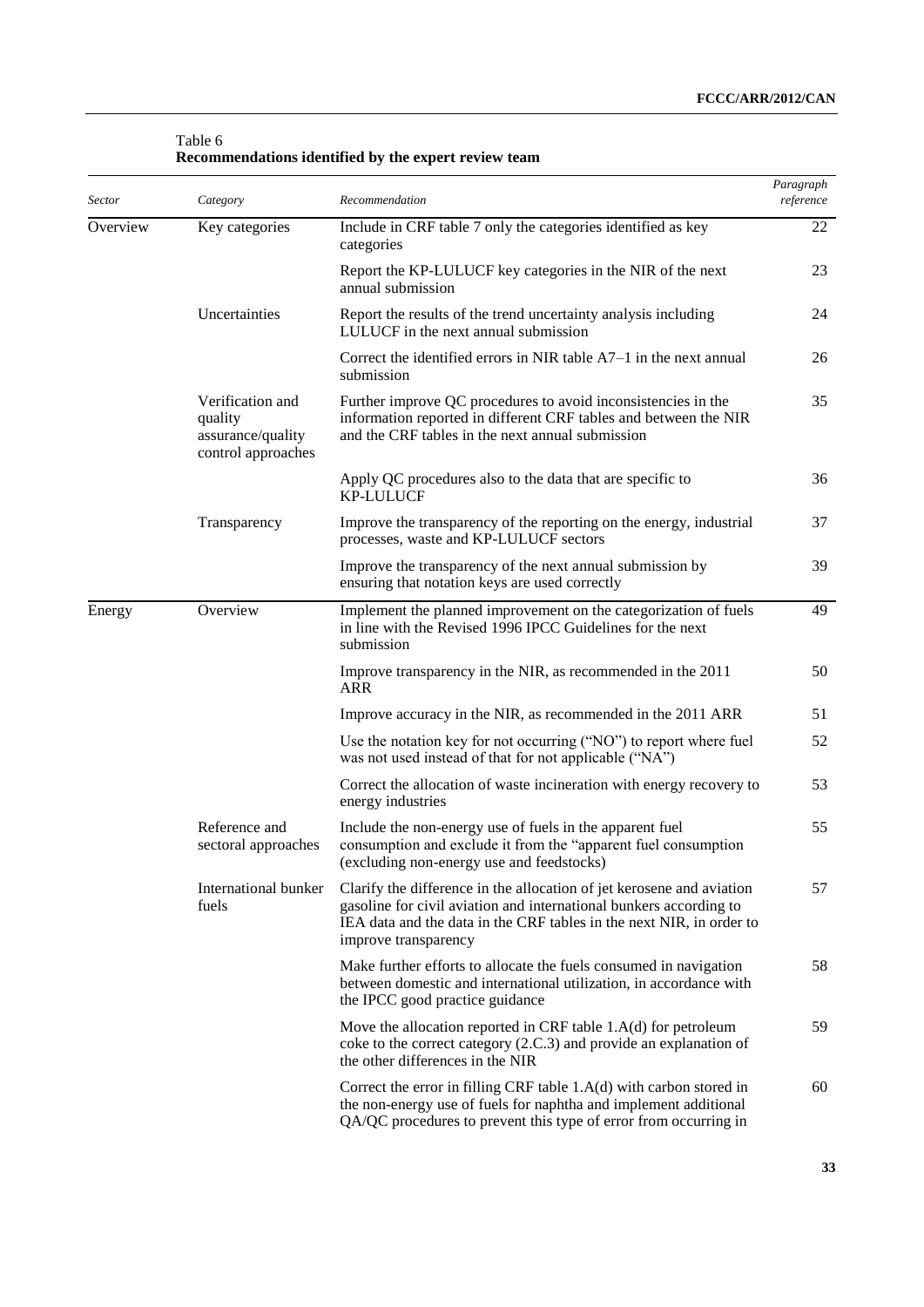| Sector                  | Category                                                                                                | Recommendation                                                                                                                                                                                                                                                               | Paragraph<br>reference |
|-------------------------|---------------------------------------------------------------------------------------------------------|------------------------------------------------------------------------------------------------------------------------------------------------------------------------------------------------------------------------------------------------------------------------------|------------------------|
|                         |                                                                                                         | the future                                                                                                                                                                                                                                                                   |                        |
|                         | Stationary<br>liquid and solid fuels<br>$-CO_2$ , CH <sub>4</sub> and N <sub>2</sub> O                  | Correct the units in table A4–2 of the NIR and ensure the proper<br>combustion: gaseous, conversion of the AD by implementing additional QA/QC<br>procedures                                                                                                                 | 61                     |
|                         |                                                                                                         | Provide an explanation for the differences between the energy<br>balance data and the data in the CRF tables in the next NIR, in<br>order to improve transparency                                                                                                            | 62                     |
|                         | Road transportation:<br>liquid fuels and<br>biomass $-$ CO <sub>2</sub> , CH <sub>4</sub><br>and $N_2O$ | Detailed information provided by Canada in response to the<br>questions raised on the above issue also be included in the Party's<br>next NIR.                                                                                                                               | 63                     |
|                         |                                                                                                         | Show the results of the bottom-up and top-down approaches in the<br>NIR and explain in the NIR that all fuel is accounted for                                                                                                                                                | 64                     |
|                         | Oil and natural gas:<br>$CO2$ , CH <sub>4</sub> and N <sub>2</sub> O                                    | Report on the recalculation of the energy consumption of refineries<br>in the next annual submission                                                                                                                                                                         | 65                     |
|                         |                                                                                                         | Incorporate in subsequent annual submissions the updated emission<br>factors and activity data resulting from the conclusion of the studies<br>on the conventional upstream oil and gas industry and a coal<br>mining                                                        | 66                     |
|                         |                                                                                                         | Rectify the minor error of $CH_4$ emissions for 1991 being a copy of<br>those for 1990 in its next annual submission                                                                                                                                                         | 67                     |
| Industrial<br>processes | Cement production<br>$-CO2$                                                                             | Report on the progress of the previous plan to develop a<br>country-specific EF based on the calcium oxide content of clinker                                                                                                                                                | 71                     |
|                         | Lime production<br>$-CO2$                                                                               | Include information in the NIR on the AD for hydrated lime<br>production, as well as on high-calcium and dolomitic lime, and<br>provide an analysis of the trends                                                                                                            | 72                     |
|                         | Iron and steel<br>production $-CO2$                                                                     | Increase transparency on the use of metallurgical coke and other<br>reductants for iron and steel production                                                                                                                                                                 | 73                     |
|                         |                                                                                                         | Correct the error regarding the confidentiality of data on pig iron<br>production for the years 2008 to 2010 in the NIR                                                                                                                                                      | 74                     |
|                         |                                                                                                         | Increase the transparency of the reporting regarding the four major<br>integrated iron and steel plants in the country                                                                                                                                                       | 75                     |
|                         | Consumption of<br>halocarbons and $SF6$<br>$-$ HFCs                                                     | Include information on the study to determine country-specific<br><b>HFC EFs</b>                                                                                                                                                                                             | 76                     |
|                         | Consumption of<br>halocarbons and $SF6$<br>- HFCs and PFCs                                              | Correct the information on the EFs and methods used in 2010 in the<br>next annual submission                                                                                                                                                                                 | 77                     |
|                         | Other (non-<br>specified)<br>$-CO2$                                                                     | Provide information in the next annual submission on the planned<br>improvement and report on the progress made on the<br>disaggregation of this category regarding carbide and other<br>feedstock uses of hydrocarbons in production processes and related<br>methodologies | 78                     |
|                         | Limestone and<br>dolomite use $-CO2$                                                                    | Include information in the next annual submission on the<br>breakdown of limestone and dolomite for all activities using them                                                                                                                                                | 79                     |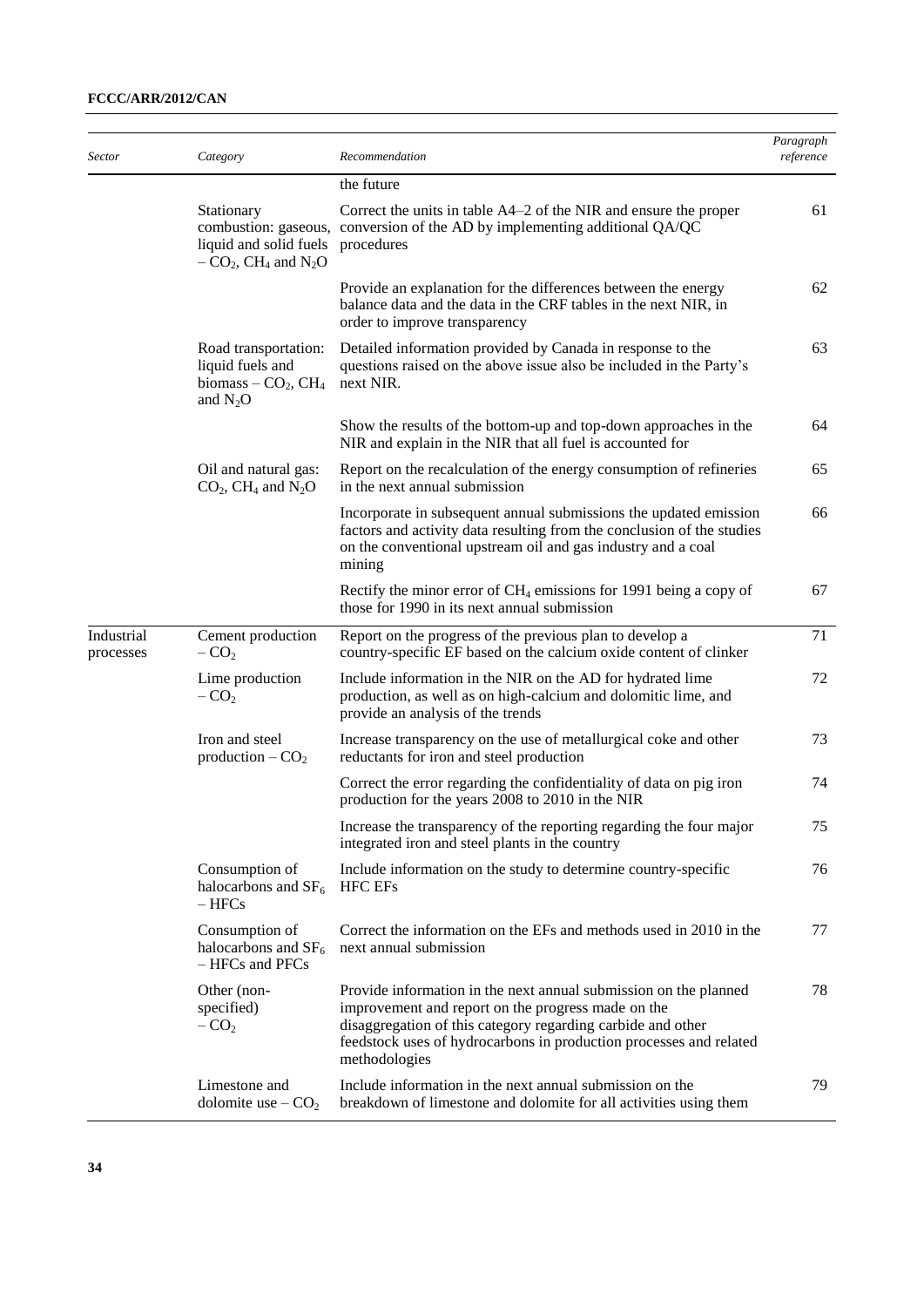| <b>Sector</b>                                                                                       | Category                                                                    | Recommendation                                                                                                                                                                                                                                                                                                                                                                                                         | Paragraph<br>reference |
|-----------------------------------------------------------------------------------------------------|-----------------------------------------------------------------------------|------------------------------------------------------------------------------------------------------------------------------------------------------------------------------------------------------------------------------------------------------------------------------------------------------------------------------------------------------------------------------------------------------------------------|------------------------|
| Land use, land-<br>use change and<br>forestry                                                       | Overview                                                                    | Improve the reporting of carbon pools in subcategories currently<br>reported as not estimated ("NE")                                                                                                                                                                                                                                                                                                                   | 90                     |
|                                                                                                     | Land converted to<br>cropland $-$ CO <sub>2</sub>                           | Either include an assessment of biomass carbon stock changes<br>associated with grassland conversion to cropland using default<br>biomass values, or provide some data supporting the assumption<br>that these stock changes are negligible.                                                                                                                                                                           | 92                     |
|                                                                                                     | Land converted to<br>forest land $-$ CO <sub>2</sub> ,<br>$CH_4$ and $N_2O$ | The ERT also recommends that Canada indicate in its next annual<br>submission its plan and time frame for estimating and reporting<br>uncertainties for all LULUCF subcategories.                                                                                                                                                                                                                                      | 93                     |
|                                                                                                     | Biomass burning -<br>$CO2$ , CH <sub>4</sub> and N <sub>2</sub> O           | Include in the next annual submission estimates of emissions from<br>biomass burning on grassland, following the recently completed<br>study                                                                                                                                                                                                                                                                           | 94                     |
| Waste                                                                                               | Solid waste disposal<br>on land $-$ CH <sub>4</sub>                         | Update the waste composition data and associated DOC values,<br>with a view to improving the accuracy of the relevant emission<br>estimates                                                                                                                                                                                                                                                                            | 97                     |
|                                                                                                     | $-CH4$                                                                      | Wastewater handling Provide further description of the country-specific estimation<br>method and compare with the IPCC methodology in order to check<br>if it is in line with the Revised 1996 IPCC Guidelines                                                                                                                                                                                                         | 98                     |
|                                                                                                     |                                                                             | Use the notation key "NO" to report $CH_4$ emissions from<br>wastewater instead of reporting them as "NE" in the CRF tables in<br>the next annual submission                                                                                                                                                                                                                                                           | 99                     |
|                                                                                                     | Waste incineration $-$<br>$CO2$ , CH <sub>4</sub> and N <sub>2</sub> O      | Provide greater detail on the composition of incinerated municipal<br>solid waste and include such information in its next annual<br>submission                                                                                                                                                                                                                                                                        | 101                    |
| Information on<br>activities under<br>Article 3,<br>paragraphs 3<br>and 4, of the<br>Kyoto Protocol | Activities under<br>Article 3, paragraph<br>3, of the<br>Kyoto Protocol     | Include the detailed information outlining how areas reported under<br>the Kyoto Protocol are related to the reporting under the<br>Convention for the entire time series in the annex to the NIR in the<br>next annual submission, in order to improve transparency                                                                                                                                                   | 103                    |
|                                                                                                     |                                                                             | Include uncertainty analysis for all KP-LULUCF activities in the<br>next annual submission                                                                                                                                                                                                                                                                                                                             | 105                    |
|                                                                                                     |                                                                             | Include information on policy and legislation in the NIR                                                                                                                                                                                                                                                                                                                                                               | 106                    |
|                                                                                                     | Deforestation $-CO2$                                                        | Provide a clear explanation in the NIR of the separation of non-<br>$CO2$ emissions from harvest residue burning after deforestation<br>from emissions from crop residue burning, and include<br>"emissions/removals from Article 3.4 activities that are not<br>accounted for under activities under Article 3.3" in table A11-1 of<br>the NIR, which is related to reporting requirements under decision<br>15/CMP.1 | 107                    |
|                                                                                                     | Cropland<br>management $-$ CO <sub>2</sub> ,<br>$CH_4$ and $N_2O$           | Ensure that once land is accounted for under Article 3, paragraphs<br>3 and 4, of the Kyoto Protocol, the reporting on these areas<br>continues throughout the commitment period                                                                                                                                                                                                                                       | 108                    |
|                                                                                                     |                                                                             | Correct rounding errors in the areas reported for the base year and<br>ensure that the implemented land tracking system for a consistent<br>representation of areas under cropland management meets the<br>necessary requirements                                                                                                                                                                                      | 109                    |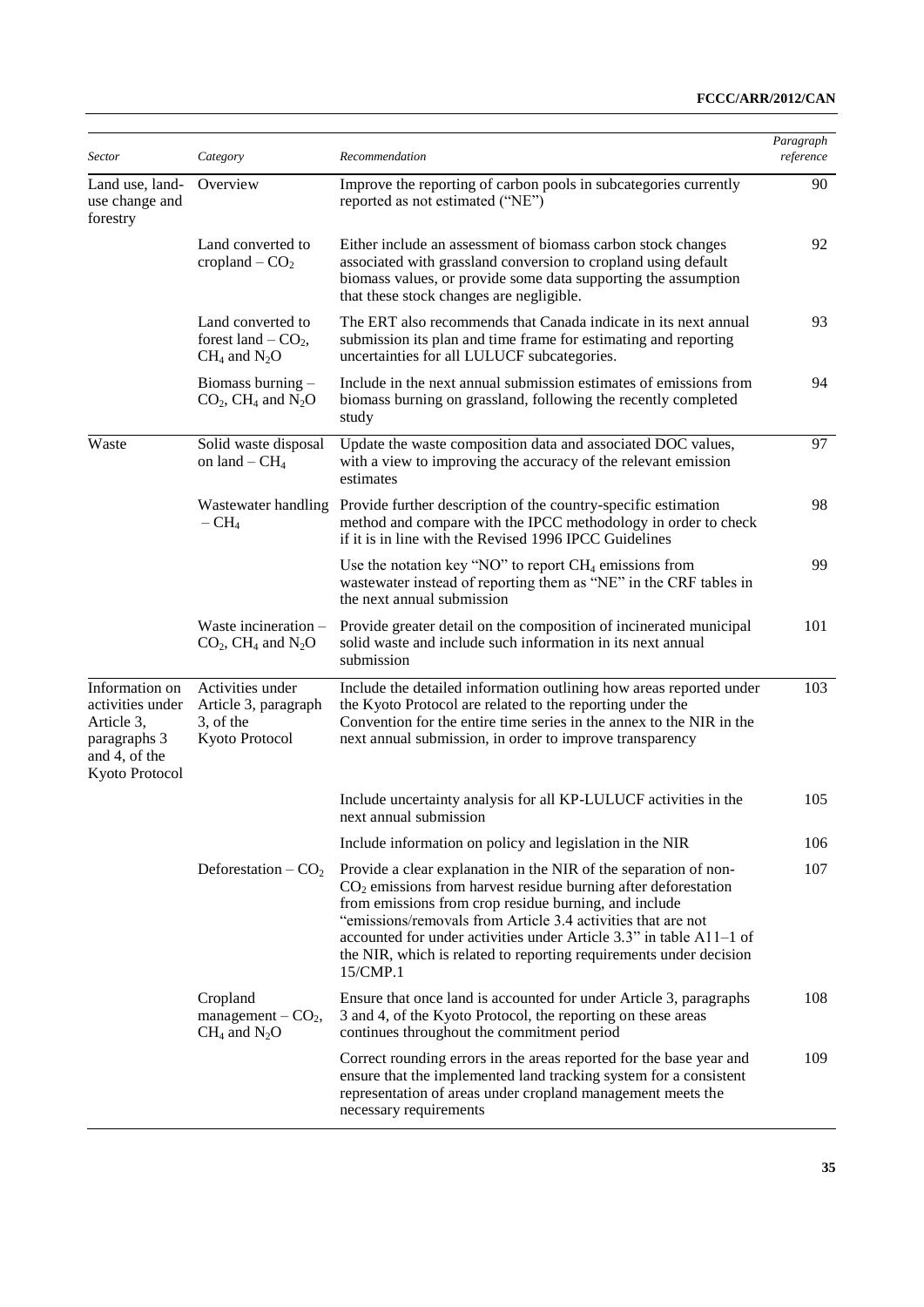| <b>Sector</b>                                                                                            | Category                                                                                                         | Recommendation                                                                                                                                                     | Paragraph<br>reference |
|----------------------------------------------------------------------------------------------------------|------------------------------------------------------------------------------------------------------------------|--------------------------------------------------------------------------------------------------------------------------------------------------------------------|------------------------|
| Supplementary<br>information<br>required under<br>Article 7,<br>paragraph 1, of<br>the<br>Kyoto Protocol | Minimization of<br>adverse impacts in<br>accordance with<br>Article 3, paragraph<br>14, of the<br>Kyoto Protocol | Include in the next annual submission information on any changes<br>that have occurred compared with the information reported in the<br>previous annual submission | 118                    |

# **IV. Questions of implementation**

132. No questions of implementation were identified by the ERT during the review.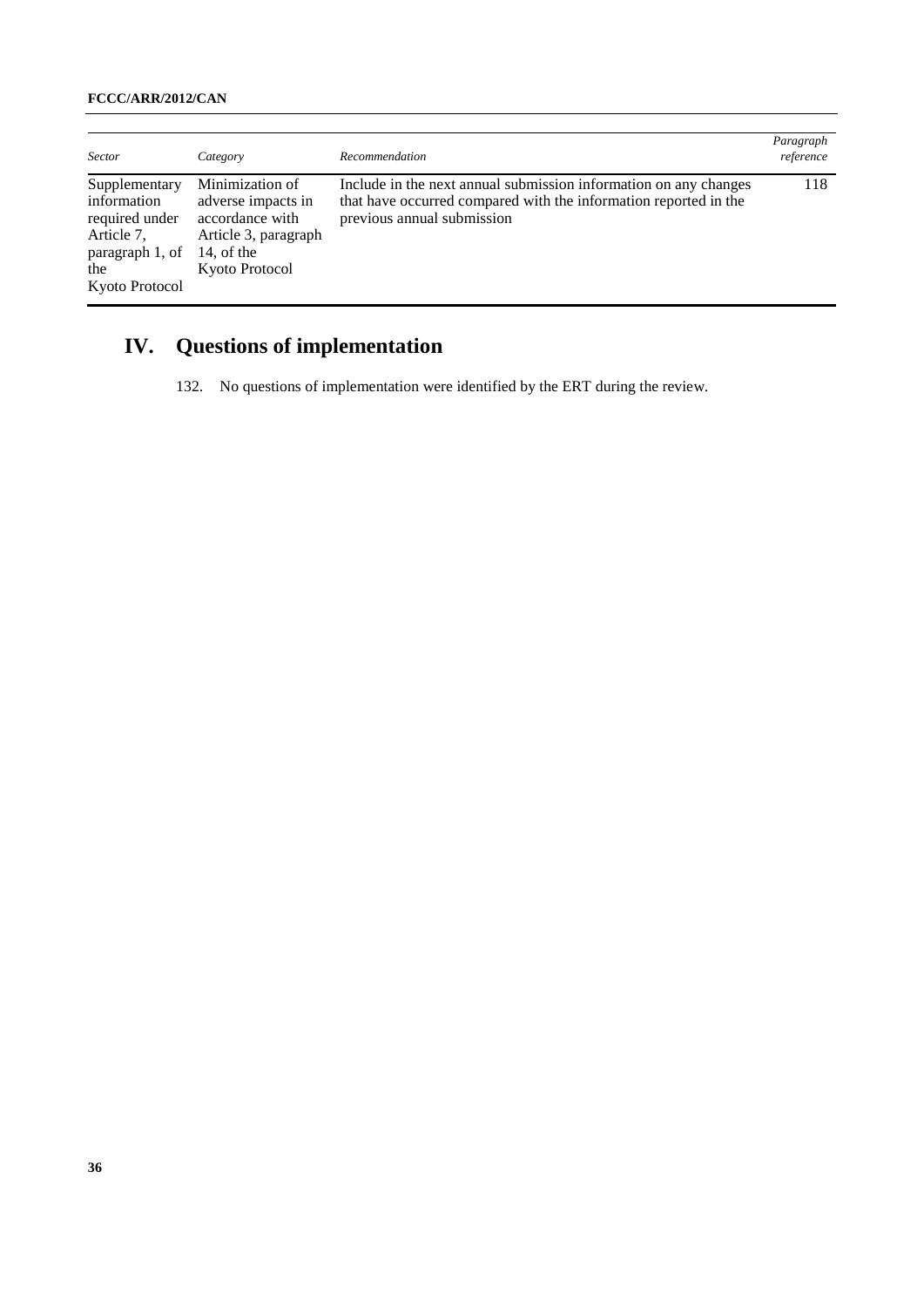## **Annex I**

## **Documents and information used during the review**

## **A. Reference documents**

Intergovernmental Panel on Climate Change. *2006 IPCC Guidelines for National Greenhouse Gas Inventories*. Available at <http://www.ipcc–nggip.iges.or.jp/public/2006gl/index.html>.

Intergovernmental Panel on Climate Change. *Revised 1996 IPCC Guidelines for National Greenhouse Gas Inventories*. Available at <http://www.ipcc–nggip.iges.or.jp/public/gl/invs1.htm>.

Intergovernmental Panel on Climate Change. *Good Practice Guidance and Uncertainty Management in National Greenhouse Gas Inventories*. Available at <http://www.ipcc–nggip.iges.or.jp/public/gp/english/>.

Intergovernmental Panel on Climate Change. *Good Practice Guidance for Land Use. Land-Use Change and Forestry*. Available at <http://www.ipcc–nggip.iges.or.jp/public/gpglulucf/htm>.

"Guidelines for the preparation of national communications by Parties included in Annex I to the Convention, Part I: UNFCCC reporting guidelines on annual inventories". FCCC/SBSTA/2006/9. Available at <http://unfccc.int/resource/docs/2006/sbsta/eng/09.pdf>.

"Guidelines for the technical review of greenhouse gas inventories from Parties included in Annex I to the Convention". FCCC/CP/2002/8. Available at <http://unfccc.int/resource/docs/cop8/08.pdf>.

"Guidelines for national systems under Article 5, paragraph 1, of the Kyoto Protocol". Decision 19/CMP.1. Available at <http://unfccc.int/resource/docs/2005/cmp1/eng/08a03.pdf# page=14>.

"Guidelines for the preparation of the information required under Article 7 of the Kyoto Protocol". Decision 15/CMP.1. Available at <http://unfccc.int/resource/docs/2005/cmp1/eng/08a02.pdf#page=54>.

"Guidelines for review under Article 8 of the Kyoto Protocol". Decision 22/CMP.1. Available at <http://unfccc.int/resource/docs/2005/cmp1/eng/08a03.pdf#page=51>.

Status report for Canada 2012. Available at <http://unfccc.int/resource/docs/2012/asr/can.pdf>.

Synthesis and assessment report on the greenhouse gas inventories submitted in 2012. Available at <http://unfccc.int/resource/webdocs/sai/2012.pdf>.

FCCC/ARR/2011/CAN. Report of the individual review of the annual submission of Canada submitted in 2011. Available at <http://unfccc.int/resource/docs/2012/arr/can.pdf>.

UNFCCC. *Standard independent assessment report*, parts I and II. Available at <http://unfccc.int/kyoto\_protocol/registry\_systems/independent\_assessment\_reports/items/ 4061.php>.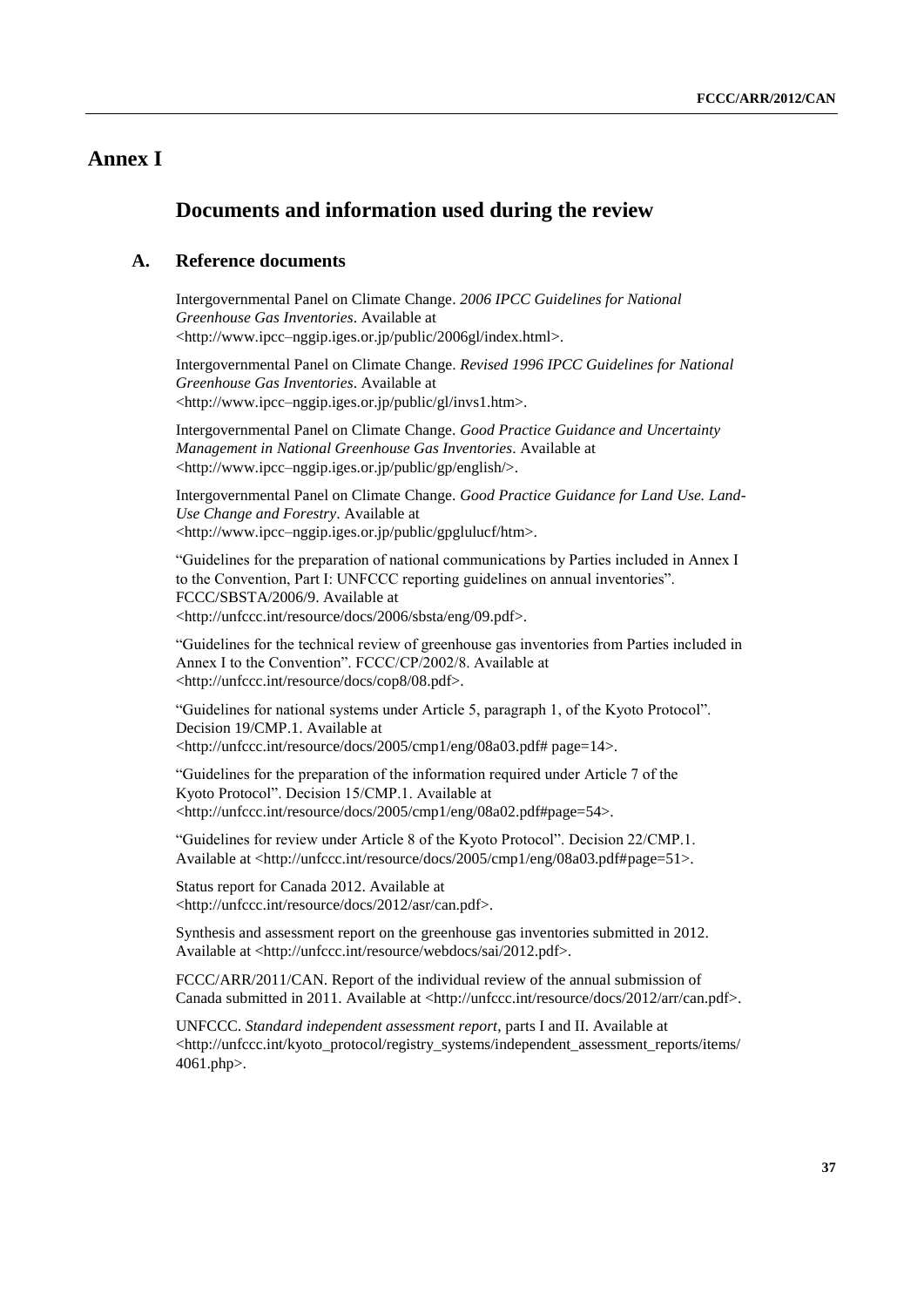## **B. Additional information provided by the Party**

Responses to questions during the review were received from Mr. David Moore (Environment Canada), including additional material on the methodologies and assumptions used. The following document<sup>1</sup> was also provided by Canada:

Canadian Energy Balance 2012. *Report on Energy Supply and Demand – Canada 2010* version 3 February 2012. Provided by the Party during the review.

-

<sup>&</sup>lt;sup>1</sup> Reproduced as received from the Party.